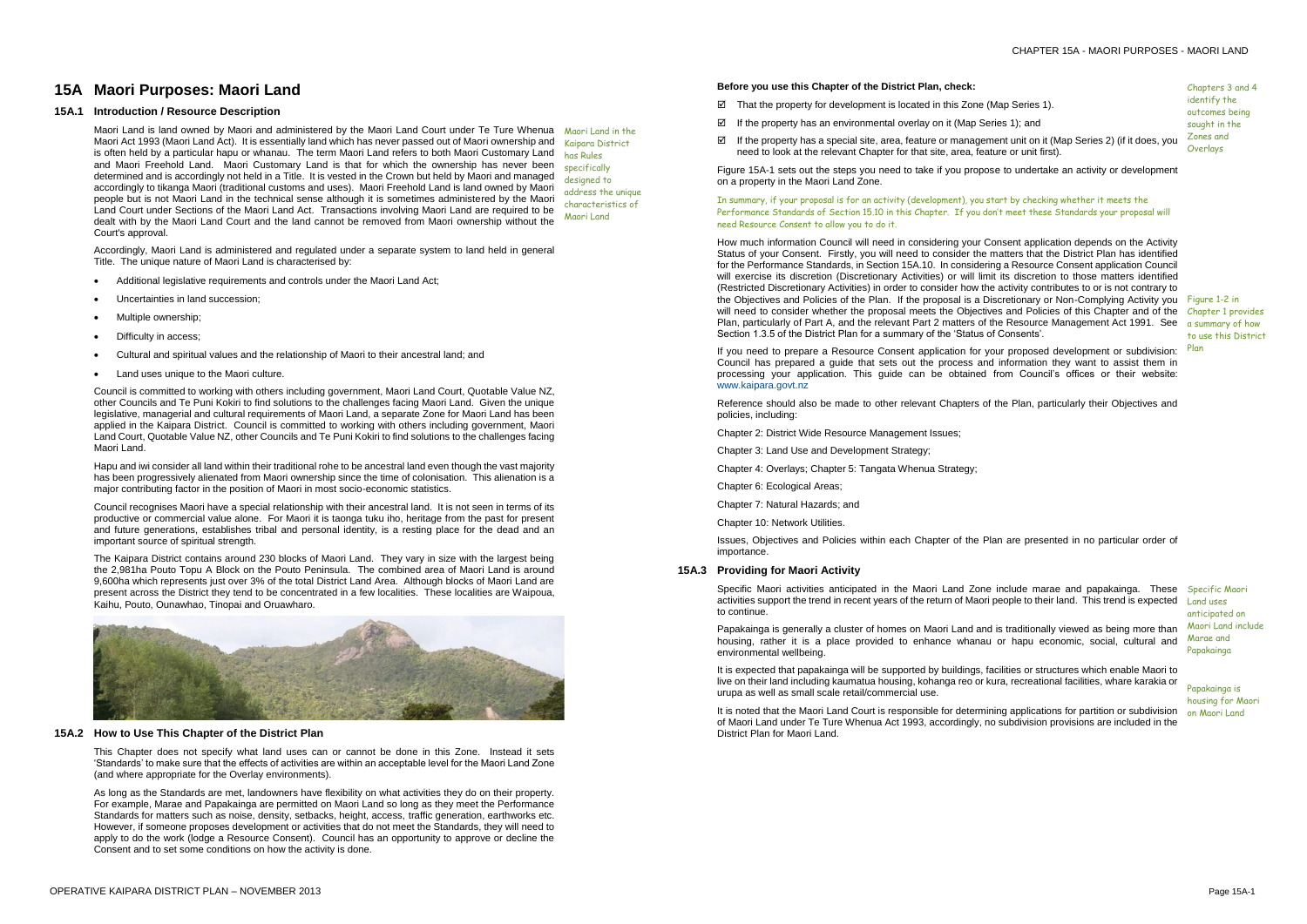#### **Figure 15A-1:** How to Use this Chapter: Activity



\*\* See also Section 1.3.5 as this fully describes the 'consent status' and gives more detailed guidance on the statutory matters that must be considered when preparing a resource consent under the Resource Management Act 1991.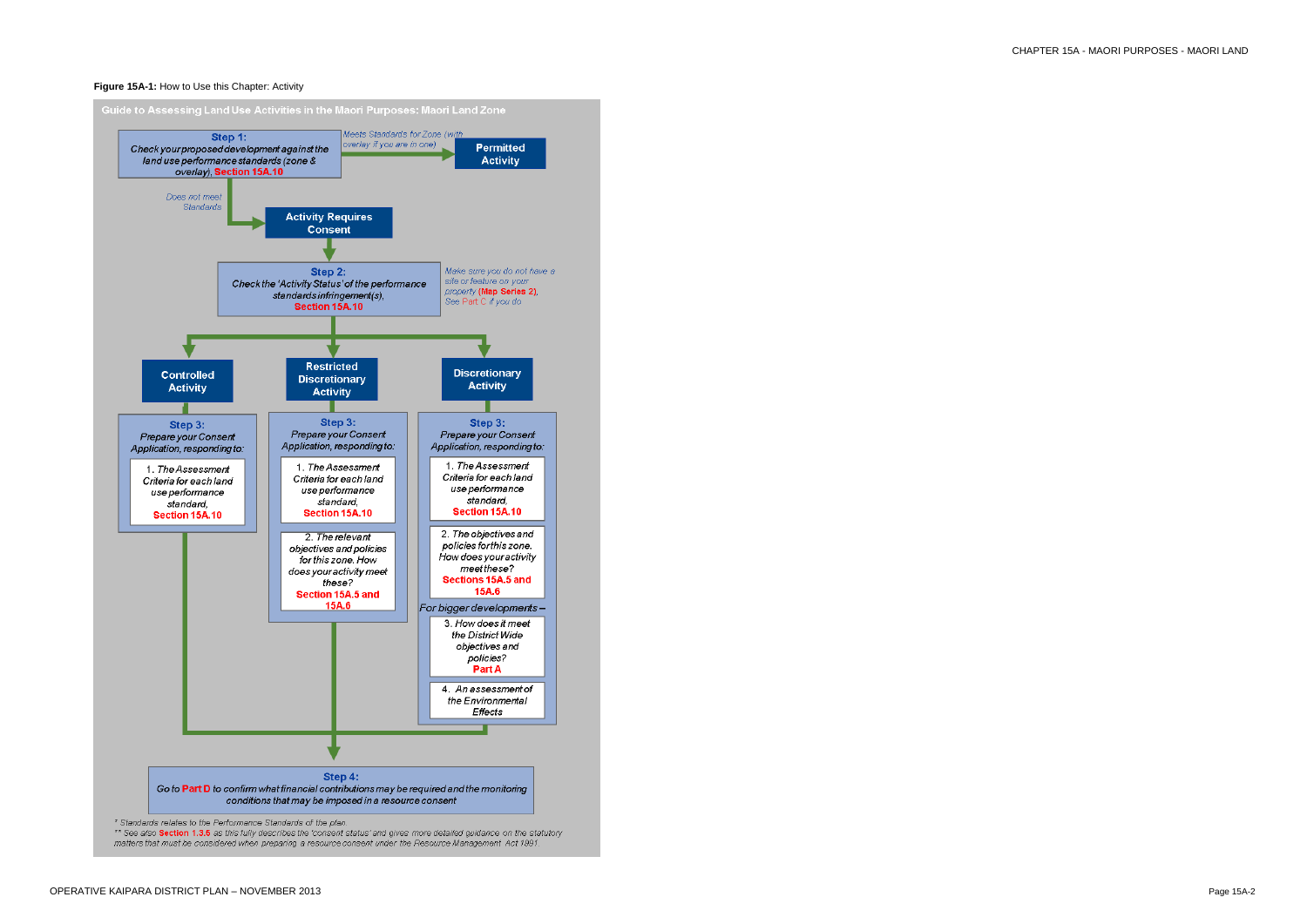#### **15A.4 Maori Land Issues**

**15A.4.1 Current use of Maori Land may not provide for the social and economic wellbeing of Tangata**  The Objectives, **Whenua over time.** Policies and

*Under-utilisation of Maori Land often occurs as a result of complex tenure arrangements, a shortage of empowered kaitiaki and restricted access. A shortage of empowered kaitiaki to actively manage Maori*  Land does not help matters. Rules need to provide a flexible approach to enable the most sustainable land seek to address *use.* Methods (Rules) of the District Plan these issues

#### **15A.4.2 Marae are for the community in partnership with mana whenua and need to provide for a mix of activities to enable them to function as centres of cultural, social and economic activity.**

*Marae are not used exclusively by Maori but are also used as meeting places, evacuation centres or social support service areas during emergencies such as floods and severe storms and as venues for a wide range of community events. A mix of activities is required to enable the marae to develop its focus as the centre of te oranga tangata (social, educational, health, cultural and economic) activities.*

**15A.4.3 In order for Tangata Whenua to return to their ancestral land in a safe and sustainable manner appropriate employment, housing and associated infrastructure is required.**

*Many buildings in the Maori Land Zone are old and in disrepair, often with inadequate infrastructure. New development should address inadequacies in existing infrastructure where possible, including safe access for emergency vehicles and the effective disposal of treated wastewater. Investment in infrastructure is required as to fully realise economic opportunities.*

#### **15A.4.4 The ability of Tangata Whenua to exercise their rights under Te Tiriti o Waitangi and to be kaitiaki under the Resource Management Act 1991.**

*For Te Uri o Hau and Te Roroa the exercise of rangatiratanga and kaitiaki through the ability to manage and care for their lands and waters and their treasures, ecosystems, waahi tapu and other taonga using their own practices and customs is paramount. Tangata Whenua have a special relationship with their ancestral lands and need a degree of autonomy as long as adverse effects beyond the boundaries of Maori Land are avoided, remedied or mitigated as appropriate.*

#### **15A.4.5 The ability of Tangata Whenua to utilise matauranga maori and tikanga to avoid, remedy and mitigate actual or potential effects on the environment resulting from changes in land use and development.**

*If not undertaken appropriately any change in land use or development has the potential for adverse effects. Maori have numerous mechanisms for managing adverse effect on their land resulting from land use activity and development. These include rahui, used as dictated by matauranga maori (traditional environmental knowledge) and tikanga (policies, procedures and processes for implementation). These should be considered by Council when assessing applications for Resource Consent for use or development of Maori Land.*

### **15A.5 Maori Land Objectives**

- **15A.5.1 To enable Maori of the District to maintain and enhance their culture, traditions, economy and**  Issues 15A.4.1 **society, in order that their wellbeing (mauri), health (waiora) and ability to implement the Principles of the Treaty of Waitangi.** and 15A.4.4 and 15A.4.5
- **15A.5.2 To enable the development and maintenance of new and existing papakainga and marae.** Issues 15A.4.2

and 15A.4.3 and 15A.4.4

**15A.5.3 To enable the use and development of Maori Land in a manner which allows Tangata Whenua to**  Issues 15A.4.1 **provide for their social, economic, and cultural wellbeing while safeguarding ecosystems and**  and 15A.4.5 **sustaining important sites and resources.** 

#### **15A.6 Maori Land Policies**

**Objectives** 15A5.1 and

#### **15A.6.1 By encouraging the settlement and utilisation of Maori Land in accordance with matauranga maori**  Objectives **and tikanga.** 15A.5.1 and

**Objectives** 15A.5.1 and 15A.5.3

*Traditional environmental practices such as rahui, used as dictated by matauranga maori (traditional environmental knowledge) and tikanga (policies, procedures and processes for implementation) have been used by Tangata Whenua to guide settlement patterns in the Kaipara District for centuries.*  15A.5.3

*The active use of these practices will also support the improvement of cultural knowledge and wellbeing between generations and the concept of Maori kaitiakitanga over the land.*

**15A.6.2 To provide Tangata Whenua the opportunity to establish papakainga and marae as they consider**  Objective 15A.5.2 **appropriate, subject to compliance with relevant Performance Standards, particularly Health and Safety Standards, while ensuring that the physical needs of the settlement, in terms of access, water supply and stormwater and wastewater disposal can be met without adverse effects on the environment.**

*Papakainga and marae, can be designed and managed in a manner that avoids remedies or mitigates effects external to the site. Appropriately designed papakainga and marae are necessary for Maori to be re-associated with their ancestral lands. Existing papakainga and marae need to be able to expand and existing housing stock to be upgraded or replaced as families return home. By returning control of internal design, amenity and living environments as far as possible to Tangata Whenua, and assessing any effects on amenity generally in terms of effects beyond the boundaries of the site, Council will provide Tangata Whenua with the opportunity to exercise their kaitiakitanga over their lands.*

#### **15A.6.3 By recognising existing and future marae as central and essential to Maori culture, tradition, society**  Objectives **and economy and of benefit to the District as a whole.**

*Marae on Maori Land are central to Maori culture and recognition of the role they play in this regard is a matter of national importance in Part 2 of the Resource Management Act 1991. They play an important part in supporting the social and cultural wellbeing of Maori.*

15A.4.2 and 15A.4.3

#### **15A.6.4 By providing assistance to landowners to protect and enhance sites, resources and features of**  Objectives **cultural value (e.g. waahi tapu, tauranga waka, mahinga kai, mahinga mataitai, mahinga kaimoana**  15A.5.1 and **and taonga raranga).**

Providing for the protection and enhancement of sites, resources and features of cultural value is important to Maori and the wider community. This policy will be effective during the development of land containing aspects of value to Maori where proactive dialogue between Council and iwi concerning the protection and management of valued resources and features will be initiated.

15A.5.3

#### **15A.6.5 By providing for a range of activities, particularly where they can demonstrate a better**  Objectives **environmental outcome than the existing land use, including enhancement of significant habitats**  15A.5.1 and **and sites (e.g. waahi tapu) and protection of important values and characteristics.**

*Tangata Whenua desire improved environmental outcomes during development of Maori Land. This will be achieved through Resource Consent conditions that are respectful of traditional practices and access to incentives such as the biodiversity fund.*

15A.5.3

#### **15A.6.6 By empowering kaitiaki to monitor the environmental effects of Maori Land use and development using culturally appropriate mechanisms and processes**

*Monitoring the effects of established development is an important part of providing Maori with Kaitiakitanga over Maori Land. This gives Tangata Whenua more flexibility and autonomy in managing the effects of*  15A.5.3 *established development on their land. Kaitiakitanga is of high importance to Tangata Whenua and specifically provided for in the Resource Management Act 1991.*

#### **15A.6.7 By providing flexibility for use and development of Maori Land that results in a pattern and density of land use appropriate to the locality (including sensitive receiving environments and neighbours) and in accordance with matauranga maori and tikanga.**

*Kaitiakitanga is also further provided for when utilising traditional practices in the development of Maori Land. This gives Tangata Whenua more flexibility and autonomy in managing their land. This is of high importance to Tangata Whenua and specifically provided for in the Resource Management Act 1991.*

#### **15A.7 Methods**

The above Policies will be implemented through the following Methods:

### **15A.7.1 District Plan Methods**

- **15A.7.1.1 The use of Rules which provide for papakainga and marae expansion, upgrade and development, subject to compliance with relevant Performance Standards and Assessment Criteria.**
- **15A.7.1.2 The use of Rules which allow for a range of activities within the Maori Land Zone, subject to compliance with relevant Performance Standards and Assessment Criteria.**
- **15A.7.1.3 Conditions imposed on approved Resource Consents where appropriate.**
- **15A.7.1.4 Completion Certificates, issued under Section 222 of the Resource Management Act 1991 for the completion of works (e.g. works to provide or upgrade service facilities).**
- **15A.7.1.5 On-going monitoring of approved Resource Consent requirements.**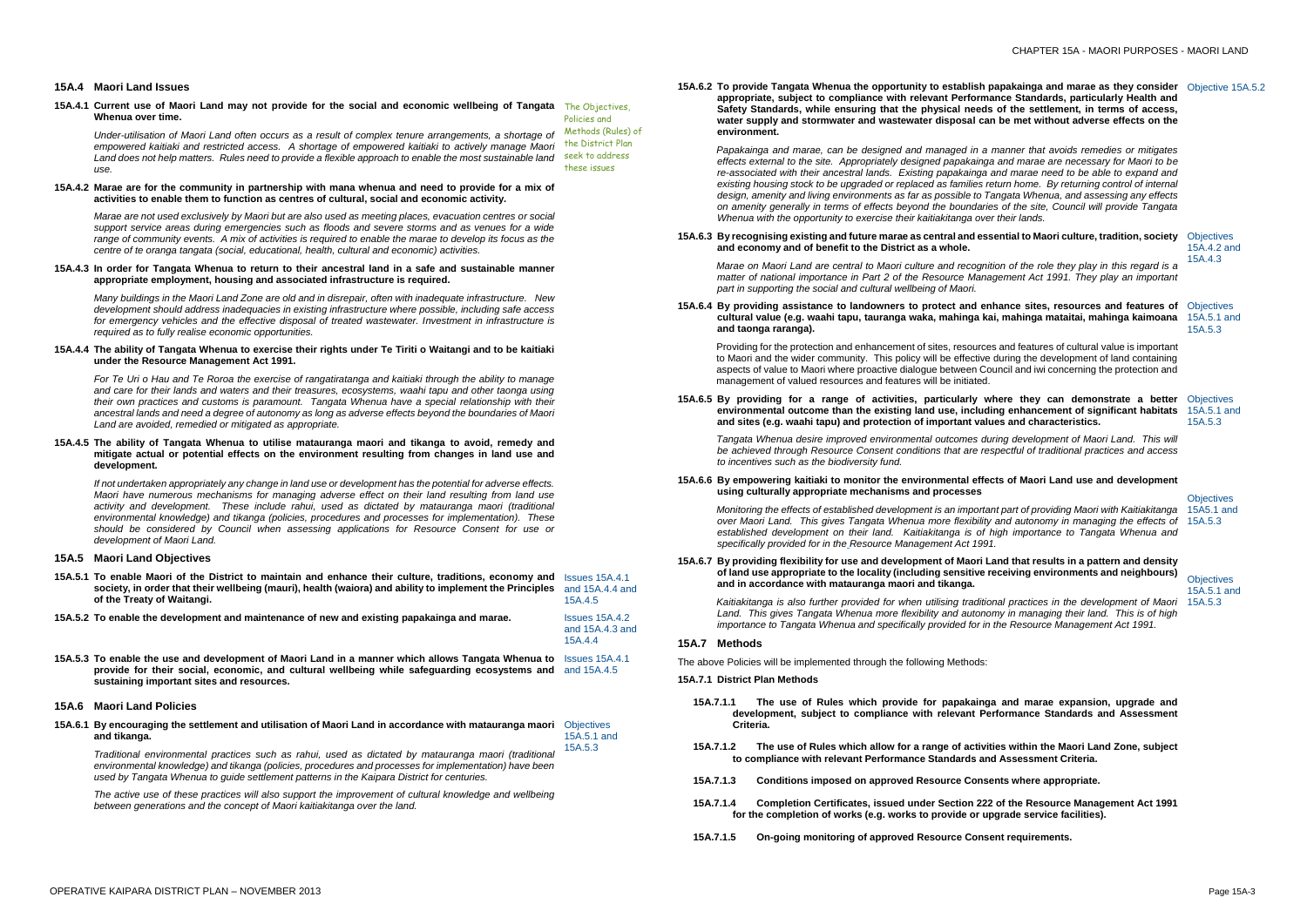#### **15A.7.2 Other Methods**

- **15A.7.2.1 Provide information on values associated with properties e.g. landscapes, cultural, ecological sites etc.**
- **15A.7.2.2 Promotion of voluntary protection mechanisms regarding heritage, cultural, ecological and landscape areas/items (e.g. Biosecurity Fund and Heritage Assistance Fund) as identified in the Kaipara District Council's Annual Plan and Long Term Plan.**
- **15A.7.2.3 Educational material/guidelines that demonstrate methods for avoiding, remedying or mitigating potential adverse effects of subdivision and development.**
- **15A.7.2.4 The Kaipara District Council Engineering Standards 2011.**
- **15A.7.2.5 Industry Codes of Practice or Environmental Manuals relevant in the Maori Land Zone, which can be used as guidelines for setting conditions on Resource Consents.**
- **15A.7.2.6 Assistance with investigations into the sustainable utilisation of Maori Land.**
- **15A.7.2.7 Requirements under other legislation, including:**
- Local Government Act 2002;
- Local Government (Rating) Act 2002;
- Building Consents under the Building Act 2004;
- National Environmental Standards;
- Kaipara District Council Bylaws;
- Te Uri o Hau Claims Settlement Act 2002; and
- Te Roroa Claims Settlement Act 2008.

#### **15A.7.2.8 Other relevant documents:**

- The Kaipara Long Term Plan;
- Historic Places Act 1993:
- Regional Plans / Policy Statements;
- Kaipara District Council Reserves and Open Space Strategy;
- Te Uri o Hau Deed of Settlement 2000;
- Te Roroa Deed of Settlement 2005;
- Draft Te Roroa Iwi Environmental Policy Document 2008; and
- Memoranda of Understanding with Te Uri o Hau and Te Roroa.
- a) In any instance where your property is subject to any site feature or unit (Map Series 2), and the Rules in the relevant Part C Chapter overlap with (or duplicate) a Rule in this Zone Chapter, the Rules in the Part C Chapter will take precedence; and/or
- b) In any instance where works in the road (road reserve) or network utility activities are proposed and the Rules in Chapter 10 and 11 (respectively) overlap with (or duplicate) a Rule in this Zone, the Rules in Chapters 10 and 11 (respectively) will take precedence.

#### **15A.7.2.9 Providing access to geological databases:**

- Inventory and Maps of Important Geological sites and Landforms in the Northland Region shown on the NZ Land Inventory NZMS 290 (1996);
- Use of Climate, Soil and Crop Information for Identifying Potential land-Use Change in the Hokianga and Western Kaipara Region (2003).

### **15A.8 Maori Land Outcomes**

| 15A.8.1 The ability for re-association of Tangata Whenua with ancestral land.                                              | <b>Issue 15A.4.1</b><br>and 15A.4.3              |
|----------------------------------------------------------------------------------------------------------------------------|--------------------------------------------------|
| 15A.8.2 Maori Land is utilised in a sustainable and culturally appropriate manner.                                         | <b>Issues 15A.4.2.</b><br>15A.4.4 and<br>15A.4.5 |
| 15A.8.3 The cultural values associated with Maori Land are protected and enhanced.                                         | <b>Issue 15A.4.4</b><br>and 15A.4.5              |
| 15A.8.4 Maori Land is appropriately developed to provide suitable buildings served by effective<br>infrastructure.         | $Issues$ 15A.4.2<br>and 15A.4.3                  |
| 15A.8.5 Maori Land is developed in a way that provides for the social, economic and cultural benefit of<br>Tangata Whenua. | <b>Issues 15A.4.1</b><br>and 15A.4.2             |

#### **15A.9 Maori Land Rules**

#### **15A.9.1 Permitted Activities**

The following activities shall be Permitted in the Maori Land Zone:

- a) Any activity complying with the Performance Standards listed in Section 15A.10 of this Chapter; and
- b) Any activity which is not identified elsewhere in this Plan as a Controlled, Restricted Discretionary, Discretionary or Non-Complying Activity.

#### **15A.9.2 Controlled Activities**

The following activities shall be Controlled in the Maori Land Zone:

- a) Any activity that does not meet any Performance Standard listed in Section 15A.10 that is listed as a Controlled Activity; and
- b) Any activity which does not meet any Performance Standard listed in Section 15A.10 of this Chapter and is listed as a Controlled Activity.

#### **15A.9.3 Restricted Discretionary Activities**

The following shall be Restricted Discretionary Activities in the Maori Land Zone:

a) Any activity which does not meet any Performance Standard listed in Section 15A.10 of this Chapter and is listed as a Restricted Discretionary Activity.

**Note 1:** Activities will be assessed against, and conditions may be imposed in relation to, those specific matters for assessment of the activity listed in Sections 15A.10 of this Chapter and the relevant Objectives and Policies that relate to the matters for which discretion has been restricted.

#### **15A.9.4 Discretionary Activities**

The following shall be Discretionary Activities in the Maori Land Zone:

a) Any activity which does not meet any Performance Standards listed in Section 15A.10 of this Chapter and is listed as a Discretionary Activity.

Applications for Discretionary Activities will be assessed against, but not restricted to, the assessment criteria listed in Section 15A.10 of this Chapter and the Objectives and Policies of this Chapter.

#### **15A.9.5 Non-Complying Activities**

No activity shall be Non-Complying in the Maori Land Zone.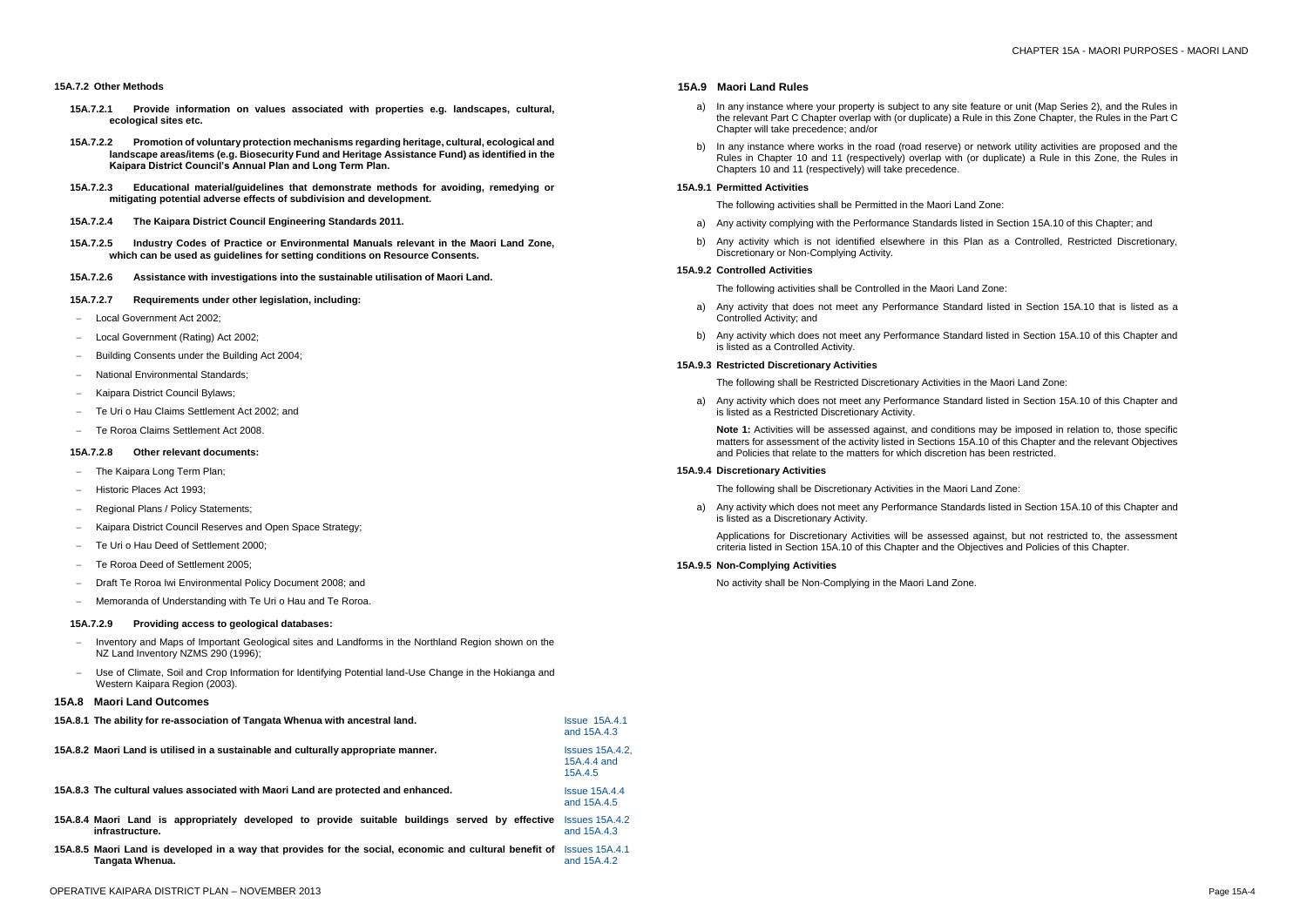this Rule, *Council* has restricted its discretion over the following ing an application for Resource Consent:

een issued and has already assessed the proposed earthworks (in d under the Building Act 2004 will not be reconsidered here);

f operation;

the character and *amenity values* of adjoining *sites*/land uses;

i particular any *Sites of Ecological Significance* as defined by the

ffic on the safety and efficiency of the road network and on the iland;

values;

vill affect the values of any Outstanding Natural Landscape identified

### **15A.10 Performance Standards Maori Land**

et the requirements of the performance standards in Rule 15a.10.1a or the *Kaipara District Council Engineering Standards 2011*;

tive receivers;

nt to which the values identified in the Objectives and Policies for on the site, and the extent to which the proposal is compatible with

ues (as defined in Chapter 17), including any consultation has been **a** as appropriate;

ith relevant Objectives and Policies contained in Part A and Part C alues of the District including but not limited to those outlined in

electricity transmission line; and

he works, including temporary activities such as:

nery near transmission line which may put the line at risk;

aland Electrical Code of Practice 34:2001; and

ation with any relevant network operator.

Council will require (as a Condition on that Consent) an Excavation by the Consent Holder, which is to contain the following information

earthworks proposed on a site, including volume, area affected and

nd proposed contours and location of any adjacent bush shrub land and the *Coastal Marine Area*;

gical, landscape amenity and heritage values, including details on any recorded *archaeological sites* and registered *historic places*, historic areas and *waahi tapu*, I-historic places site survey of the area to be developed;

iny adverse effects of the activity on the ecological, heritage and cent watercourses and the Coastal Marine Area;

| Rule       | <b>Parameter</b>                                                  | <b>Maori Land Permitted Activity Performance Standard</b>                                                                                                                                                                                                                                                                                                                                                                                             | <b>Activity Status if the</b><br><b>Activity does not</b><br>meet the<br>Performance<br><b>Standard</b>                                                                                                                                                                                                                                         | <b>Assessment Criteria</b>                                                                                                                                                                                              |                                                                                                                                                                                                    |
|------------|-------------------------------------------------------------------|-------------------------------------------------------------------------------------------------------------------------------------------------------------------------------------------------------------------------------------------------------------------------------------------------------------------------------------------------------------------------------------------------------------------------------------------------------|-------------------------------------------------------------------------------------------------------------------------------------------------------------------------------------------------------------------------------------------------------------------------------------------------------------------------------------------------|-------------------------------------------------------------------------------------------------------------------------------------------------------------------------------------------------------------------------|----------------------------------------------------------------------------------------------------------------------------------------------------------------------------------------------------|
| 15A.10.1 a | <b>Excavation and Fill</b><br>a)<br>b)<br>C)<br>d)                | Subject to the exclusions in (7) below, Excavation and fill is a Permitted Activity if:<br>The site is not within any area known to be erosion prone, subject to instability, or flood<br>hazards; and<br>All bare earth areas, including excavation and fill batter faces within a site, are revegetated<br>or stabilised within 6 months of the earthworks being completed; and                                                                     | Restricted<br><b>Discretionary Activity</b>                                                                                                                                                                                                                                                                                                     | Where an activity is not permitted by t<br>matters when considering and determin<br>Whether <b>Building</b> Consent has be<br>$\vert$<br>such cases the matters considered<br>Machinery to be used and hours of<br>ii)  |                                                                                                                                                                                                    |
|            |                                                                   | All revegetated areas within a site are maintained and managed so as to achieve 80%<br>ground cover within 24 months of the earthworks being completed; and<br>The site is not located within an Outstanding Natural Landscape, identified on Map Series<br><b>Maori Purposes: Maori Land Zone</b><br>(1)                                                                                                                                             |                                                                                                                                                                                                                                                                                                                                                 | <b>Effects</b> on the locality, particularly<br>iii)<br>Effects on ecological values and in<br>IV)<br>criteria listed in Appendix 25G;<br>Effects of excavation related traf<br>V)<br>amenity of dwellings on adjoining |                                                                                                                                                                                                    |
|            |                                                                   | The works are within 6m of the bank of any lake, river or edge of any wetland and the volume<br>a)<br>is less than $1,000m^3$ and the area is less than $1,000m^2$ in any 12 month period;<br>Or                                                                                                                                                                                                                                                      |                                                                                                                                                                                                                                                                                                                                                 | Effects on landscape and heritage<br>VI)<br>The extent to which the proposal wi<br>VII)<br>in Map Series 2;                                                                                                             |                                                                                                                                                                                                    |
|            | b)<br>(2)<br>a)<br>b)<br>C)<br>(3)<br>a)<br>b)<br>C)<br>(4)<br>a) | The works are located a minimum of 6m from the bank of any lake, river or edge of any<br>wetland and the volume is less than $5,000m3$ within a site, in any 12 month period;<br><b>East Coast and West Coast and Harbour Overlays</b><br>The works are within 300m of the CMA and/or within 20m of a lake, river or edge of any                                                                                                                      |                                                                                                                                                                                                                                                                                                                                                 | viii) The extent to which the works mee<br>or the Kaipara District Council E<br>Effects of dust and noise on sensit<br>ix)<br>If located in an Overlay, the exter<br>X)                                                 |                                                                                                                                                                                                    |
|            |                                                                   | wetland and the volume is less than 300m <sup>3</sup> and the area is less than 300m <sup>2</sup> in any 12 month<br>period; or<br>The works are not within 20m of the bank of any lake, river or edge of any wetland and the<br>volume is less than 2,500m <sup>3</sup> and the area is less than 2,500m <sup>2</sup> in any 12 month period; and<br>The <i>height</i> or depth is less than 2m over a continuous distance of less than 50m within a |                                                                                                                                                                                                                                                                                                                                                 | Overlays (Chapter 4) are present o<br>those values:<br>Effects on cultural and heritage val<br>XI)<br>undertaken with Tangata Whenua<br>The consistency of the proposal wi<br>XII)                                      |                                                                                                                                                                                                    |
|            |                                                                   |                                                                                                                                                                                                                                                                                                                                                                                                                                                       | site.<br>Kaipara Harbour Overlay<br>The works are within 300m of the CMA and/or within 20m of a lake, river or edge of any<br>wetland and the volume is less than 1,000m <sup>3</sup> and the area is less than 1,000m <sup>2</sup> in any 12                                                                                                   |                                                                                                                                                                                                                         | of the Plan with managing the va<br>Chapters 2, 6,7,8 and 17;<br>xiii) Any effects on the integrity of the e<br>xiv) The volume, area and location of t                                            |
|            |                                                                   | month period; or<br>The works are not within 20m of the bank of any lake, river or edge of any wetland and the<br>volume is less than 2,500m <sup>3</sup> and the area is less than 2,500m <sup>2</sup> in any 12 month period; and<br>The <i>height</i> or depth is less than 2m over a continuous distance of less than 50m within a                                                                                                                |                                                                                                                                                                                                                                                                                                                                                 | Stockpiles;<br>Timing of the works:<br>Site remediation;                                                                                                                                                                |                                                                                                                                                                                                    |
|            |                                                                   |                                                                                                                                                                                                                                                                                                                                                                                                                                                       | site.<br>Mangawhai Harbour Overlay<br>The works are within 300m of the CMA and/or within 20m of a lake, river or edge of any<br>wetland and the volume is less than 300m <sup>3</sup> and the area is less than 300m <sup>2</sup> in any 12 month<br>period; or                                                                                 |                                                                                                                                                                                                                         | The use of mobile machir<br>Compliance with New Zea<br>Outcomes of any consulta<br>In granting any Consent under this Rule,                                                                        |
|            |                                                                   | The works are not within 20m of the bank of any lake, river or edge of any wetland and the<br>b)<br>volume is less than 1,000 $m3$ and the area is less than 1,000 $m2$ in any 12 month period; and<br>The <i>height</i> or depth is less than 2m over a continuous distance of less than 50m within a<br>C)<br>site.                                                                                                                                 |                                                                                                                                                                                                                                                                                                                                                 | and Fill Management Plan to be lodged I<br>(to the satisfaction of Council):<br>xv) Details of the location and form of e<br>height of any excavation or fill;<br>xvi) A plan showing relevant existing ar              |                                                                                                                                                                                                    |
|            |                                                                   | a)<br>b)                                                                                                                                                                                                                                                                                                                                                                                                                                              | Kai Iwi Lakes Overlay<br>(5)<br>The works are not within 6m of the bank of any lake, river or edge of any wetland and the<br>volume is less than 150m <sup>3</sup> and the area is less than 150m <sup>2</sup> in any 12 month period; and<br>The height or depth is less than 2m over a continuous distance of less than 50m within a<br>site. |                                                                                                                                                                                                                         | and wetland areas, water bodies a<br>xvii) An assessment of the site's ecolog<br>any recorded archaeological site<br>and the need for an archaeologica<br>xviii) Measures directed at mitigating a |
|            |                                                                   | (6)                                                                                                                                                                                                                                                                                                                                                                                                                                                   | Except that the following are Permitted Activities throughout the Maori Land Zone,<br>including Overlays:                                                                                                                                                                                                                                       |                                                                                                                                                                                                                         | landscape values of the site, adjac                                                                                                                                                                |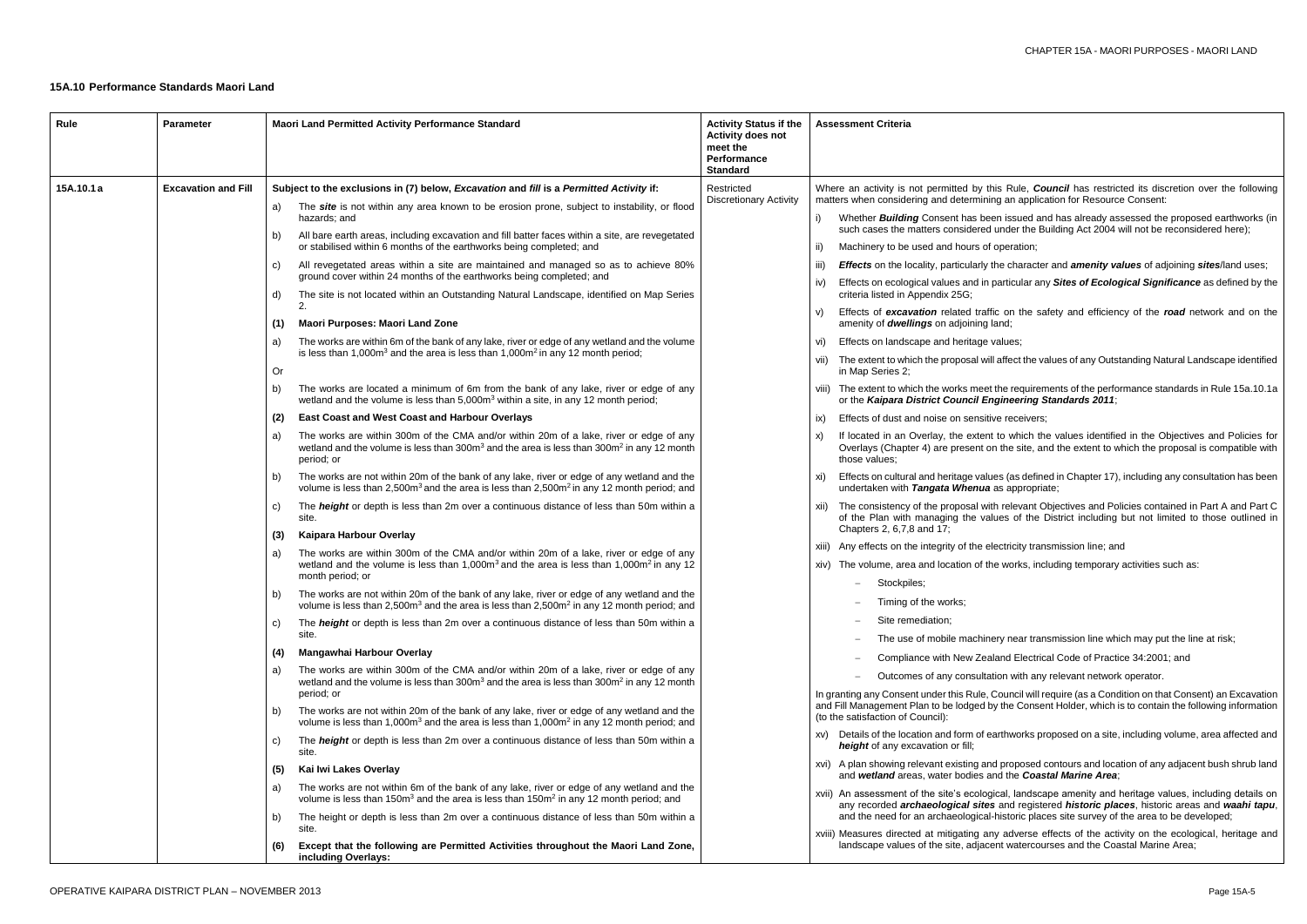roposed to manage sediment runoff and prevent erosion such as silt

any property owners or occupiers whose property is within 200m of

own area of instability or flood hazard the application will be required ering assessment; and

nanage construction traffic.

ment Plan shall include:

be mined or quarried and including surface contours, hydrologic and other structures and spoil disposal or top soil stockpiling, areas retailing, roading, parking, vehicle wash-down, surface drainage ner detention ponds or berms, the location of any scheduled items sensitivity of the site;

al to be removed from or brought to the mine or quarry on a monthly r of truck movements to and from the site;

including employees, on site and services and buildings for them;

rovided on site, and total number of vehicle movements to and from

on and sedimentation on site;

abilitating the site as mining or quarrying is completed including the d and a landscaping plan, and identification of any structures or hain permanently on the site and the resulting contour and drainage nd the distance from public viewing;

control the effects of dust and debris on site;

control the effects of noise and vibration on site;

isultation, including consultation with Tangata Whenua, which was consultation, including any written approval to the Development Plan

guarry or mine defined by "*normal rural practice*"

suitably qualified engineer to demonstrate that the work will not have pstream flooding.

lectricity Transmission Network will be considered an affected party pplications.

as part of preparing a consent application under this Rule to consult

features is provided in Appendix 18A. The values associated with are described in the Kaipara District Landscape Technical Report

this Rule, **Council** will have regard to the following matters when e Consent:

ed its discretion listed under Rule 15A.10.1a; and

will affect the values of any Outstanding Natural Landscape identified to which the subdivision, use or development meets the additional Appendix 18B.

features is provided in Appendix 18A. The values associated with

| Excavation and fill associated with forestry operations, is controlled by the National<br>a)<br>Environmental Standard for Planation Forestry Regulations 2017;<br>Network utilities, except where a site or feature is identified in Part C of the Plan;<br>b)<br>XX)<br>Underground storage tanks except where a site or feature is identified in Part C of the Plan.<br>C)<br><b>Normal Rural Practices.</b><br>d)<br>Note 1: Excavation may require Resource Consent from the Northland Regional Council. The<br>Regional Water and Soil Plan for Northland contain minimum Standards for erosion and sediment<br>control resulting from excavation. Applicants should contact the Northland Regional Council to<br>confirm whether or not a Resource Consent is required.<br>Note 2: Where parallel Resource Consent for excavation and fill is required from the Northland<br>Regional Council, Kaipara District Council will seek to undertake joint processing of both<br>applications, e.g. via delegated authority from the Northland Regional Council.<br>Note 3: The height or depth of excavation will be based on an average height from existing ground<br>level over the length of the excavation or fill, or over any 50m continuous length (whichever is the<br>lesser length).<br>Note 4: For the purpose of clarity the standards of this Rule for the Maori Purposes: Maori Land<br>Zone apply to Overlays unless alternative standards are explicitly stated.<br>xxviii)<br>XXXIII)<br>(2010).<br>15A.10.1b<br><b>Excavation and Fill</b><br>(1) Subject to the exclusion in (2) below, within an Outstanding Natural Landscape,<br><b>Discretionary Activity</b><br>excavation and fill is a Permitted Activity if:<br>in an Outstanding<br><b>Natural Landscape</b><br>The volume is less than $150m3$ and the area is less than $150m2$ in any 12 month period<br>a)<br>within a site and is not within 6m of the top of the bank of any water body; and<br>$\vert \vert$<br>The height or depth is less than 2m over a continuous distance of less than 50m within a<br>b)<br>site.<br>(2) Except that Normal Rural Practices (as defined in Chapter 24 are Permitted | Rule | <b>Parameter</b> | Maori Land Permitted Activity Performance Standard | <b>Activity Status if the</b><br><b>Activity does not</b><br>meet the<br>Performance<br><b>Standard</b> | <b>Assessment Criteria</b>                                                                                                                                                                                                                                                                                                                                                                                                                                                                                                                                                                                                                                                                                                                                                                                                                                                                                                                                                                                                                                                                                                                                                                                                                                                                                                                                                                                                                                                                                                                                                                                                                                                                      |
|-------------------------------------------------------------------------------------------------------------------------------------------------------------------------------------------------------------------------------------------------------------------------------------------------------------------------------------------------------------------------------------------------------------------------------------------------------------------------------------------------------------------------------------------------------------------------------------------------------------------------------------------------------------------------------------------------------------------------------------------------------------------------------------------------------------------------------------------------------------------------------------------------------------------------------------------------------------------------------------------------------------------------------------------------------------------------------------------------------------------------------------------------------------------------------------------------------------------------------------------------------------------------------------------------------------------------------------------------------------------------------------------------------------------------------------------------------------------------------------------------------------------------------------------------------------------------------------------------------------------------------------------------------------------------------------------------------------------------------------------------------------------------------------------------------------------------------------------------------------------------------------------------------------------------------------------------------------------------------------------------------------------------------------------------------------------------------------------------------------------------------------------------------------------------------------------------|------|------------------|----------------------------------------------------|---------------------------------------------------------------------------------------------------------|-------------------------------------------------------------------------------------------------------------------------------------------------------------------------------------------------------------------------------------------------------------------------------------------------------------------------------------------------------------------------------------------------------------------------------------------------------------------------------------------------------------------------------------------------------------------------------------------------------------------------------------------------------------------------------------------------------------------------------------------------------------------------------------------------------------------------------------------------------------------------------------------------------------------------------------------------------------------------------------------------------------------------------------------------------------------------------------------------------------------------------------------------------------------------------------------------------------------------------------------------------------------------------------------------------------------------------------------------------------------------------------------------------------------------------------------------------------------------------------------------------------------------------------------------------------------------------------------------------------------------------------------------------------------------------------------------|
|                                                                                                                                                                                                                                                                                                                                                                                                                                                                                                                                                                                                                                                                                                                                                                                                                                                                                                                                                                                                                                                                                                                                                                                                                                                                                                                                                                                                                                                                                                                                                                                                                                                                                                                                                                                                                                                                                                                                                                                                                                                                                                                                                                                                 |      |                  |                                                    |                                                                                                         | xix) Details of appropriate methods propos<br>traps and earth bunds;<br>A record of any consultation with any<br>the proposed activity;<br>xxi) Where earthworks are within a known<br>to be accompanied by an engineering<br>xxii) Details of methods proposed to mana<br>For the purposes of this rule a Developmer<br>xxiii) A scale map showing the area to be<br>features, the location of buildings and<br>and/or buildings to be used for reta<br>patterns and sedimentation or other<br>from this Plan and the landscape sen<br>xxiv) The anticipated volume of material to<br>and annual basis and the number of t<br>xxv) The estimated number of people, incl<br>xxvi) The number of parking spaces provid<br>the site on an average daily basis;<br>xxvii) The methods for controlling erosion a<br>The staging of the mine or quarry;<br>xxix) The methods and staging for rehabilit<br>species of vegetation to be used ar<br>buildings to be removed or to remain<br>pattern of the rehabilitated land and th<br>xxx) The methods to be employed to contr<br>xxxi) The methods to be employed to contr<br>xxxii) A statement giving details of consulta<br>carried out and the results of that cons<br>by neighbouring landowners;<br>Method of containing tailings.<br>Except that this rule does not apply to a qu<br>Note 1: A report may be required by a suita<br>an adverse effect on downstream or upstre<br>Note 2: Any relevant operator of the Electr<br>in relation to any Resource Consent Applic<br>Note 3: Applicants will be encouraged as p<br>with affected landowners.<br>Note 4: A description of the landscape fea<br>the Outstanding Natural Landscapes are |
|                                                                                                                                                                                                                                                                                                                                                                                                                                                                                                                                                                                                                                                                                                                                                                                                                                                                                                                                                                                                                                                                                                                                                                                                                                                                                                                                                                                                                                                                                                                                                                                                                                                                                                                                                                                                                                                                                                                                                                                                                                                                                                                                                                                                 |      |                  |                                                    |                                                                                                         | Where an activity is not permitted by this<br>considering an application for Resource Co<br>The matters for which it has limited its<br>The extent to which the proposal will a<br>in Map Series 2 and the extent to wl<br>assessment criteria contained in Appe<br>Note 1: A description of the landscape feat                                                                                                                                                                                                                                                                                                                                                                                                                                                                                                                                                                                                                                                                                                                                                                                                                                                                                                                                                                                                                                                                                                                                                                                                                                                                                                                                                                                 |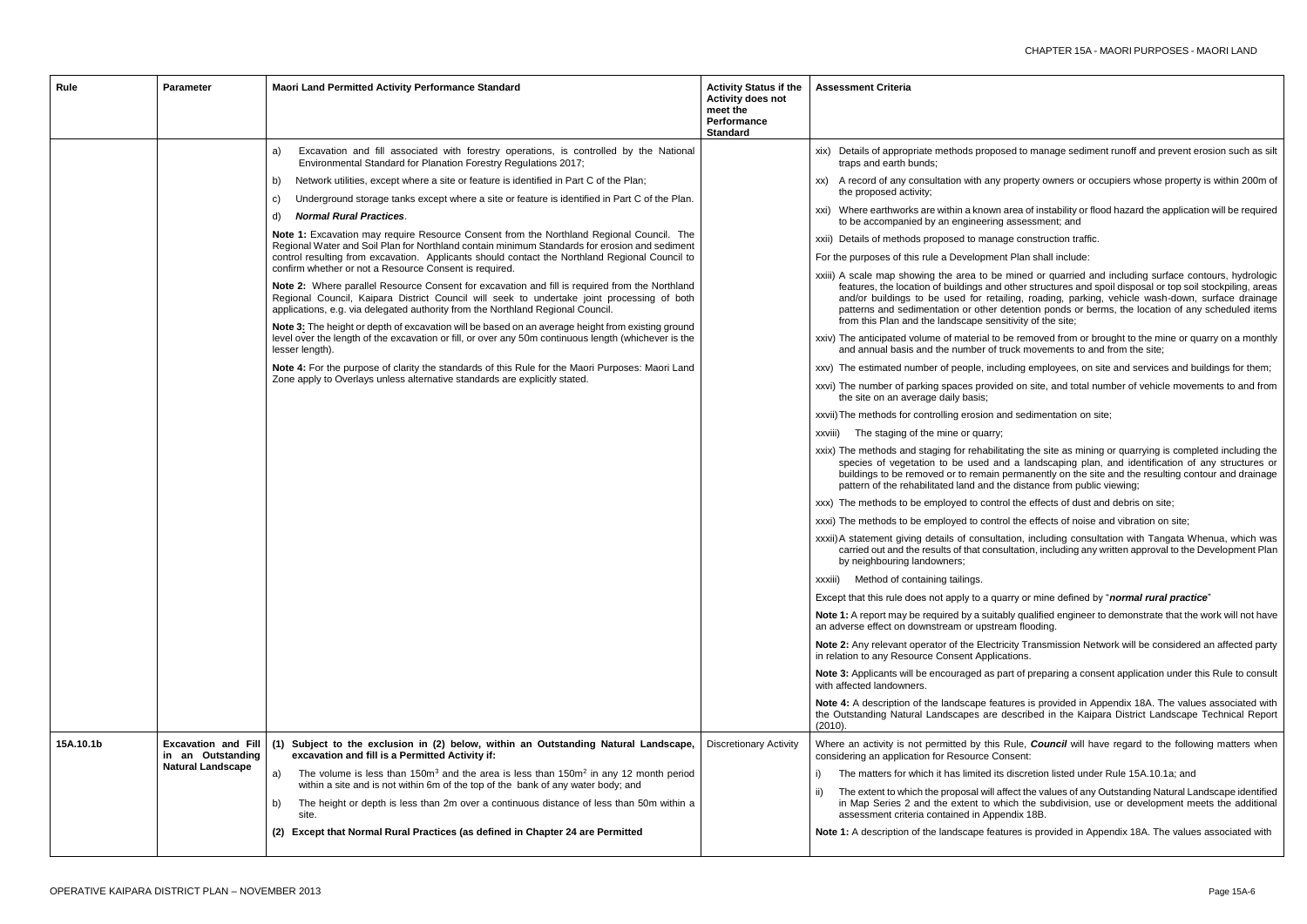are described in the Kaipara District Landscape Technical Report

this Rule, *Council* has restricted its discretion over the following ining an application for Resource Consent:

proposed relative to total vegetated area;

idigenous vegetation is naturally occurring or has been artificially

ly the rural character and **amenity values**;

in particular its significance as a *site of ecological significance* or in Appendix 25G;

revegetation using **eco-sourcing** of native plants is proposed as

e values;

will affect the values of any Outstanding Natural Landscape identified

wetlands and particularly sensitive *receiving environments* of the

indigenous vegetation or individual indigenous tree and associated flora and fauna including kiwi as shown in Appendix F to the District

hay adversely affect cultural and spiritual values;

f remaining vegetation, including edge effects, retention of corridors adform;

ed measures will result in the protection and enhancement of the

n to any adjacent conservation covenant and whether it contributes

ipara District Council Reserves and Open Space Strategy;

ent to which the values identified in the Objectives and Policies for t on the site, and the extent to which the proposal is compatible with

vith the relevant Objectives and Policies contained in Part A and Part les of the District, including but not limited to Chapters 2, 3, 6, 7, 8

vill affect any heritage values identified in Appendix 17.1 and 17.2 of

e features is provided in Appendix 18A. The values associated with are described in the Kaipara District Landscape Technical Report

| Rule      | <b>Parameter</b>         | Maori Land Permitted Activity Performance Standard                                                                                                                                                                                                                                                                                                                    | <b>Activity Status if the</b><br><b>Activity does not</b><br>meet the<br><b>Performance</b><br><b>Standard</b> | <b>Assessment Criteria</b>                                                         |
|-----------|--------------------------|-----------------------------------------------------------------------------------------------------------------------------------------------------------------------------------------------------------------------------------------------------------------------------------------------------------------------------------------------------------------------|----------------------------------------------------------------------------------------------------------------|------------------------------------------------------------------------------------|
|           |                          | Activities).<br>Note 1: Excavation may require Resource Consent from the Northland Regional Council. The<br>Regional Water and Soil Plan for Northland contain minimum standards for erosion and sediment<br>control resulting from excavation. Applicants should contact the Northland Regional Council to<br>confirm whether or not a Resource Consent is required. |                                                                                                                | the Outstanding Natural Landscapes<br>(2010).                                      |
|           |                          | Note 2: Where parallel Resource Consent for excavation and fill is required from the Northland<br>Regional Council, Kaipara District Council will seek to undertake joint processing of both<br>applications, e.g. via delegated authority from the Northland Regional Council.                                                                                       |                                                                                                                |                                                                                    |
|           |                          | Note 3: The height or depth of excavation will be based on an average height from existing ground<br>level over the length of the excavation or fill, or over any 50m continuous length (whichever is the<br>lesser length).                                                                                                                                          |                                                                                                                |                                                                                    |
| 15A.10.2a | Indigenous<br>Vegetation | Subject to the exceptions provided in (5) below, clearance or removal of indigenous vegetation<br>outside an overlay area is a Permitted Activity if:                                                                                                                                                                                                                 | Restricted<br><b>Discretionary Activity</b>                                                                    | Where an activity is not permitted by<br>matters when considering and determi      |
|           | <b>Clearance</b>         | (1) Maori Purposes: Maori Land Zone                                                                                                                                                                                                                                                                                                                                   |                                                                                                                | Extent of vegetation clearance p<br>i)                                             |
|           |                          | It is not located within an <i>indigenous wetland</i> ; and<br>a)                                                                                                                                                                                                                                                                                                     |                                                                                                                | Whether any affected area of in<br>created;                                        |
|           |                          | It is not part of:<br>b)                                                                                                                                                                                                                                                                                                                                              |                                                                                                                |                                                                                    |
|           |                          | a continuous area of predominantly indigenous vegetation over 5 hectares in area; or<br>i)                                                                                                                                                                                                                                                                            |                                                                                                                | <b>Effects</b> on the locality, particularly<br>iii)                               |
|           |                          | a continuous area of predominantly indigenous vegetation greater than 6m in height<br>ii)<br>and over 1 hectare in area;                                                                                                                                                                                                                                              |                                                                                                                | Effects on ecological values and i<br>iv)<br>by reference to the criteria listed i |
|           |                          | It is not located within a site identified in Appendix F (Kiwi Density) of the District Plan; and<br>C)                                                                                                                                                                                                                                                               |                                                                                                                | Whether and the extent to which<br>V)<br>part of the <b>development</b> ;          |
|           |                          | It is not located within an Outstanding Natural Landscape as identified in Map Series 2.<br>d)                                                                                                                                                                                                                                                                        |                                                                                                                | Effects on landscape and heritage<br>vi)                                           |
|           |                          | East Coast and West Coast and Kaipara Harbour Overlays<br>(2)                                                                                                                                                                                                                                                                                                         |                                                                                                                | vii) The extent to which the proposal v                                            |
|           |                          | It is not located within an indigenous wetland; and<br>a)                                                                                                                                                                                                                                                                                                             |                                                                                                                | in Map Series 2;                                                                   |
|           |                          | It is not part of:<br>b)                                                                                                                                                                                                                                                                                                                                              |                                                                                                                | viii) Effects on water bodies, including<br>harbours and <i>lakes</i> ;            |
|           |                          | a continuous area of predominantly indigenous vegetation over 1 hectare in area; or<br>$\vert$                                                                                                                                                                                                                                                                        |                                                                                                                | The ecological significance of the<br>ix)                                          |
|           |                          | a continuous area of predominantly indigenous vegetation greater than 6m in height<br>ii)<br>and greater than 1,000m <sup>2</sup> ; and                                                                                                                                                                                                                               |                                                                                                                | presence of rare or endangered f<br>Plan Maps;                                     |
|           |                          | It is not located within an Outstanding Natural Landscape as identified in Map Series 2.<br>C)                                                                                                                                                                                                                                                                        |                                                                                                                | The extent to which the activity m<br>X)                                           |
|           |                          | It is not located within a site identified in Appendix F (Kiwi Density) of the District Plan.<br>d)                                                                                                                                                                                                                                                                   |                                                                                                                | The form and ecological value of<br>XI)<br>and relationship to the natural lan     |
|           |                          | Mangawhai Harbour Overlay:<br>(3)                                                                                                                                                                                                                                                                                                                                     |                                                                                                                |                                                                                    |
|           |                          | It is not located within an indigenous wetland; and<br>a)<br>It is not part of:<br>b)                                                                                                                                                                                                                                                                                 |                                                                                                                | xii) The extent to which any propose<br>ecological values of the area;             |
|           |                          | a continuous area of predominantly indigenous vegetation over 1 hectare in area; or                                                                                                                                                                                                                                                                                   |                                                                                                                | xiii) The relationship of the vegetation<br>to an ecological corridor;             |
|           |                          | a continuous area of predominantly indigenous vegetation greater than 3m in height<br>$\parallel$<br>and greater than 500m <sup>2</sup> in area; and                                                                                                                                                                                                                  |                                                                                                                | xiv) The relevant provisions of the Kai                                            |
|           |                          | It is not located within a site identified in Appendix F (Kiwi Density) of the District Plan; and<br>C)                                                                                                                                                                                                                                                               |                                                                                                                | xv) If located in an Overlay, the exte<br>Overlays (Chapter 4) are present         |
|           |                          | It is not located within an Outstanding Natural Landscape as identified in Map Series 2.<br>d)                                                                                                                                                                                                                                                                        |                                                                                                                | those values:                                                                      |
|           |                          | Kai Iwi Lakes Overlay<br>(4)                                                                                                                                                                                                                                                                                                                                          |                                                                                                                | xvi) The consistency of the proposal w                                             |
|           |                          | It is not located within an indigenous wetland; and<br>a)                                                                                                                                                                                                                                                                                                             |                                                                                                                | C of the Plan managing the value<br>and 17; and                                    |
|           |                          | It is not part of:<br>b)                                                                                                                                                                                                                                                                                                                                              |                                                                                                                | xvii) The extent to which the activity w                                           |
|           |                          | a continuous area of predominantly indigenous vegetation over 1 hectare in area; or                                                                                                                                                                                                                                                                                   |                                                                                                                | the Plan.                                                                          |
|           |                          | a continuous area of predominantly indigenous vegetation greater than 3m in height<br>$\vert \vert$<br>and greater than 500m <sup>2</sup> in area; and                                                                                                                                                                                                                |                                                                                                                | Note 1: A description of the landscape<br>the Outstanding Natural Landscapes       |
|           |                          | It is not located within a site identified in Appendix F (Kiwi Density) of the District Plan; and<br>C)                                                                                                                                                                                                                                                               |                                                                                                                | (2010).                                                                            |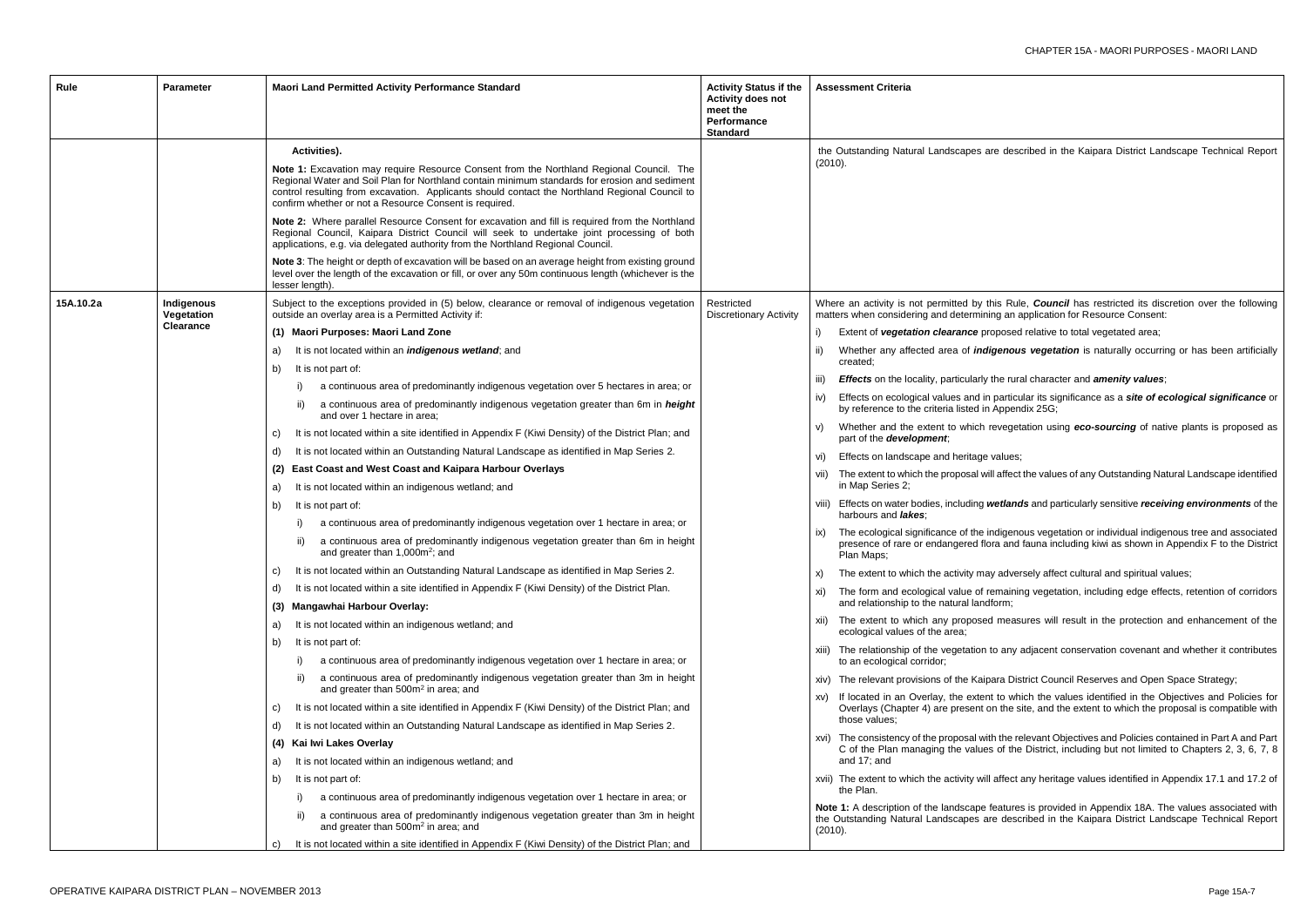| Rule | Parameter | <b>Maori Land Permitted Activity Performance Standard</b>                                                                                                                                                                                                                                                                                                                                                                                                    | <b>Activity Status if the</b><br><b>Activity does not</b><br>meet the<br>Performance<br><b>Standard</b> | <b>Assessment Criteria</b> |
|------|-----------|--------------------------------------------------------------------------------------------------------------------------------------------------------------------------------------------------------------------------------------------------------------------------------------------------------------------------------------------------------------------------------------------------------------------------------------------------------------|---------------------------------------------------------------------------------------------------------|----------------------------|
|      |           | It is not located within an Outstanding Natural Landscape as identified in Map Series 2.<br>d)                                                                                                                                                                                                                                                                                                                                                               |                                                                                                         |                            |
|      |           | Except that the following are Permitted Activities throughout the Maori Purposes:<br>(5)<br>Maori Land Zone, including the Overlays, and are excluded from the Standards of<br>15A.10.2a(1) and 15A.10.2a(2), 15A.10.2a(3) and 15A.10.2a(4):                                                                                                                                                                                                                 |                                                                                                         |                            |
|      |           | The removal is in accordance with an existing use right (note: this would include activities<br>a)<br>such as vegetation clearance associated with the maintenance of existing drainage<br>channels); or                                                                                                                                                                                                                                                     |                                                                                                         |                            |
|      |           | The total clearance within a site is no more than $500m2$ where the clearance is for the express<br>b)<br>purpose of providing a house site and / or access to a house site, or is to provide access to<br>existing farming or forestry activities; or                                                                                                                                                                                                       |                                                                                                         |                            |
|      |           | The clearance is for the maintenance of an open or clear space within an area defined by<br>C)<br>20m of an existing dwelling or building; or                                                                                                                                                                                                                                                                                                                |                                                                                                         |                            |
|      |           | The removal is of trees that are a danger to human life or existing structures (including<br>d)<br>network utilities); or                                                                                                                                                                                                                                                                                                                                    |                                                                                                         |                            |
|      |           | The removal is for the formation and maintenance of walking tracks less than 1.5 metres in<br>e)<br>width; or                                                                                                                                                                                                                                                                                                                                                |                                                                                                         |                            |
|      |           | The clearance is for maintenance of existing fence lines or for a new fence where the purpose<br>t)<br>of the new fence is to exclude stock and/or pests from an area which is to be protected for<br>ecological or soil conservation purposes provided that the clearance does not exceed a width<br>of 3.5m either side of the fence line; wide using manual methods that do not require the<br>removal of any indigenous tree over 300mm girth; or        |                                                                                                         |                            |
|      |           | It is part of the operation and maintenance of network utilities, or is necessary to protect<br>g)<br>electric lines required to meet the Electricity (Hazards from Trees) Regulations 2003;                                                                                                                                                                                                                                                                 |                                                                                                         |                            |
|      |           | The clearance is for the creation and maintenance of firebreaks; or<br>h)                                                                                                                                                                                                                                                                                                                                                                                    |                                                                                                         |                            |
|      |           | The vegetation or tree comprises the understory directly beneath exotic or native plantation<br>$_{1}$<br>forest and the activity is carried out as part of forestry operations which is controlled by the<br>National Environmental Standard for Planation Forestry Regulations 2017; or                                                                                                                                                                    |                                                                                                         |                            |
|      |           | It is in accordance with the terms of a Queen Elizabeth II National Trust or other covenant,<br>or forest sink covenant under the Forests Act 1949, or the trees have been planted<br>specifically for forestry or cropping purposes, or the removal is limited to naturally dead or<br>wind thrown trees, or with forestry operations, the latter which is controlled by the National<br>Environmental Standard for Planation Forestry Regulations 2017; or |                                                                                                         |                            |
|      |           | The vegetation clearance is on land which has been previously cleared and where the<br>k)<br>indigenous vegetation to be cleared is less than 10 years old.                                                                                                                                                                                                                                                                                                  |                                                                                                         |                            |
|      |           | Note 1: The Regional Water and Soil Plan for Northland contain minimum Standards for erosion<br>and sediment control resulting from land disturbance. Vegetation clearance activities may<br>require a Resource Consent from the Northland Regional Council under those provisions.<br>Applicants should contact the Northland Regional Council to confirm whether or not a Consent is<br>required.                                                          |                                                                                                         |                            |
|      |           | Note 2: Where parallel Resource Consent for vegetation removal is required from the Northland<br>Regional Council, Kaipara District Council will seek to undertake joint processing of both<br>applications, e.g. via delegated authority from the Northland Regional Council.                                                                                                                                                                               |                                                                                                         |                            |
|      |           | Note 3: For the purpose of clarity the standards of this Rule for the Maori Land Zone apply to<br>Overlays unless alternative standards are explicitly stated.                                                                                                                                                                                                                                                                                               |                                                                                                         |                            |
|      |           | <b>Note 4:</b> An area of predominantly indigenous vegetation is an area where the vegetation cover is<br>at least 75% indigenous.                                                                                                                                                                                                                                                                                                                           |                                                                                                         |                            |
|      |           |                                                                                                                                                                                                                                                                                                                                                                                                                                                              |                                                                                                         |                            |
|      |           |                                                                                                                                                                                                                                                                                                                                                                                                                                                              |                                                                                                         |                            |
|      |           |                                                                                                                                                                                                                                                                                                                                                                                                                                                              |                                                                                                         |                            |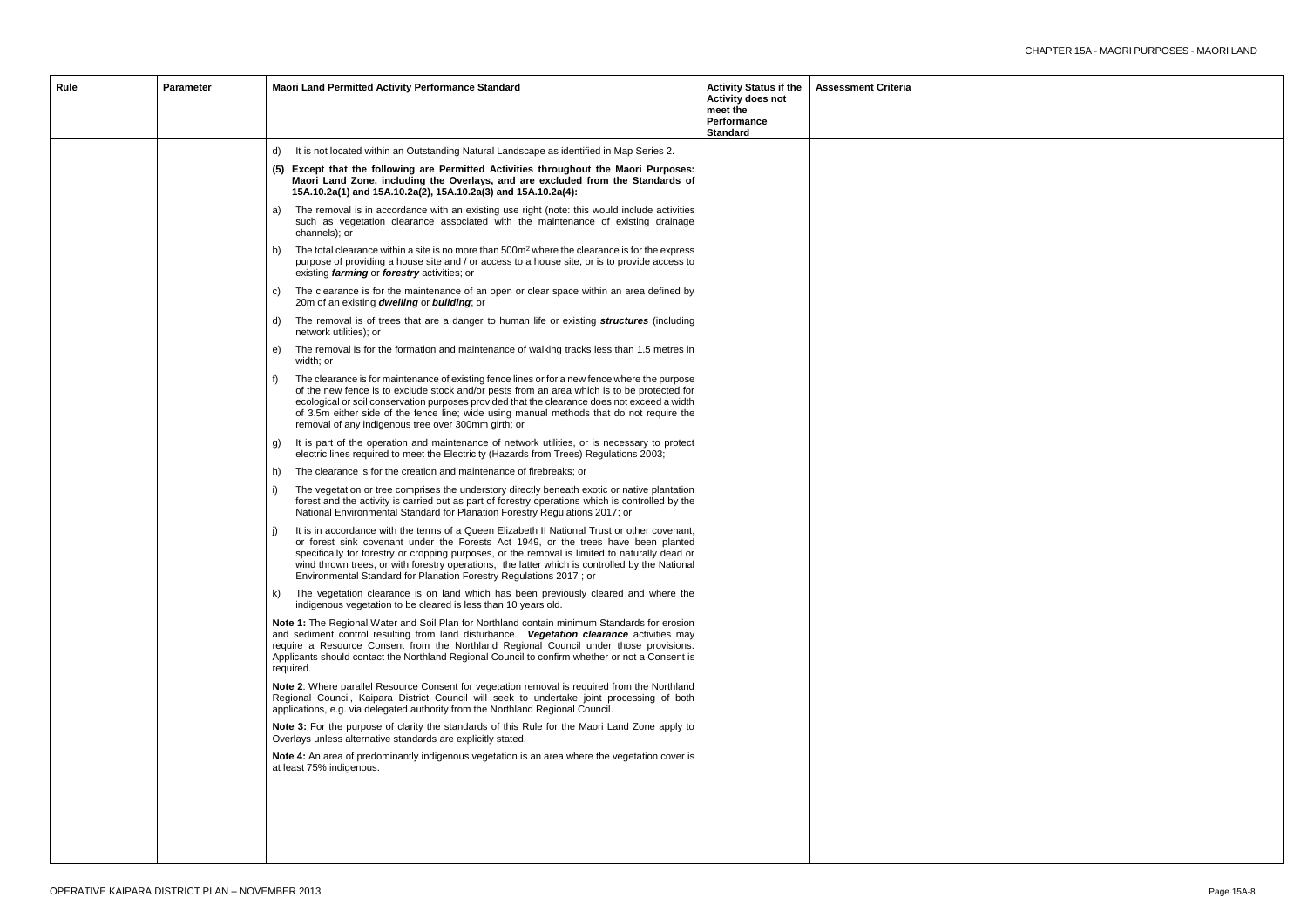this Rule, *Council* will have regard to the following matters when ce Consent:

ted its discretion listed under Rule 15A.10.2a; and

will affect the values of any Outstanding Natural Landscape identified to which the subdivision, use or development meets the additional Appendix 18B.

be features is provided in Appendix 18A. The values associated with are described in the Kaipara District Landscape Technical Report

| Rule<br><b>Parameter</b>                                                                                      | Maori Land Permitted Activity Performance Standard                                                                                                                                                                                                                                                                                                                                                                                                                                                                                                                                                                                                                                                                                                                                                                                                                                                                                                                                                                                                                                                                                                                                                                                                                                                                                                                                                                                                                                                                                                                                                                                                                                                                                                                                                                                                                                                                                                                                                                                                                                                                                                                                                                                                                                                                                                                                                                                                                                                                                                                                                                                                                                                                                                                                                                                                                                                                                                                                                                                                                                                                                                                                                                                                                                                                                                                                                                                                                                                                                                                                                                                                                                                                                                                                                                                                                                                                                                                                                                                                                                                              | <b>Activity Status if the</b><br><b>Activity does not</b><br>meet the<br>Performance<br><b>Standard</b> | <b>Assessment Criteria</b>                                                                                                                                                                                                                                                                                                                |
|---------------------------------------------------------------------------------------------------------------|-----------------------------------------------------------------------------------------------------------------------------------------------------------------------------------------------------------------------------------------------------------------------------------------------------------------------------------------------------------------------------------------------------------------------------------------------------------------------------------------------------------------------------------------------------------------------------------------------------------------------------------------------------------------------------------------------------------------------------------------------------------------------------------------------------------------------------------------------------------------------------------------------------------------------------------------------------------------------------------------------------------------------------------------------------------------------------------------------------------------------------------------------------------------------------------------------------------------------------------------------------------------------------------------------------------------------------------------------------------------------------------------------------------------------------------------------------------------------------------------------------------------------------------------------------------------------------------------------------------------------------------------------------------------------------------------------------------------------------------------------------------------------------------------------------------------------------------------------------------------------------------------------------------------------------------------------------------------------------------------------------------------------------------------------------------------------------------------------------------------------------------------------------------------------------------------------------------------------------------------------------------------------------------------------------------------------------------------------------------------------------------------------------------------------------------------------------------------------------------------------------------------------------------------------------------------------------------------------------------------------------------------------------------------------------------------------------------------------------------------------------------------------------------------------------------------------------------------------------------------------------------------------------------------------------------------------------------------------------------------------------------------------------------------------------------------------------------------------------------------------------------------------------------------------------------------------------------------------------------------------------------------------------------------------------------------------------------------------------------------------------------------------------------------------------------------------------------------------------------------------------------------------------------------------------------------------------------------------------------------------------------------------------------------------------------------------------------------------------------------------------------------------------------------------------------------------------------------------------------------------------------------------------------------------------------------------------------------------------------------------------------------------------------------------------------------------------------------------------------------|---------------------------------------------------------------------------------------------------------|-------------------------------------------------------------------------------------------------------------------------------------------------------------------------------------------------------------------------------------------------------------------------------------------------------------------------------------------|
| 15A.10.2b<br>Indigenous<br>Vegetation<br><b>Clearance</b><br>in an<br><b>Outstanding Natural</b><br>Landscape | The provisions in this chapter prevail over the Resource Management (National Environmental<br>Standards for Planation Forestry) Regulations 2017 in relation to plantation forestry activities.<br>(1) Subject to the exceptions provided in (1) below, clearance or removal of indigenous<br>vegetation within an Outstanding Natural Landscape is a Permitted Activity if:<br>It is not located in an indigenous wetland; or<br>a)<br>It is not part of;<br>b)<br>i. a continuous area of <i>predominantly indigenous vegetation</i> over 1 hectare in<br>area; or<br>ii. a continuous area of predominantly indigenous vegetation greater than 3m in<br>height and greater than 500m <sup>2</sup> in area.<br>(2) Except that the following are Permitted Activities, and are excluded from the Standards<br>of 15A.10.2b:<br>The removal is in accordance with an existing use right; or<br>a)<br>(Note: this would include activities such as vegetation clearance associated with the<br>maintenance of existing drainage channels)<br>The total clearance within a site is no more than 500m <sup>2</sup> where the clearance is for the express<br>b)<br>purpose of providing a house site and / or access to a house site, or is to provide access to<br>existing farming or forestry activities; or<br>The clearance is for the maintenance of any open or clear space within an area defined by<br>C)<br>20m of an existing dwelling or building; or<br>The removal is of trees that are a danger to human life or existing structures (including<br>d)<br>network utilities); or<br>The removal is for the formation and maintenance of walking tracks less than 1.5 metres in<br>e)<br>width; or<br>The clearance is for maintenance of existing fence lines or for a new fence where the purpose<br>f)<br>of the new fence is to exclude stock and/or pests from an area which is to be protected for<br>ecological or soil conservation purposes, provided that the clearance does not exceed a<br>width of 3.5m either side of the fence line; using manual methods that do not require the<br>removal of any indigenous tree over 300mm girth; or<br>It is part of the operation and maintenance of network utilities, or is necessary to protect<br>g)<br>electrical lines required to meeting the Electricity (Hazards from Trees) Regulations 2003;<br>The clearance is for the creation and maintenance of firebreaks; or<br>h)<br>The vegetation or tree comprises the understorey directly beneath exotic or native plantation<br>$\vert$<br>forest and the activity is carried out as part of forestry operations; or<br>It is in accordance with the terms of a Queen Elizabeth II National Trust, or other covenant,<br>$\vert$<br>or forest sink, covenant under the Forests Act 1949, or the trees have been planted<br>specifically for forestry or cropping purposes, or the removal is limited to naturally dead or<br>with forestry operations, if the company has Forest Stewardship Council certification or<br>another third party certified environmental management system; or<br>The vegetation clearance is on land which has been previously cleared and where the<br>k)<br>indigenous vegetation to be cleared is less than 10 years old.<br>Note 1: The Regional Water and Soil Plan for Northland contain minimum standards for erosion<br>and sediment control resulting from land disturbance. Vegetation clearance activities may require<br>a Resource Consent from the Northland Regional Council under those provisions. Applicants<br>should contact the Northland Regional Council to confirm whether or not a Consent is required.<br>Note 2: Where parallel Resource Consent for vegetation removal is required from the Northland<br>Regional Council, Kaipara District Council will seek to undertake joint processing of both<br>applications, e.g. via delegated authority from the Northland Regional Council.<br><b>Note 3:</b> An area of predominantly indigenous vegetation is an area where the vegetation cover is<br>at least 75% indigenous. | <b>Discretionary Activity</b>                                                                           | Where an activity is not permitted by<br>considering an application for Resourc<br>The matters for which it has limite<br>ii)<br>The extent to which the proposal<br>in Map Series 2 and the extent<br>assessment criteria contained in<br><b>Note 1:</b> A description of the landscape<br>the Outstanding Natural Landscapes<br>(2010). |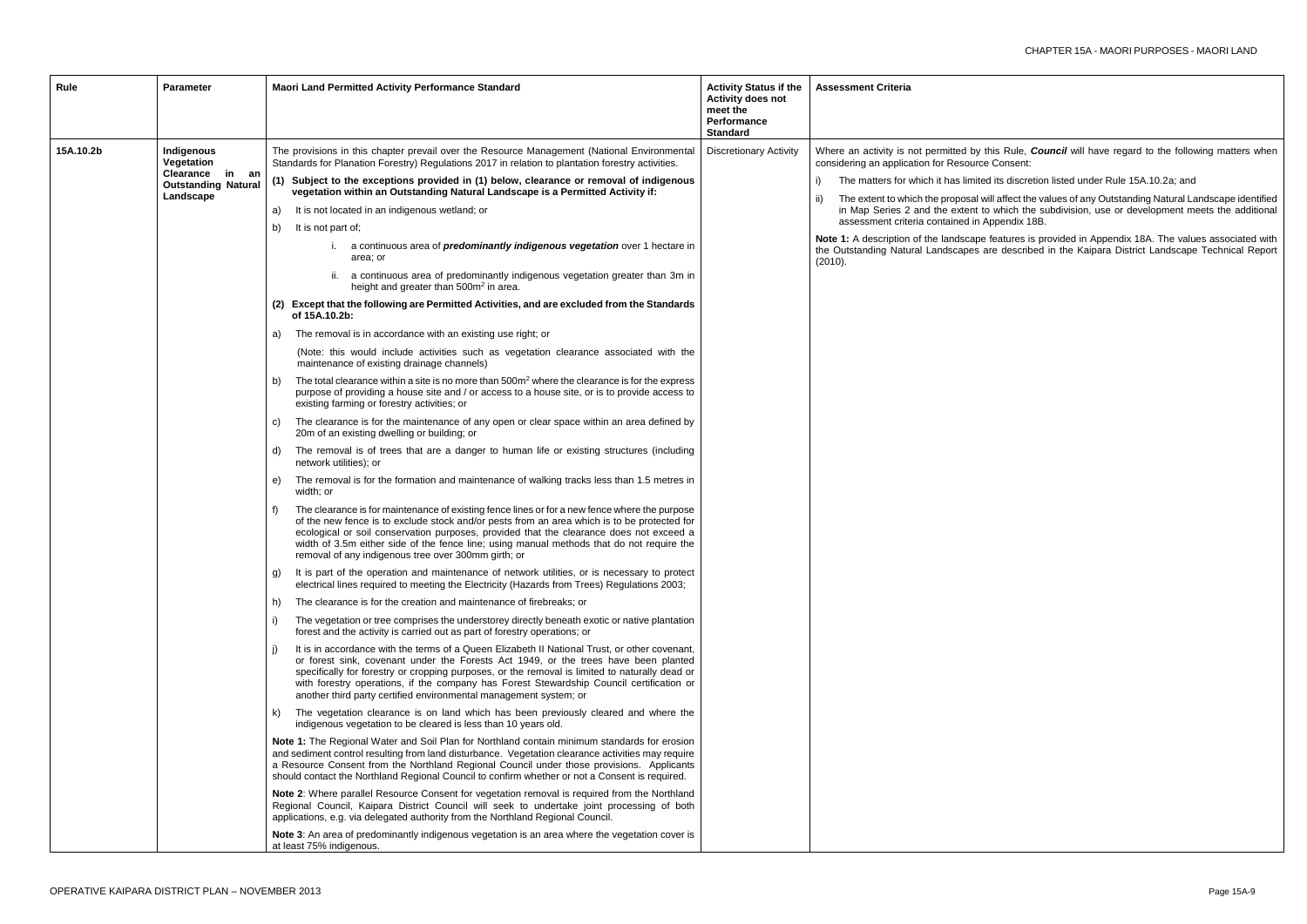this Rule, **Council** will have regard to the following matters when e Consent:

natives considered;

iilding from beyond the **Maori Land** Zone, particularly from the *road* **coastal Marine Area** and the *effect* on skylines and ridgelines;

andscaping is consistent with the character of the area, provides blaces and *dwellings* in the Rural Zone and is in accordance with

the rural character and **amenity values**;

xtent to which the values identified in the Objectives and Policies for on the site, and the extent to which the proposal is compatible with

e values:

will affect the values of any Outstanding Natural Landscape identified

of vehicles and pedestrians using the site and affected rods and

ill affect any heritage values identified in Appendix 17.1 and 17.2 of

ipara District Council Engineering Standards 2011 is undertaken as part Consent application and conditions relating to compliance with any the Consent as part of the engineering approval.

features is provided in Appendix 18A. The values associated with are described in the Kaipara District Landscape Technical Report

this Rule, Council will have regard to the following matters when e Consent:

I of water-borne contaminants, litter and sediment;

vailable for disposal of stormwater;

the capacity of the downstream stormwater system is able to cater bosed allotments;

measures are necessary in order to give effect to any drainage or at has been prepared for the area;

ch measures proposed for avoiding or mitigating the effects of mpact design principles are effective;

i the stormwater infrastructure within the site, is able to link with the site;

the development meets the relevant Performance Standards or the ing Standards 2011;

sents the best practicable option in respect of the provision that is

be made for the effects of high tide, waves, storm surges and rising

th there is sufficient land available for wastewater treatment and

the application includes the installation of all new reticulation, and

| <b>Rule</b> | <b>Parameter</b>                              | Maori Land Permitted Activity Performance Standard                                                                                                                                                                                                                                                                                                                                                                                                                                                                                                                                                                                                                                                                                                                                                                                                                                                                                                                                                                                                                                                                                                                                                                                                                                                                                                                                                                                                                                                                                                                                                                                                                                                                                                                                                                                                  | <b>Activity Status if the</b><br><b>Activity does not</b><br>meet the<br>Performance<br><b>Standard</b> | <b>Assessment Criteria</b>                                                                                                                                                                                                                                                                                                                                                                                                                                                                                                                                                                                                                                                                                                                                                                                                                                                                                                                                                                                                                                      |
|-------------|-----------------------------------------------|-----------------------------------------------------------------------------------------------------------------------------------------------------------------------------------------------------------------------------------------------------------------------------------------------------------------------------------------------------------------------------------------------------------------------------------------------------------------------------------------------------------------------------------------------------------------------------------------------------------------------------------------------------------------------------------------------------------------------------------------------------------------------------------------------------------------------------------------------------------------------------------------------------------------------------------------------------------------------------------------------------------------------------------------------------------------------------------------------------------------------------------------------------------------------------------------------------------------------------------------------------------------------------------------------------------------------------------------------------------------------------------------------------------------------------------------------------------------------------------------------------------------------------------------------------------------------------------------------------------------------------------------------------------------------------------------------------------------------------------------------------------------------------------------------------------------------------------------------------|---------------------------------------------------------------------------------------------------------|-----------------------------------------------------------------------------------------------------------------------------------------------------------------------------------------------------------------------------------------------------------------------------------------------------------------------------------------------------------------------------------------------------------------------------------------------------------------------------------------------------------------------------------------------------------------------------------------------------------------------------------------------------------------------------------------------------------------------------------------------------------------------------------------------------------------------------------------------------------------------------------------------------------------------------------------------------------------------------------------------------------------------------------------------------------------|
| 15A.10.3a   | <b>Dwellings</b><br>(excluding<br>Papakainga) | Construction of a dwelling is a Permitted Activity if:<br>After completion, it will be the only dwelling on the site; or<br>a)<br>It will be an additional dwelling on the site, and there is a minimum of 4ha of net site area<br>b)<br>associated with each dwelling in the Maori Purposes Zone; or<br>It will be an additional dwelling on the site, where:<br>C)<br>there is a minimum density of 4 ha of net site area associated with each dwelling in the Maori<br>Purpose Zone, which is calculated over more than one site; and<br>the sites used to calculate the minimum density requirement (other than the site on which<br>ii)<br>the additional dwelling is built) are subject to a covenant protected by a registered first<br>ranking encumbrance, in a form that is to the satisfaction of Council.<br>Note 1: This Rule also applies to buildings relocated on to site.<br>Note 2: The demolition and/or removal of a dwelling is a Permitted Activity except where the<br>provisions of Chapter 17: Historic Heritage apply and subject to the Building Act.<br>Note 3: Each dwelling is also required to be assessed against the relevant Performance<br>Standards contained in the Plan, including within Section 15A.10.<br>Note 4: Clause 1b) above will not apply if there is an encumbrance on the property in accordance<br>with 1d) of this Rule.<br>Note 5: Clause 1d) is intended to provide for additional dwellings to be clustered on a farm (to<br>support the primary activities on the site), where that farm is held in more than one title.<br>Note 6: An example form encumbrance to the effect that no dwelling shall be built on a site as<br>required by clause d)ii) above is available from Council.<br>Note 7: For dwellings within an Outstanding Natural Landscape, Rule 15A.10.3c shall also apply. | <b>Discretionary Activity</b>                                                                           | Where an activity is not permitted by this<br>considering an application for Resource C<br><b>Building</b> location, including alternati<br>Size and shape of the <b>site</b> ;<br>ii)<br>Extent of visual intrusion of the buildi<br>iii)<br>and public places including the Coas<br>The extent to which proposed land<br>iv)<br>screening from adjoining public plac<br>any adopted Design Guidelines;<br>Effects on the locality, particularly the<br>V)<br>If located within an Overlay, the exter<br>vi)<br>Overlays (Chapter 4) are present on<br>those values:<br>Effects on landscape and heritage va<br>vii)<br>viii) The extent to which the proposal will<br>in Map Series 2;<br>Effects on safety and efficiency of<br>ix)<br>private ways; and<br>The extent to which the activity will a<br>X)<br>the Plan.<br>Note 1: General assessment of the Kaipa<br>part of the assessment of the Resource Co<br>of these Standards may be applied to the<br>Note 2: A description of the landscape fe<br>the Outstanding Natural Landscapes are<br>(2010). |
| 15A.10.3b   | <b>Dwelling</b><br>Infrastructure             | (1) Construction of a dwelling is a Permitted Activity if:<br>Minimum floor levels are designed in accordance with the following Standards:<br>a)<br>Floor levels for habitable buildings are designed with a minimum freeboard height to floor<br>level of 500mm above the 100 year Average Recurrence Interval floor level; and<br>In addition to the minimum floor level any new dwelling shall be:<br>$\overline{\phantom{m}}$<br>5.0m above mean sea level in the West Coast and East Coast Overlays; or<br>3.0m above mean sea level in the Mangawhai Harbour Overlay; or<br>3.5m above mean sea level in the Kaipara Harbour Overlay; or<br>3.5m above mean sea level in Dargaville as defined by the Drainage District<br>boundary as at 21 October 2009.<br>Where a Council water supply is available:<br>b)<br>The written approval of Council's asset manager is obtained and provided with the<br>application to confirm that the Council water supply can be extended to serve the<br>dwelling;<br>All dwellings are provided, within their net site area, with a connection to the Council<br>water supply; and<br>The water supply is designed and constructed in accordance with the specific<br>requirements of the Council water supply system; and<br>All water pipelines vested with Council shall be protected by an Easement in favour of<br>Council;                                                                                                                                                                                                                                                                                                                                                                                                                                                                         | <b>Discretionary Activity</b>                                                                           | Where an activity is not permitted by this<br>considering an application for Resource C<br>Whether there is sufficient control of<br>i)<br>Whether there is sufficient land avail<br>ii)<br>Whether and the extent to which the<br>iii)<br>for increased runoff from the propose<br>Whether and the extent to which me<br>iv)<br>Catchment Management Plan that ha<br>Whether and the extent to which<br>V)<br>stormwater runoff, including low impa<br>Whether and the extent to which th<br>vi)<br>existing disposal systems outside the<br>vii) Whether and the extent to which the<br>Kaipara District Council Engineering<br>viii) Whether the development represent<br>made for the disposal of stormwater;<br>In tidal areas, allowance should be r<br>ix)<br>sea levels;<br>Whether and the extent to which t<br>X)<br>disposal on site;<br>Whether and the extent to which the<br>xi)                                                                                                                                                                  |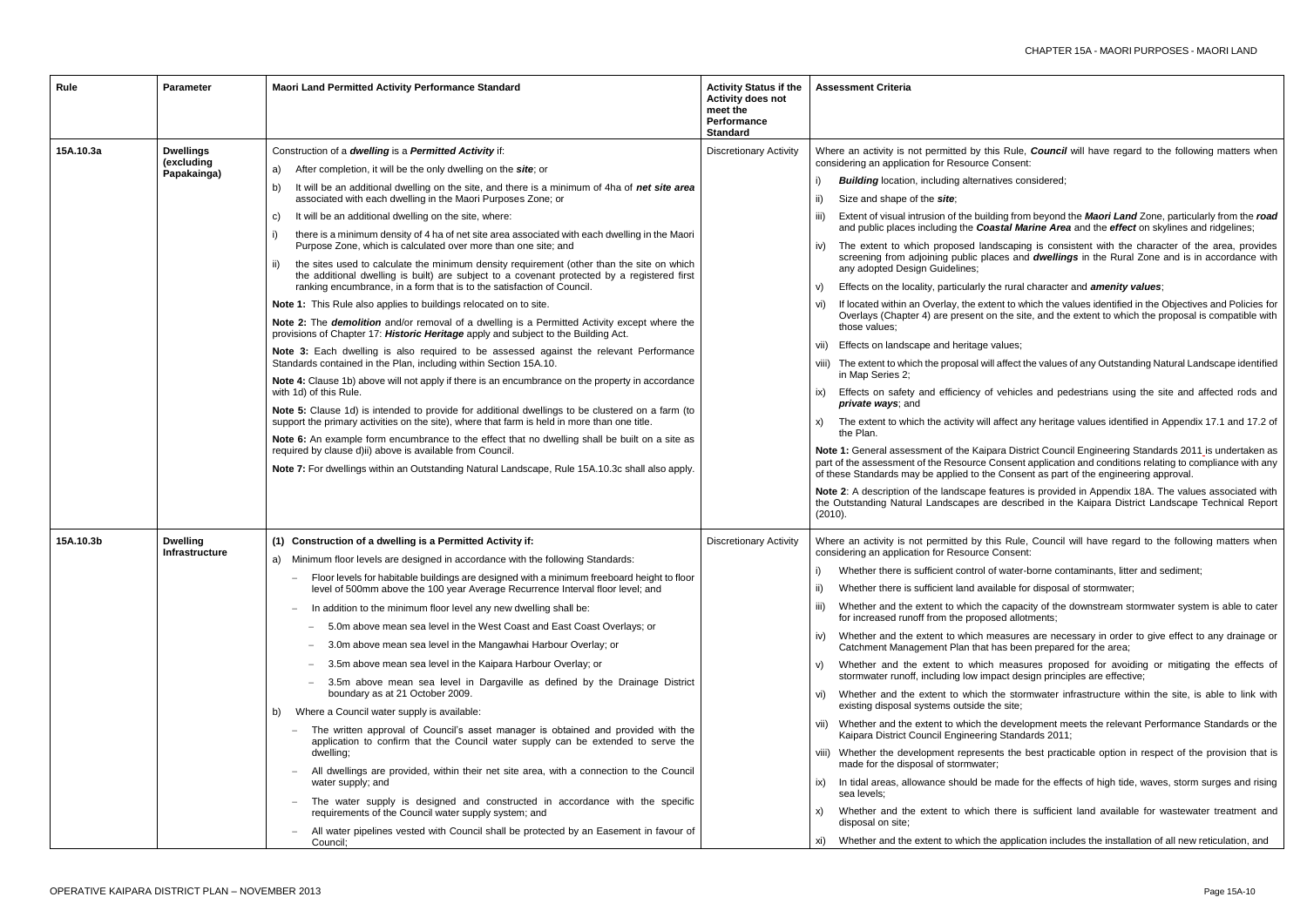- rmance Standards in Rule 15A.10.4 or Kaipara District Council as been confirmed as appropriate by Council's engineer;
- treatment and disposal system, to which the outfall will be connected, the subdivision;
- h a gravity outfall is provided, and where it is impracticable to do so, Iternative individual pump connections (with private rising mains), or pressure, or vacuum systems. Note: Council consent to install private Il be required under the Local Government Act;
- not available, or a connection is impracticable, whether a suitable stem is provided in accordance with regional Rules or a discharge nal Rules or a Discharge Permit issued by the Northland Regional
- made by the applicant for monitoring mechanisms to ensure d to the environment from a suitable wastewater or other disposal nt notices to ensure compliance;
- sents the best practicable option in respect of the provision that is
- at any stormwater discharges comply with the requirements of the Northland or have a Discharge Consent from the Northland Regional
- ary dwelling is required to support the primary activity on site and
- development on the State Highway Network;
- the human drinking water supplied meets the requirements under agement (National Environmental Standards for Sources of Human
- aipara District Council Engineering Standards 2011 is undertaken as rce Consent Application and conditions relating to compliance with ed to the Consent as part of the engineering approval.
- this Rule, **Council** will have regard to the following matters when ce Consent.
- will affect the values of any Outstanding Natural Landscape identified to which the subdivision, use or development meets the additional Appendix 18B.
- features is provided in Appendix 18A. The values associated with are described in the Kaipara District Landscape Technical Report

| Rule      | <b>Parameter</b>                                                                                                                          | Maori Land Permitted Activity Performance Standard                                                                                                                                                                                                                                                                                                                                                                                                                                                                                                                                                                                                                                                                                                                                                                                                                                                                                                                                                                                                                                                                                                                                                                                                                                                                                                                                                                                                                                                                                                                                                                                                                                                                                                                                                                                                                                                                                                                                                                                                                                                                                                                                                                                                                                                                                                          | <b>Activity Status if the</b><br><b>Activity does not</b><br>meet the<br>Performance<br><b>Standard</b> | <b>Assessment Criteria</b>                                                                                                                                                                                                                                                                                                                                                                                                                                                                                                                                                                                                                                                                                                                                                                                                                                                                                                                                                                                                                                                                                                                                                                                                                |
|-----------|-------------------------------------------------------------------------------------------------------------------------------------------|-------------------------------------------------------------------------------------------------------------------------------------------------------------------------------------------------------------------------------------------------------------------------------------------------------------------------------------------------------------------------------------------------------------------------------------------------------------------------------------------------------------------------------------------------------------------------------------------------------------------------------------------------------------------------------------------------------------------------------------------------------------------------------------------------------------------------------------------------------------------------------------------------------------------------------------------------------------------------------------------------------------------------------------------------------------------------------------------------------------------------------------------------------------------------------------------------------------------------------------------------------------------------------------------------------------------------------------------------------------------------------------------------------------------------------------------------------------------------------------------------------------------------------------------------------------------------------------------------------------------------------------------------------------------------------------------------------------------------------------------------------------------------------------------------------------------------------------------------------------------------------------------------------------------------------------------------------------------------------------------------------------------------------------------------------------------------------------------------------------------------------------------------------------------------------------------------------------------------------------------------------------------------------------------------------------------------------------------------------------|---------------------------------------------------------------------------------------------------------|-------------------------------------------------------------------------------------------------------------------------------------------------------------------------------------------------------------------------------------------------------------------------------------------------------------------------------------------------------------------------------------------------------------------------------------------------------------------------------------------------------------------------------------------------------------------------------------------------------------------------------------------------------------------------------------------------------------------------------------------------------------------------------------------------------------------------------------------------------------------------------------------------------------------------------------------------------------------------------------------------------------------------------------------------------------------------------------------------------------------------------------------------------------------------------------------------------------------------------------------|
|           |                                                                                                                                           | c) Where a public supply is not available, water supplies to all dwellings shall:<br>- Meet the requirements of the Building Act 2004.<br>d) All dwellings are provided with the means for the collection and disposal of collected<br>stormwater from the roof of all associated impervious surfaces including ancillary structures<br>and paved areas, in such a way as to avoid any adverse effects of stormwater runoff on the<br>receiving environment, in accordance with the Kaipara District Council Engineering Standards<br>2011; and<br>e) Where no Council wastewater system is available, all dwellings are provided with:<br>A wastewater system for individual properties designed in accordance with<br>AS/NZS1547:2008 "Onsite Wastewater Management Standards"; or<br>A 1,500m <sup>2</sup> area of land per household for wastewater disposal within the boundaries of<br>the site. The area shall be clear of building sites, driveways and manoeuvring areas.<br>Note 1: This Rule also applies to buildings relocated on to site.<br>Note 2: Stormwater and Effluent discharges may require Resource Consent under the Regional<br>Water and Soil Plan for Northland. Applicants should contact the Northland Regional Council to<br>determine whether or not a Resource Consent is required.<br>Note 3: Where parallel Resource Consent for stormwater or effluent discharge is required from<br>the Northland Regional Council, Kaipara District Council will seek to undertake joint processing<br>of both applications, via delegated authority from the Northland Regional Council.<br>Note 4: The demolition and/or removal of a dwelling is a Permitted Activity except where the<br>provisions of Chapter 17: Historic Heritage apply and subject to the Building Act.<br>Note 5: Minimum floor levels have been determined using One Tree Point 1964 datum.<br>Note 6: Each dwelling is also required to be assessed against the relevant Performance<br>Standards contained in the Plan including within Section 15A.10<br>Note 7: The discharge of stormwater into the rail corridor is an offence under the Railways Act<br>2005 unless the written consent of the New Zealand Railways Corporation has been provided.<br>Note 8: There may be some variance between Mean Sea Level and the One Tree Point 1964<br>datum. |                                                                                                         | that it complies with the Performar<br>Engineering Standards 2011 or has be<br>Whether the existing wastewater treatr<br>XII)<br>has sufficient capacity to service the s<br>xiii) Whether a reticulated system with a g<br>whether it is feasible to provide alterna<br>new pumping stations, complete press<br>rising mains within legal roads will be<br>xiv) Where a reticulated system is not av<br>wastewater or other disposal system<br>system in accordance with regional R<br>Council;<br>Whether provision has been made<br>XV)<br>contaminants are not discharged to t<br>system, together with any Consent no<br>xvi) Whether the development represents<br>made for the disposal of wastewater;<br>xvii) Applicants shall demonstrate that any<br>Regional Water and Soil Plan for North<br>Council for the activity;<br>xviii) The extent to which the secondary d<br>delivers social and economic benefits;<br>xix) The effects of any new activity or deve<br>Whether and to the extent that the h<br>XX)<br>clause 12 of the Resource Managem<br>Drinking Water) Regulations 2007.<br>Note 1: General assessment of the Kaipara<br>part of the assessment of the Resource C<br>any of these Standards may be applied to |
| 15A.10.3c | <b>Erection</b><br>and<br>alterations<br><b>of</b><br>buildings<br>and<br>structures within an<br><b>Outstanding Natural</b><br>Landscape | The Erection and Alteration of Buildings and Structures (including dwellings) located in an<br>Outstanding Landscape is a permitted activity if:<br>It is no more than 8m in height; and<br>a)<br>b) Does not exceed $50m^2$ gross floor area; or any alteration / additions to the building or structure<br>do not exceed 40% of the gross floor area of the dwelling or 40% of the volume of the structure<br>(whichever is the smaller); and<br>The exterior finish of the building or structure has a reflectance value of, or less than 30% as<br>C)<br>defined within the BS5252 standard colour palette;<br>And if applicable:<br>It is required for maintenance to the interior and exterior of the building or structure; or<br>d)<br>It is required for renovations to the interior of the dwelling or structure.<br>e)<br>Note 1: To assist interpretation of this Rule, the following activities are permitted subject to<br>compliance with the following provisions:                                                                                                                                                                                                                                                                                                                                                                                                                                                                                                                                                                                                                                                                                                                                                                                                                                                                                                                                                                                                                                                                                                                                                                                                                                                                                                                                                                          | <b>Discretionary Activity</b>                                                                           | Where an activity is not permitted by this<br>considering an application for Resource Co<br>The extent to which the proposal will af<br>i)<br>in Map Series 2 and the extent to wh<br>assessment criteria contained in Appe<br>Note 1: A description of the landscape feat<br>the Outstanding Natural Landscapes are o<br>(2010).                                                                                                                                                                                                                                                                                                                                                                                                                                                                                                                                                                                                                                                                                                                                                                                                                                                                                                         |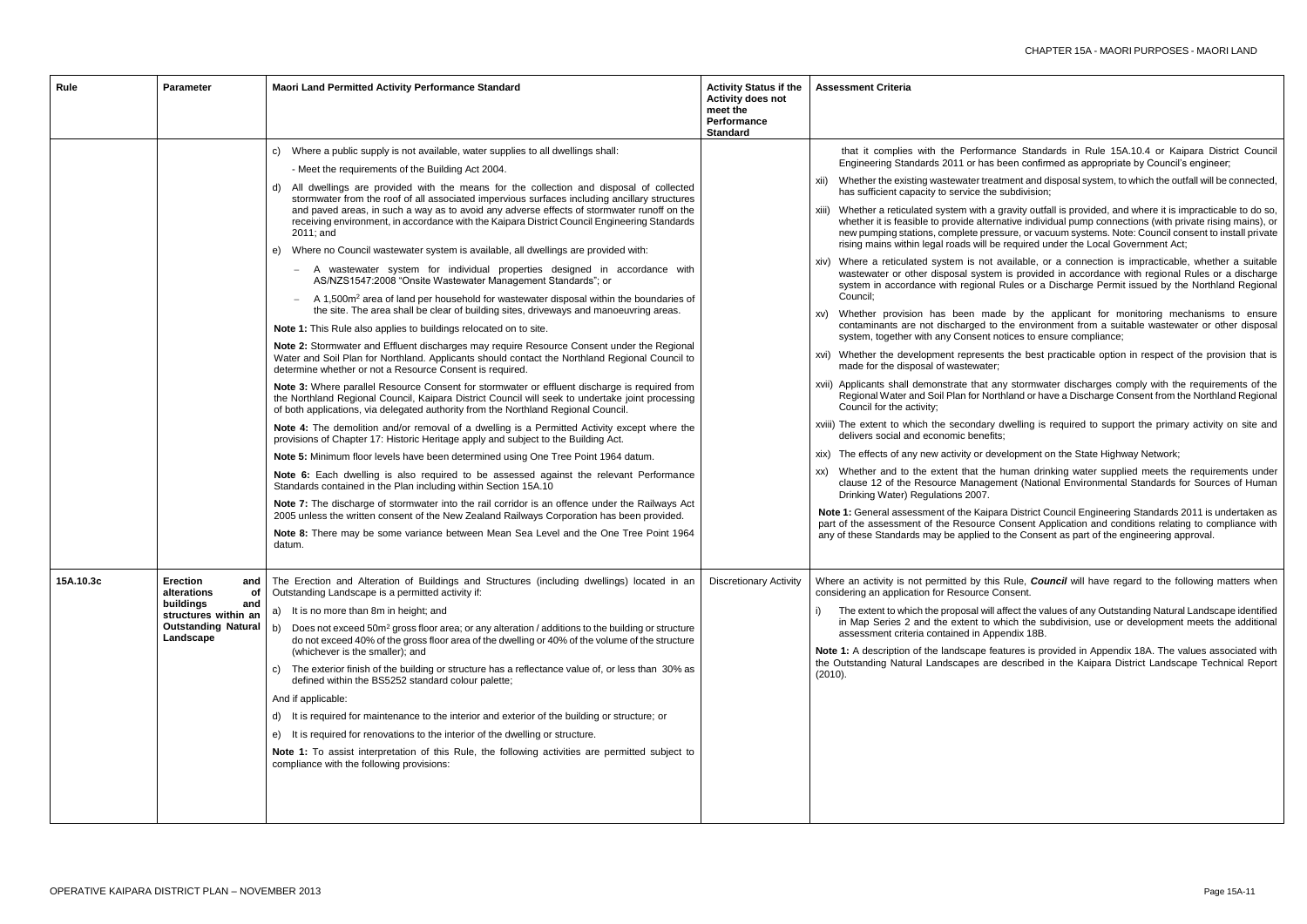by this Rule, *Council* has restricted its discretion over the following mining an application for Resource Consent:

ernatives considered;

building from beyond the Maori Purposes Zone, particularly from the *rg* the *Coastal Marine Area* and the *effect* on skylines and ridgelines ri Purposes Zoned land;

vi) The extent to which the proposal will affect the values of any Outstanding Natural Landscape identified in Map Series 2 and if applicable the extent to which the subdivision, use or development meets the contained in Appendix 18B; and

will affect any heritage values identified in Appendix 17.1 and 17.2 of

**Kaipara District Council Engineering Standards 2011** is

| Rule     | Parameter  |                                                                                                                                                                      | <b>Maori Land Permitted Activity Performance Standard</b> |                                                                                              |                   |              |              |                                             |      | <b>Assessment Criteria</b>                                                                                |  |
|----------|------------|----------------------------------------------------------------------------------------------------------------------------------------------------------------------|-----------------------------------------------------------|----------------------------------------------------------------------------------------------|-------------------|--------------|--------------|---------------------------------------------|------|-----------------------------------------------------------------------------------------------------------|--|
|          |            | <b>Provisions that apply</b>                                                                                                                                         | 15A.10.3c(a)                                              | 15A.10.3c(b)                                                                                 | 15A.10.3c(c)      | 15A.10.3c(d) | 15A.10.3c(e) |                                             |      |                                                                                                           |  |
|          |            | Pump sheds                                                                                                                                                           | Applies                                                   | Applies                                                                                      | Does not<br>apply | n/a          | n/a          |                                             |      |                                                                                                           |  |
|          |            | Water troughs                                                                                                                                                        | Applies                                                   | Applies                                                                                      | Does not<br>apply | n/a          | n/a          |                                             |      |                                                                                                           |  |
|          |            | Water tanks                                                                                                                                                          | Applies                                                   | Applies                                                                                      | Does not<br>apply | n/a          | n/a          |                                             |      |                                                                                                           |  |
|          |            | Irrigation systems (single<br>rotary systems)                                                                                                                        | Does not<br>apply                                         | Does not<br>apply                                                                            | Does not<br>apply | n/a          | n/a          |                                             |      |                                                                                                           |  |
|          |            | Uncovered<br>yards<br>(including<br>cattle<br>and<br>sheep)                                                                                                          | Applies                                                   | Does not<br>apply                                                                            | n/a               | n/a          | n/a          |                                             |      |                                                                                                           |  |
|          |            | turbines<br>Wind<br>for<br>operations of agricultural<br>equipment (e.g. for water<br>pumps)                                                                         | Does not<br>apply                                         | Applies                                                                                      | Does not<br>apply | n/a          | n/a          |                                             |      |                                                                                                           |  |
|          |            | Replacement of existing<br>structures in ONL (like<br>for like replacement)                                                                                          | Does not<br>apply                                         | Does not<br>apply                                                                            | Does not<br>apply | n/a          | n/a          |                                             |      |                                                                                                           |  |
|          |            | One new operational<br>building<br>farm<br>(non-<br>residential)<br>per<br>certificate of title issued<br>on or before 2 December<br>2010                            | Applies                                                   | Does not<br>apply<br>Subject<br>instead to<br>100m <sup>2</sup><br>gross floor<br>area limit | Applies           | n/a          | n/a          |                                             |      |                                                                                                           |  |
|          |            | * Note: where the above provisions do not apply the general provisions of the District Plan apply.                                                                   |                                                           |                                                                                              |                   |              |              |                                             |      |                                                                                                           |  |
| 15A.10.4 | Papakainga | Construction of <i>papakainga</i> is a <i>Permitted Activity</i> if:<br>The papakainga comprises no more than 10 individual units per site;<br>a)                    |                                                           |                                                                                              |                   |              |              | Restricted<br><b>Discretionary Activity</b> |      | Where an activity is not permitted by<br>matters when considering and determ                              |  |
|          |            | Each papakainga unit meets the Performance Standards of Section 15A.10; and<br>b)                                                                                    |                                                           |                                                                                              |                   |              |              |                                             | i)   | <b>Building</b> location, including alte                                                                  |  |
|          |            | The standards of 15A.10.3b are met.<br>C)                                                                                                                            |                                                           |                                                                                              |                   |              |              |                                             | ii)  | Size and shape of the site;                                                                               |  |
|          |            | Note 1: This Rule also applies to buildings relocated on to site.<br>Note 2: For dwellings within an Outstanding Natural Landscape, Rule 15A.10.3c shall also apply. |                                                           |                                                                                              |                   |              |              |                                             | III) | Extent of visual intrusion of the<br>road and public places including<br>when viewed from outside Maor    |  |
|          |            |                                                                                                                                                                      |                                                           |                                                                                              |                   |              |              |                                             | IV)  | Effects on the locality of the adjo<br>and those values associated w<br>Overlays, Chapter 4);             |  |
|          |            |                                                                                                                                                                      |                                                           |                                                                                              |                   |              |              |                                             | V)   | Effects on landscape and herita                                                                           |  |
|          |            |                                                                                                                                                                      |                                                           |                                                                                              |                   |              |              |                                             | VI)  | The extent to which the proposal<br>in Map Series 2 and if applicabl<br>additional assessment criteria co |  |
|          |            |                                                                                                                                                                      |                                                           |                                                                                              |                   |              |              |                                             |      | vii) The extent to which the activity<br>the Plan.                                                        |  |
|          |            |                                                                                                                                                                      |                                                           |                                                                                              |                   |              |              |                                             |      | Note 1: General assessment of the <i>K</i>                                                                |  |

iv) Effects on the locality of the adjoining rural land, particularly the rural character and *amenity values* and those values associated with Overlay Areas (as identified in the objectives and Policies for

age values;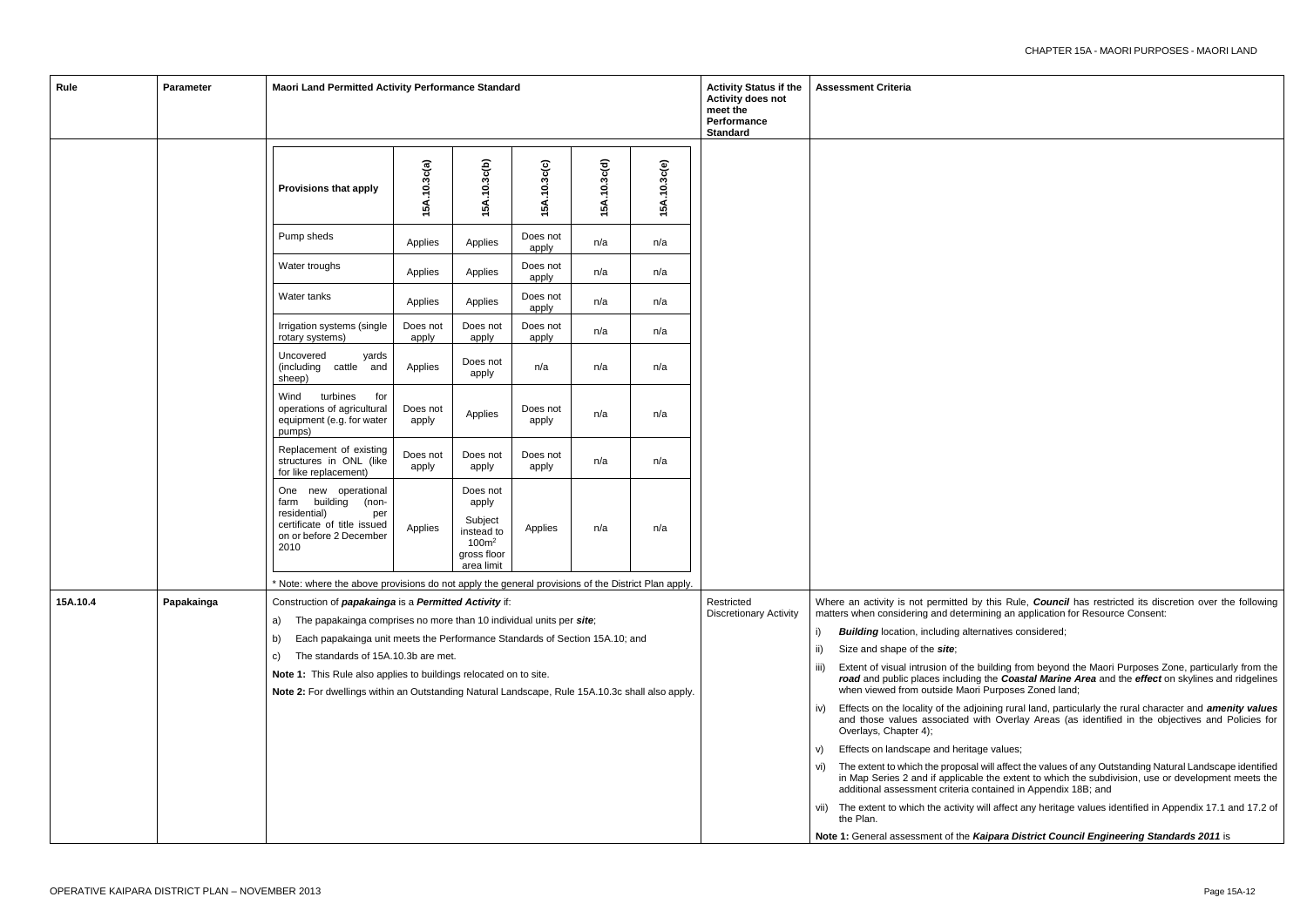nt of the Resource Consent application and conditions relating to ls may be applied to the Consent as part of the engineering approval.

features is provided in Appendix 18A. The values associated with are described in the Kaipara District Landscape Technical Report

this Rule, *Council* has restricted its discretion over the following ning an application for Resource Consent:

natives considered;

iilding from beyond the *Maori Land* Zone, particularly from the *road* **Coastal Marine Area** and the *effect* on skylines and ridgelines;

ance with any Council adopted Design Guidelines;

the building and activity is compatible with the locality, particularly hd *amenity values*;

extent to which the values identified in the objectives and policies for t on the site, and the extent to which the proposal is compatible with

e values;

will affect the values of any Outstanding Natural Landscape identified the extent to which the subdivision, use or development meets the ntained in Appendix 18B;

cy of vehicles and pedestrians using the site and affected roads and

le using it during flood events or tidal inundation including possible al inundation;

**oment** complies with the requirements of the relevant Performance ct Council Engineering Standards 2011; The extent to which the ermeable surfaces associated with the building may contribute to er quality of the *receiving environment*;

ater supply is able to be provided to service the development; and

ill affect any heritage values identified in Appendix 17.1 and 17.2 of

e features is provided in Appendix 18A. The values associated with are described in the Kaipara District Landscape Technical Report

this Rule, **Council** has restricted its discretion over the following ning an application for Resource Consent:

*ig* in relation to the *site*;

ie building;

of the height infringement beyond the **Maori Land** Zone can be design or the topography of the site;

ifthe rural character and **amenity values;** 

extent to which the values identified in the objectives and policies for t on the site, and the extent to which the proposal is compatible with

| Rule     | <b>Parameter</b>                                        | Maori Land Permitted Activity Performance Standard                                                                                                                                                                                                                                                                                                                                                                                                                                                                                                                                                                                                                                                                                                                                                                                                                                                                                                                                                                                                                                                                                                                                                                                                                                                                                                                                                                                                                                                                                                                                                                                             | <b>Activity Status if the</b><br><b>Activity does not</b><br>meet the<br>Performance<br><b>Standard</b> | <b>Assessment Criteria</b>                                                                                                                                                                                                                                                                                                                                                                                                                                                                                                                                                                                                                                                                                                                                                                                                                                                                                                                                                                                                                                                                                                                                                                                                                                                                          |
|----------|---------------------------------------------------------|------------------------------------------------------------------------------------------------------------------------------------------------------------------------------------------------------------------------------------------------------------------------------------------------------------------------------------------------------------------------------------------------------------------------------------------------------------------------------------------------------------------------------------------------------------------------------------------------------------------------------------------------------------------------------------------------------------------------------------------------------------------------------------------------------------------------------------------------------------------------------------------------------------------------------------------------------------------------------------------------------------------------------------------------------------------------------------------------------------------------------------------------------------------------------------------------------------------------------------------------------------------------------------------------------------------------------------------------------------------------------------------------------------------------------------------------------------------------------------------------------------------------------------------------------------------------------------------------------------------------------------------------|---------------------------------------------------------------------------------------------------------|-----------------------------------------------------------------------------------------------------------------------------------------------------------------------------------------------------------------------------------------------------------------------------------------------------------------------------------------------------------------------------------------------------------------------------------------------------------------------------------------------------------------------------------------------------------------------------------------------------------------------------------------------------------------------------------------------------------------------------------------------------------------------------------------------------------------------------------------------------------------------------------------------------------------------------------------------------------------------------------------------------------------------------------------------------------------------------------------------------------------------------------------------------------------------------------------------------------------------------------------------------------------------------------------------------|
| 15A.10.5 | <b>Commercial</b><br>and<br><b>Industrial Buildings</b> | (1) For Commercial or Industrial Activities in the Maori Land Zone<br>Any building is a Permitted Activity if:<br>The gross floor area of the building does not exceed 1000m <sup>2</sup> ; and<br>a)<br>The building is able to comply with the relevant Performance Standards of Rule 15A.10;<br>b)<br>Where no <b>Council</b> wastewater system is available the On Site Treatment and Disposal<br>C)<br>systems shall be designed and constructed in accordance with AS/NZS 1547:2008 "Onsite<br>Wastewater Management Standards";<br>Where no Council wastewater system is available applicants shall demonstrate that any<br>d)<br>effluent discharges comply with the requirements of the Regional Water and Soil Plan for<br>Northland (or Consent for discharges from the Northland Regional Council has been<br>obtained).<br>Where no Council reticulated stormwater disposal system is available the development<br>e)<br>shall comply with Rule 15A.10.3(f).<br>Note 1: Any discharge into land, air or waterbodies may require a Resource Consent from the<br>Northland Regional Council. The Regional Water and Soil Plan for Northland contain minimum<br>Standards for wastewater and stormwater treatment drainage and disposal and the Regional<br>Coastal Plan controls buildings and structures in the Coastal Marine Area. Applicants should<br>contact the Northland Regional Council to confirm whether or not a Resource Consent is required.<br>Note 2: This Rule also applies to buildings relocated on to site.<br>Note 3: For dwellings within an Outstanding Natural Landscape, Rule 15A.10.3c shall also apply. | Restricted<br><b>Discretionary Activity</b>                                                             | undertaken as part of the assessmer<br>compliance with any of these Standard<br>Note 2: A description of the landscape<br>the Outstanding Natural Landscapes<br>(2010).<br>Where an activity is not permitted by<br>matters when considering and determi<br><b>Building</b> location, including altern<br>i)<br>Size and shape of the <b>site</b> ;<br>ii)<br>Extent of visual intrusion of the bu<br>and public places including the C<br>Proposed landscaping in accorda<br>iv)<br>Whether and the extent to which<br>V)<br>the rural and natural character an<br>If located within an Overlay, the e<br>vi)<br>Overlays (Chapter 4) are present<br>those values;<br>Effects on landscape and heritage<br>vii)<br>viii) The extent to which the proposal v<br>in Map Series 2 and if applicable<br>additional assessment criteria cor<br>Effects on the safety and efficiend<br>IX)<br>private ways;<br>Safety of the building and people<br>X)<br>egress during flood events or tida<br>The extent to which the develop<br>xi)<br>Standards or the Kaipara Distric<br>stormwater generated from <i>impe</i><br>erosion or a reduction in the wate<br>Whether a sustainable potable wa<br>XII)<br>xiii) The extent to which the activity w<br>the Plan.<br>Note 1: A description of the landscape |
| 15A.10.6 | <b>Maximum Height</b>                                   | Any building is a Permitted Activity if:<br>The building does not exceed 10m in height, where it is not within an Overlay Area; or<br>a)<br>The building does not exceed 8m in height, where it is within an Overlay Area.<br>b)<br>Note 1: For dwellings within an Outstanding Natural Landscape, Rule 15A.10.3c shall also apply.                                                                                                                                                                                                                                                                                                                                                                                                                                                                                                                                                                                                                                                                                                                                                                                                                                                                                                                                                                                                                                                                                                                                                                                                                                                                                                            | Restricted<br><b>Discretionary Activity</b>                                                             | the Outstanding Natural Landscapes<br>(2010).<br>Where an activity is not permitted by<br>matters when considering and determi<br>The scale and bulk of the buildin<br>i)<br>The functional requirements of the<br>The extent to which the effects<br>mitigated by setbacks, planting, d<br>Effects on the locality, particularly<br>(iv<br>If located within an Overlay, the e<br>V)<br>Overlays (Chapter 4) are present                                                                                                                                                                                                                                                                                                                                                                                                                                                                                                                                                                                                                                                                                                                                                                                                                                                                           |
|          |                                                         |                                                                                                                                                                                                                                                                                                                                                                                                                                                                                                                                                                                                                                                                                                                                                                                                                                                                                                                                                                                                                                                                                                                                                                                                                                                                                                                                                                                                                                                                                                                                                                                                                                                |                                                                                                         | those values;                                                                                                                                                                                                                                                                                                                                                                                                                                                                                                                                                                                                                                                                                                                                                                                                                                                                                                                                                                                                                                                                                                                                                                                                                                                                                       |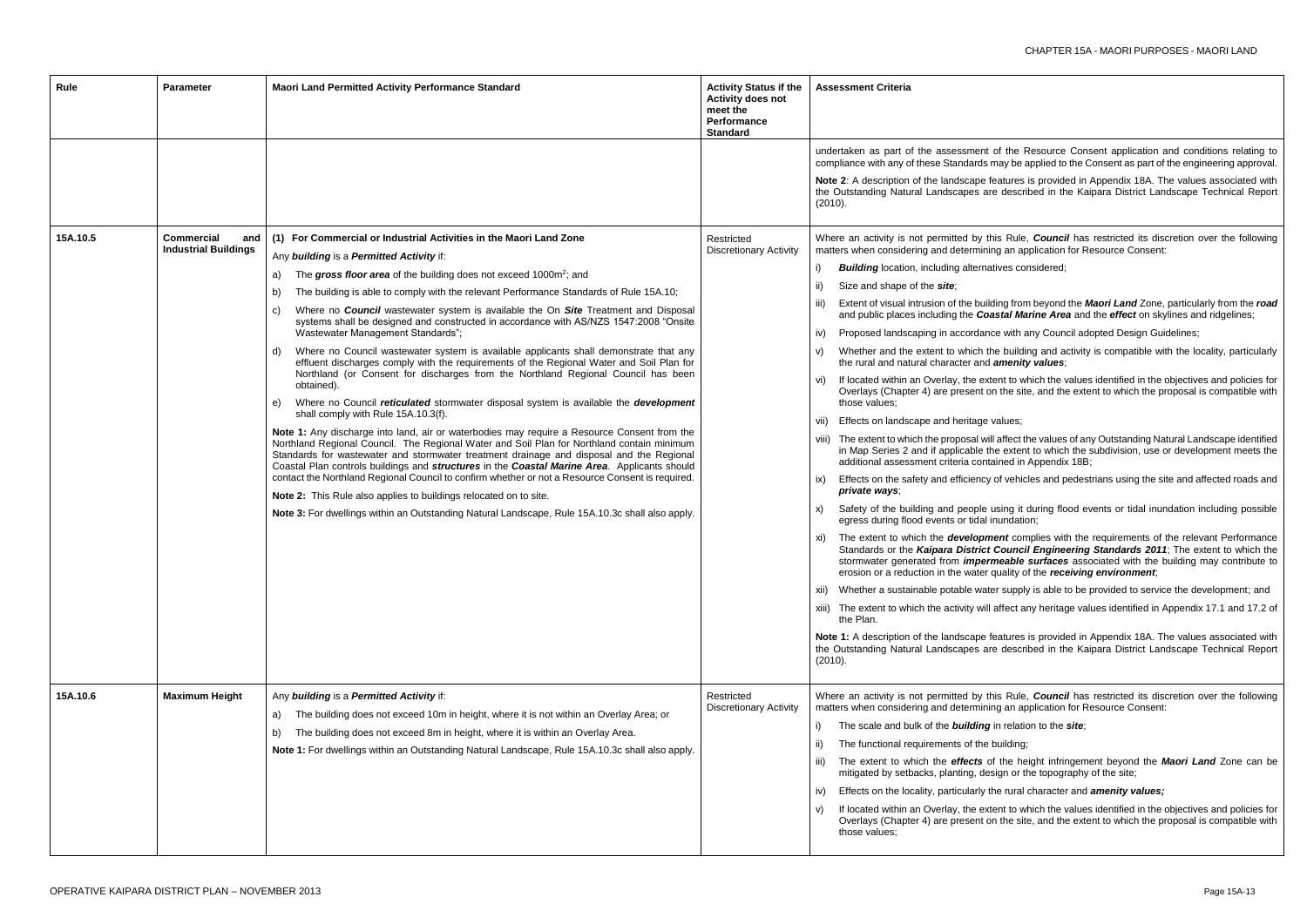#### to other properties; and

will affect the values of any Outstanding Natural Landscape identified the extent to which the subdivision, use or development meets the ntained in Appendix 18B.

features is provided in Appendix 18A. The values associated with are described in the Kaipara District Landscape Technical Report

this Rule, *Council* has restricted its discretion over the following ning an application for Resource Consent:

ightharpoon to the *site*;

e building;

beyond the *Maori Land* Zone of the height in relation to *boundary* setbacks, planting, design or the topography of the site;

the rural character and **amenity values;** 

extent to which the values identified in the objectives and policies for on the site, and the extent to which the proposal is compatible with

to other properties; and

will affect the values of any Outstanding Natural Landscape identified the extent to which the subdivision, use or development meets the ntained in Appendix 18B.

features is provided in Appendix 18A. The values associated with are described in the Kaipara District Landscape Technical Report

this Rule, *Council* has restricted its discretion over the following ning an application for Resource Consent:

ent and adjoining neighbours in the Rural Zone;

ominance of any **buildings** from beyond the **Maori Land** Zone, ublic places including the **Coastal Marine Area** and the *effect* on

is in accordance with any relevant Council adopted Design

ed land, particularly the rural and natural character and *amenity* 

extent to which the values identified in the objectives and policies for on the site, and the extent to which the proposal is compatible with

e values;

will affect the values of any Outstanding Natural Landscape identified the extent to which the subdivision, use or development meets the ntained in Appendix 18B;

in particular any **Sites of Ecological Significance** as defined by the

ding the design and construction of hazard protection works on land rea, *rivers* and *lakes*;

| Rule     | <b>Parameter</b>                                | <b>Maori Land Permitted Activity Performance Standard</b>                                                                                                                                                            | <b>Activity Status if the</b><br><b>Activity does not</b><br>meet the<br><b>Performance</b><br><b>Standard</b> | Assessment Criteria                                                                                                |
|----------|-------------------------------------------------|----------------------------------------------------------------------------------------------------------------------------------------------------------------------------------------------------------------------|----------------------------------------------------------------------------------------------------------------|--------------------------------------------------------------------------------------------------------------------|
|          |                                                 |                                                                                                                                                                                                                      |                                                                                                                | Effects on availability of sunlight t<br>vi)                                                                       |
|          |                                                 |                                                                                                                                                                                                                      |                                                                                                                | vii) The extent to which the proposal v<br>in Map Series 2 and if applicable<br>additional assessment criteria cor |
|          |                                                 |                                                                                                                                                                                                                      |                                                                                                                | Note 1: A description of the landscape<br>the Outstanding Natural Landscapes a<br>(2010).                          |
| 15A.10.7 | <b>Height in Relation to</b><br><b>Boundary</b> | Any building is a Permitted Activity if:<br>The building does not exceed 3m in <i>height</i> plus the shortest horizontal distance between                                                                           | Restricted<br><b>Discretionary Activity</b>                                                                    | Where an activity is not permitted by<br>matters when considering and determin                                     |
|          |                                                 | a)<br>that part of the building and any site boundary adjoining the Rural Zone.                                                                                                                                      |                                                                                                                | The scale and bulk of the <b>buildin</b>                                                                           |
|          |                                                 | Note 1: Refer to Chapter 24: Definitions for the definition of Recession Plane.                                                                                                                                      |                                                                                                                | The functional requirements of the                                                                                 |
|          |                                                 |                                                                                                                                                                                                                      |                                                                                                                | The extent to which the <b>effects</b> b<br>infringement can be mitigated by                                       |
|          |                                                 |                                                                                                                                                                                                                      |                                                                                                                | Effects on the locality, particularly<br>iv)                                                                       |
|          |                                                 |                                                                                                                                                                                                                      |                                                                                                                | If located within an Overlay, the e<br>Overlays (Chapter 4) are present<br>those values;                           |
|          |                                                 |                                                                                                                                                                                                                      |                                                                                                                | Effects on availability of sunlight t<br>VI)                                                                       |
|          |                                                 |                                                                                                                                                                                                                      |                                                                                                                | vii) The extent to which the proposal v<br>in Map Series 2 and if applicable<br>additional assessment criteria cor |
|          |                                                 |                                                                                                                                                                                                                      |                                                                                                                | Note 1: A description of the landscape<br>the Outstanding Natural Landscapes a<br>(2010).                          |
| 15A.10.8 | <b>Setbacks</b>                                 | (1) Maori Land Zone (including Overlays except as provided for in (3) below)                                                                                                                                         | Restricted<br>Discretionary Activity                                                                           | Where an activity is not permitted by<br>matters when considering and determin                                     |
|          |                                                 | Any building is a Permitted Activity if it is located outside the following setback distances<br>(yards):                                                                                                            |                                                                                                                | The outlook and privacy of adjace                                                                                  |
|          |                                                 | Front yard - 3m, except where the building is for industrial purposes, where the set back<br>a)<br>shall be 20m; and                                                                                                 |                                                                                                                | Extent of visual intrusion and do<br>particularly from the road and pu                                             |
|          |                                                 | Side and Rear yards - 3m; and<br>b)                                                                                                                                                                                  |                                                                                                                | skylines and ridgelines;                                                                                           |
|          |                                                 | Coast - 30m from the Coastal Marine Area; and<br>C)                                                                                                                                                                  |                                                                                                                | Whether proposed landscaping<br>III)<br>Guidelines;                                                                |
|          |                                                 | Lake / River - 30m from the banks of any dune lake; any other lake whose bed has an area<br>d)<br>of 8ha or more, any river including a <b>perennial stream</b> whose bed has an average width of<br>3m or more; and |                                                                                                                | Effects on adjoining Rural Zone<br>iv)<br>values;                                                                  |
|          |                                                 | Any building is set back 30m from a railway line where there is an intersection of road and<br>e)<br>rail (level crossing controlled by give-way signage) within 300m; and                                           |                                                                                                                | If located within an Overlay, the e<br>Overlays (Chapter 4) are present<br>those values:                           |
|          |                                                 | Any building is set back 300m from the intersection of the State Highway and any local road<br>f)<br>(measured from the centreline of the local road); and                                                           |                                                                                                                | Effects on landscape and heritage<br>VI)                                                                           |
|          |                                                 | Wetland - 30m from the banks of any indigenous wetland.<br>g)                                                                                                                                                        |                                                                                                                | The extent to which the proposal v<br>in Map Series 2 and if applicable                                            |
|          |                                                 | (2) In addition to the setbacks above, in the Mangawhai Harbour and Kai Iwi Lakes                                                                                                                                    |                                                                                                                | additional assessment criteria cor                                                                                 |
|          |                                                 | Overlays<br>Any building is a Permitted Activity if it is located outside the following additional setback distances                                                                                                 |                                                                                                                | viii) Effects on ecological values and in<br>criteria listed in Appendix 25G;                                      |
|          |                                                 | (yards):                                                                                                                                                                                                             |                                                                                                                | Effects on public access;<br>ix)                                                                                   |
|          |                                                 | River – 6m from the banks of any river with an average bed width of between 1 to 3m.<br>a)<br>Note: For clarification, if the average bed width is less than 1m this rule does not apply and                         |                                                                                                                | Effects on <i>natural hazard</i> s, inclue<br>X)<br>adjacent to the Coastal Marine Ar                              |
|          |                                                 | if the average is greater than 3m the Rule 15A.10.8(1)(d) above applies.                                                                                                                                             |                                                                                                                |                                                                                                                    |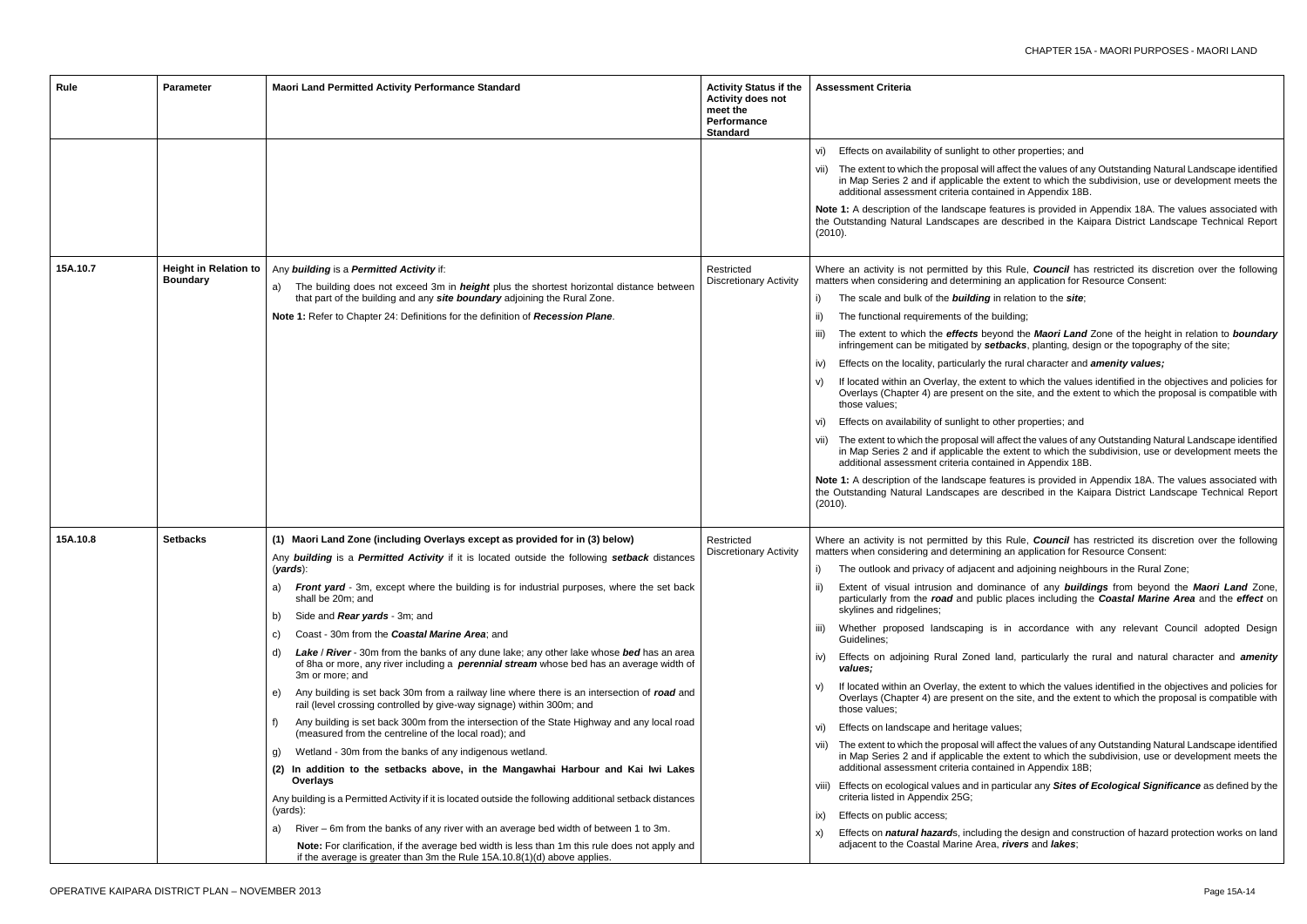ecological, recreation, access and hazard mitigation values of

ose proximity to State Highways or Rail (level crossings) whether the ng or rail control authority has been provided and the extent to which ects traffic and/or rail safety; and

ne building and activity.

e features is provided in Appendix 18A. The values associated with are described in the Kaipara District Landscape Technical Report

this Rule, *Council* has restricted its discretion over the following ining an application for Resource Consent:

ater flows downstream;

ter flows to pre-development rates;

the activity meets the relevant Performance Standards or the Kaipara  $ndards 2011;$ 

esign principles are utilised.

this Rule, **Council** has restricted its discretion over the following ining an application for Resource Consent:

cations have been considered;

iture *reverse sensitivity* conflicts (including covenants on titles) or

of the community;

operty owners or occupiers; and

ne Objectives and Outcomes of the Plan, particularly Chapters 15A

| Rule      | <b>Parameter</b>                                                                                                                        | Maori Land Permitted Activity Performance Standard                                                                                                                                                                                                                                                                                                                                                                                                                                                                                                                                                                                                                                                                                                                                                                                                                                                                                                                                                                                                                                                                                                                                              | <b>Activity Status if the</b><br><b>Activity does not</b><br>meet the<br>Performance<br><b>Standard</b> | <b>Assessment Criteria</b>                                                                                                                                                                                                                                                                                                                                                         |
|-----------|-----------------------------------------------------------------------------------------------------------------------------------------|-------------------------------------------------------------------------------------------------------------------------------------------------------------------------------------------------------------------------------------------------------------------------------------------------------------------------------------------------------------------------------------------------------------------------------------------------------------------------------------------------------------------------------------------------------------------------------------------------------------------------------------------------------------------------------------------------------------------------------------------------------------------------------------------------------------------------------------------------------------------------------------------------------------------------------------------------------------------------------------------------------------------------------------------------------------------------------------------------------------------------------------------------------------------------------------------------|---------------------------------------------------------------------------------------------------------|------------------------------------------------------------------------------------------------------------------------------------------------------------------------------------------------------------------------------------------------------------------------------------------------------------------------------------------------------------------------------------|
|           |                                                                                                                                         | (3) Except that:<br>Setbacks from any lake/river or wetland will not apply to maintenance, alterations or upgrades of<br>any structure associated with a consented water take or discharge structure or consented pump<br>shed/station.<br>Note 1: The Regional Water and Soil Plan for Northland also require setbacks from waterways<br>and the coast for excavation activities. Applicants should contact the Northland Regional Council<br>to confirm whether or not Resource Consent is required.<br>Note 2: The 300m radius referred to in relation to State Highways shall be measured from the<br>position where the centreline of the road joins the State Highway.<br>Note 3: Any changes in land use on sites that have access onto Limited Access Roads require<br>approval from the NZ Transport Agency under the Government Roading Powers Act 1989.                                                                                                                                                                                                                                                                                                                              |                                                                                                         | Protection of the conservation,<br>xi)<br>esplanade reserves or strips;<br>Where buildings are located in clo<br>xii)<br>approval of the respective roading<br>the placement of the building affe<br>xiii) The functional requirements of th<br>Note 1: A description of the landscape<br>the Outstanding Natural Landscapes<br>(2010).                                            |
| 15A.10.9  | <b>Permeable Surfaces</b>                                                                                                               | (1) For any site of 5ha or less, an activity is a Permitted Activity if:<br>In any one hectare, the area of any site covered by buildings and other impermeable<br>a)<br>surfaces is less than 15% in the Maori Land Zone where it is not within an Overlay; and<br>In any one hectare, the area of any site covered by buildings and other impermeable surfaces<br>b)<br>is less than 10% in the Maori Land Zone where it is within an Overlay.<br>(2) For any site over 5ha in size, an activity is a Permitted Activity if:<br>Water collected from impermeable surfaces is disposed of on-site or discharged to an<br>a)<br>existing watercourse.<br>Note 1: The intention of this Rule is to avoid large areas of continuous seal / hardstand.<br>Note 2: Discharge consents may be required from the Northland Regional Council.                                                                                                                                                                                                                                                                                                                                                          | Restricted<br>Discretionary                                                                             | Where an activity is not permitted by<br>matters when considering and determi<br>Control of stormwater run-off;<br>i)<br>The effects of increased stormwa<br>ii)<br>Methods of attenuating stormwate<br>iii)<br>Whether and the extent to which t<br>iv)<br>District Council Engineering Stan<br>Effects on water quality; and .<br>V)<br>The extent to which low impact do<br>vi) |
| 15A.10.10 | <b>Separation Distance</b><br>for Noise Sensitive<br><b>Activities</b><br>in the<br><b>Purposes:</b><br>Maori<br><b>Maori Land Zone</b> | Any noise sensitive activity including marae or papakainga (as defined in Chapter 24:<br>Definitions) is permitted if a 300m separation is maintained between the noise sensitive activity<br>and activities listed as follows on a site under separate ownership:<br>Sewerage treatment or other site of plant or animal effluent storage or disposal (excluding<br>a)<br>domestic disposal systems);<br><b>Building used for an industrial activity;</b><br>b)<br>Intensive feed lot or feed storage area;<br>C)<br>Intensive farming;<br>d)<br>Dairying shed;<br>e)<br>Mining or <i>quarrying</i> ; and<br>f)<br>Any other activity that has existing use rights or Resource Consent to exceed the General<br>g)<br>Noise, Use of Explosives and Blasting Standards, or a Discharge Consent relating to odour<br>from the Regional Council.<br>Note 1: This Rule is intended to protect the opportunity for rural activities. As such, if there is an<br>existing lawfully established activity as listed in a) to g) above, then a noise sensitive activity<br>wishing to develop would be required to maintain the appropriate separation from this to avoid<br>future land use conflicts. | Restricted<br><b>Discretionary Activity</b>                                                             | Where an activity is not permitted by<br>matters when considering and determi<br>The extent to which alternative lo<br>i)<br>Mechanisms in place to avoid fu<br>other physical mitigation works;<br>iii)<br><b>Effects</b> on the health and safety<br>Any consultation with relevant pro<br>iv)<br>How the activity contributes to th<br>V)<br>and $2.$                           |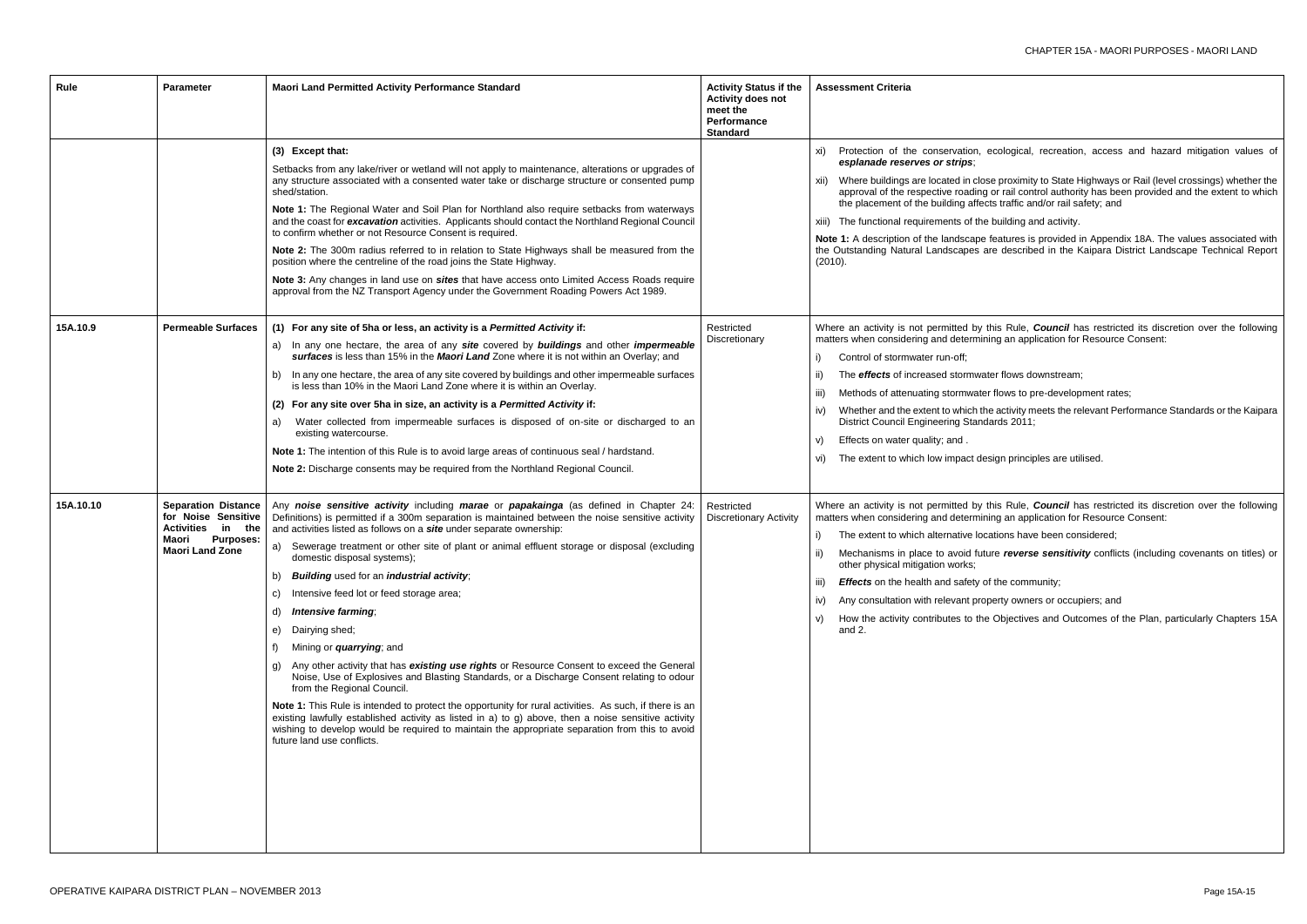- this Rule, *Council* has restricted its discretion over the following ning an application for Resource Consent:
- menity of the relevant adjoining Zone or Reserve Management Unit;
- ocations have been considered;
- ising adverse environmental *effects* regarding noise, odour, dust, ts, considering factors such as wind direction and opportunities to ects by screening, bunding or similar;
- $om$ munities;
- ractice;
- operty owners or occupiers; and
- le Objectives and Outcomes of the Plan, particularly Chapters 15A

this Rule, *Council* will have regard to the following matters when ce Consent:

- sed **building** or *structure* will affect airfield safety;
- idevelopment may restrict future development of the airfield/airport;

and future occupiers of the building.

- this Rule in terms of the National Environmental Standard for Incil's discretion is restricted over the following matters when e consent;
- ation of noise or vibration-generating activities;
- activities;
- or mitigate the adverse noise and vibration effects;
- ng requirements.
- estricted discretionary activity by this Rule, **Council** will have regard ting an application for Resource Consent:
- be generated;
- cality in which the activity is proposed;
- **esidential** *dwellings*;
- ified Noise Standard will be exceeded;
- site;

| Rule      | <b>Parameter</b>                                                                                                                   | Maori Land Permitted Activity Performance Standard                                                                                                                                                                                                                                                                                                                                                                                                                                                                                                                                                                                                                                                                                                                                                                                                                                                                                                                                                                                                                                                                                                                                                                                                                                                                                                                                                                                                                                                                                                                                                                                                   | <b>Activity Status if the</b><br><b>Activity does not</b><br>meet the<br><b>Performance</b><br><b>Standard</b> | <b>Assessment Criteria</b>                                                                                                                                                                                                                                                                                                                                                                                                                                                                                                                                                                        |
|-----------|------------------------------------------------------------------------------------------------------------------------------------|------------------------------------------------------------------------------------------------------------------------------------------------------------------------------------------------------------------------------------------------------------------------------------------------------------------------------------------------------------------------------------------------------------------------------------------------------------------------------------------------------------------------------------------------------------------------------------------------------------------------------------------------------------------------------------------------------------------------------------------------------------------------------------------------------------------------------------------------------------------------------------------------------------------------------------------------------------------------------------------------------------------------------------------------------------------------------------------------------------------------------------------------------------------------------------------------------------------------------------------------------------------------------------------------------------------------------------------------------------------------------------------------------------------------------------------------------------------------------------------------------------------------------------------------------------------------------------------------------------------------------------------------------|----------------------------------------------------------------------------------------------------------------|---------------------------------------------------------------------------------------------------------------------------------------------------------------------------------------------------------------------------------------------------------------------------------------------------------------------------------------------------------------------------------------------------------------------------------------------------------------------------------------------------------------------------------------------------------------------------------------------------|
| 15A.10.11 | <b>Separation Distance</b><br>between Activities in<br>the Maori Purposes:<br><b>Maori Land Zone and</b><br><b>Adjoining Zones</b> | Any of the activities listed as follows, are permitted if a separation distance of at least 30m is<br>maintained between any site zoned Residential, Business - Commercial or any site boundary to<br>a mapped Reserve Management Unit, or a 300m distance to any existing noise sensitive activity<br>(as defined in Chapter 24: Definitions) located in these Zones, whichever is the greater:<br>Wastewater treatment site or other site of plant or animal effluent storage or disposal<br>a)<br>(excluding domestic disposal systems and land disposal effluent application);<br>Building used for an industrial activity;<br>b)<br>Intensive feed lot or feed storage area;<br>C)<br>Intensive farming;<br>d)<br>Dairying shed;<br>e)<br>f)<br>Mining or <i>quarrying</i> ; and<br>Any other activity that has existing use rights or Resource Consent to exceed the General<br>g)<br>Noise, Use of Explosives and Blasting Standards, or a Discharge Consent relating to odour<br>from the Regional Council.<br>Note 1: This Rule is intended to protect boundary effects while maintaining reasonable<br>opportunity for a wide scope of activities within the Maori Purposes: Maori Land Zone. As such,<br>if any of the activities listed in a) to g) above seek to establish within the Maori Purposes: Maori<br>Land Zone, then the separation distances noted above would be required to avoid future land use<br>conflicts, and would safeguard future noise sensitive activities that are reasonably expected to<br>establish within the Residential Zone, Business - Commercial Zone, or the values of a Reserve<br>Management Unit. | Restricted<br>Discretionary                                                                                    | Where an activity is not permitted by<br>matters when considering and determin<br>Protection of the character and ar<br>The extent to which alternative lo<br>The likelihood of the activity cau<br>nuisance or other amenity effects<br>mitigate the potential for such effe<br>Effects on health and safety of co<br>IV)<br>Any relevant industry Codes of Pr<br>V)<br>Any consultation with relevant pro<br>vi)<br>How the activity contributes to the<br>and 2.                                                                                                                               |
| 15A.10.12 | <b>Buildings</b><br>and<br>Vegetation<br>near<br><b>Airfields</b>                                                                  | (1) Any building, structure or aerial is a Permitted Activity unless part of it would fall within<br>either:<br>The runway approach and take-off paths of an airfield identified in Appendix H to the District<br>a)<br>Plan Maps, being at a gradient of 1:40 (2.5%); or<br>The associated transitional surfaces of an airfield identified in Appendix H to the District Plan<br>b)<br>Maps, being at a gradient of 1:7 (14.3%).<br>(2) All trees and other natural projections shall be maintained so that no part shall fall<br>within either:<br>a) The runway approach and take-off paths of an airfield identified in Appendix H to the District<br>Plan Maps, being at a gradient of 1:40 (2.5%); or<br>The associated transitional surfaces of an airfield identified in Appendix H to the District Plan<br>b)<br>Maps, being at a gradient of 1:7 (14.3%).                                                                                                                                                                                                                                                                                                                                                                                                                                                                                                                                                                                                                                                                                                                                                                                  | <b>Discretionary Activity</b>                                                                                  | Where an activity is not permitted by<br>considering an application for Resource<br>Whether the <b>height</b> of the propos<br>The extent to which the proposed<br>and<br>The health and safety of current a<br>III)                                                                                                                                                                                                                                                                                                                                                                              |
| 15A.10.13 | <b>General Noise</b>                                                                                                               | Any activity is permitted if noise from the <i>site</i> does not exceed the following limits, as measured<br>either at or within any other site Zoned Residential, or within the 'notional boundary' of a<br>dwelling in the Rural or Maori Purpose Zoned site:<br>7:00am - 7:00pm: 50 $dB$ L <sub>Aeq</sub> ;<br>a)<br>7:00pm - 10:00pm: 45dB LAeq;<br>b)<br>10:00pm – 7:00am: 40dB LAeq and 70 $dB$ LAFmax.<br>C)<br>Note 1: Provided that the abovementioned noise limits may be exceeded for activities<br>periodically required by farming and forestry practice, such as crop protection and harvesting<br>that may need to be carried out for these activities. When assessing the noise level permitted<br>within plantation forestry Council will apply the provisions of Clause 98 and 99 of the Resource<br>Management National Environmental Standard for Planation Forestry Regulations 2017. Note 2:<br>Sound levels shall be measured in accordance with NZS 6801:2008 Acoustics - Measurement of<br>Environmental Sound, and assessed in accordance with NZS 6802:2008 Acoustics -<br><b>Environmental Noise.</b>                                                                                                                                                                                                                                                                                                                                                                                                                                                                                                                    | <b>Discretionary Activity</b>                                                                                  | Where an activity is not permitted by<br>Plantation Forestry Regulation, Cour<br>considering an application for resource<br>The timing, duration, and loca<br>(a)<br>The effects on noise-sensitive<br>(b)<br>Measures to avoid, remedy, o<br>(c)<br>The information and monitorin<br>(d)<br>Where an activity is not permitted or re<br>to the following matters when consideri<br>Maximum level of noise likely to b<br>The noise environment of the loo<br><b>Effect</b> on adjoining or adjacent re<br>iii)<br>Length of time for which the speci<br>iv)<br>Likely adverse effects beyond the |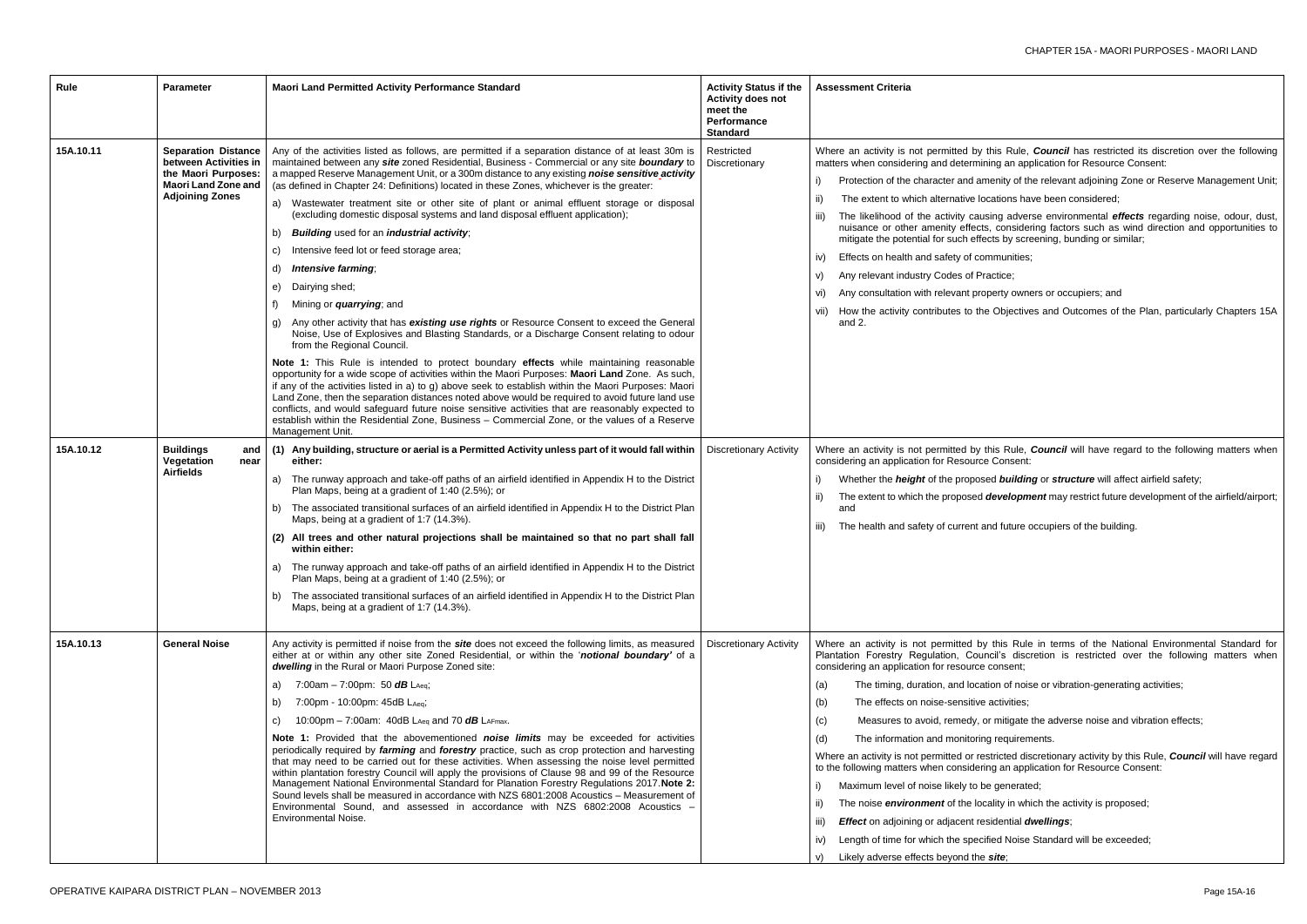- beyond the site;
- se generation;
- pise generation; and

this Rule, *Council* will have regard to the following matters when ce Consent:

- be generated;
- $i$ ocality in which the activity is proposed;
- *ings* and other *buildings* affected by construction noise;
- cified noise standard will be exceeded;

## e *site*;

- beyond the site;
- se generation; and
- pise generation.

this Rule, *Council* will have regard to the following matters when ce Consent:

- be generated;
- environment of the locality in which the activity is proposed;
- acent residential *dwellings*;
- cified Noise Standard will be exceeded;
- eyond the *site*;
- haracter and amenity beyond the site;
- se generation; and
- oise generation.

this Rule, *Council* will have regard to the following matters when ce Consent:

- io be generated;
- $\sigma$  or adjacent land uses;
- $s$ iity of adjoining or adjacent residential *dwellings* or *buildings*;
- cified Vibration Standard will be exceeded;
- e *site*;

| Rule      | <b>Parameter</b>                                                          | <b>Maori Land Permitted Activity Performance Standard</b>                                                                                                                                                                  |                                                                                                                                                                                                                                                                                                                       |                        |                  |            |                                                   |                               |                                                                                                                       | <b>Activity Status if the</b><br><b>Activity does not</b><br>meet the<br>Performance<br><b>Standard</b> |                                         | <b>Assessment Criteria</b>                                                                                                                                                                                                                                                                                                                                                                           |
|-----------|---------------------------------------------------------------------------|----------------------------------------------------------------------------------------------------------------------------------------------------------------------------------------------------------------------------|-----------------------------------------------------------------------------------------------------------------------------------------------------------------------------------------------------------------------------------------------------------------------------------------------------------------------|------------------------|------------------|------------|---------------------------------------------------|-------------------------------|-----------------------------------------------------------------------------------------------------------------------|---------------------------------------------------------------------------------------------------------|-----------------------------------------|------------------------------------------------------------------------------------------------------------------------------------------------------------------------------------------------------------------------------------------------------------------------------------------------------------------------------------------------------------------------------------------------------|
|           |                                                                           |                                                                                                                                                                                                                            |                                                                                                                                                                                                                                                                                                                       |                        |                  |            |                                                   |                               |                                                                                                                       |                                                                                                         | vi)                                     | Effects on character and amenity                                                                                                                                                                                                                                                                                                                                                                     |
|           |                                                                           |                                                                                                                                                                                                                            |                                                                                                                                                                                                                                                                                                                       |                        |                  |            |                                                   |                               |                                                                                                                       |                                                                                                         |                                         | vii) Alternative methods to avoid nois                                                                                                                                                                                                                                                                                                                                                               |
|           |                                                                           |                                                                                                                                                                                                                            |                                                                                                                                                                                                                                                                                                                       |                        |                  |            |                                                   |                               |                                                                                                                       |                                                                                                         |                                         | viii) Mitigation measures to reduce no                                                                                                                                                                                                                                                                                                                                                               |
|           |                                                                           |                                                                                                                                                                                                                            |                                                                                                                                                                                                                                                                                                                       |                        |                  |            |                                                   |                               |                                                                                                                       |                                                                                                         | ix)                                     | Prevailing wind direction.                                                                                                                                                                                                                                                                                                                                                                           |
| 15A.10.14 | <b>Construction Noise</b><br><b>Temporary</b><br>and<br><b>Activities</b> |                                                                                                                                                                                                                            | Construction noise and other temporary activities (as defined in Chapter 24: Definitions of this<br>Plan) are permitted if noise from the site does not exceed the limits recommended in, and are<br>measured and assessed in accordance with New Zealand Standard NZS 6803: 1999 "Acoustics<br>- Construction Noise" |                        |                  |            |                                                   | <b>Discretionary Activity</b> | Where an activity is not permitted by<br>considering an application for Resourd<br>Maximum level of noise likely to I |                                                                                                         |                                         |                                                                                                                                                                                                                                                                                                                                                                                                      |
|           |                                                                           |                                                                                                                                                                                                                            |                                                                                                                                                                                                                                                                                                                       |                        |                  |            |                                                   |                               |                                                                                                                       |                                                                                                         | ii)<br>iii)                             | The noise <i>environment</i> of the lo<br>Effect on the occupiers of dwell                                                                                                                                                                                                                                                                                                                           |
|           |                                                                           | Time of week                                                                                                                                                                                                               | Time period                                                                                                                                                                                                                                                                                                           |                        | Duration of work |            |                                                   |                               |                                                                                                                       |                                                                                                         | iv)                                     | Length of time for which the sped                                                                                                                                                                                                                                                                                                                                                                    |
|           |                                                                           |                                                                                                                                                                                                                            |                                                                                                                                                                                                                                                                                                                       | (dBA)                  | Typical duration | Short-term | duration (dBA)                                    | Long-term<br>duration (dBA)   |                                                                                                                       |                                                                                                         | V)                                      | Likely adverse effects beyond the                                                                                                                                                                                                                                                                                                                                                                    |
|           |                                                                           |                                                                                                                                                                                                                            |                                                                                                                                                                                                                                                                                                                       | Leq                    | Lmax             | Leq        | Lmax                                              | Leq                           | Lmax                                                                                                                  |                                                                                                         | VI)                                     | Effects on character and amenity                                                                                                                                                                                                                                                                                                                                                                     |
|           |                                                                           | Weekdays                                                                                                                                                                                                                   | 0630-0730                                                                                                                                                                                                                                                                                                             | 60                     | 75               | 65         | 75                                                | 55                            | 75                                                                                                                    |                                                                                                         | VII)                                    | Alternative methods to avoid nois                                                                                                                                                                                                                                                                                                                                                                    |
|           |                                                                           |                                                                                                                                                                                                                            | 0730-1800                                                                                                                                                                                                                                                                                                             | 75                     | 90               | 80         | 95                                                | 70                            | 85                                                                                                                    |                                                                                                         |                                         | viii) Mitigation measures to reduce no                                                                                                                                                                                                                                                                                                                                                               |
|           |                                                                           |                                                                                                                                                                                                                            | 1800-2000                                                                                                                                                                                                                                                                                                             | 70                     | 85               | 75         | 90                                                | 65                            | 80                                                                                                                    |                                                                                                         |                                         |                                                                                                                                                                                                                                                                                                                                                                                                      |
|           |                                                                           |                                                                                                                                                                                                                            | 2000-0630                                                                                                                                                                                                                                                                                                             | 45                     | 75               | 45         | 75                                                | 45                            | 75                                                                                                                    |                                                                                                         |                                         |                                                                                                                                                                                                                                                                                                                                                                                                      |
|           |                                                                           | Saturdays                                                                                                                                                                                                                  | 0630-0730                                                                                                                                                                                                                                                                                                             | 45                     | 75               | 45         | 75                                                | 45                            | 75                                                                                                                    |                                                                                                         |                                         |                                                                                                                                                                                                                                                                                                                                                                                                      |
|           |                                                                           |                                                                                                                                                                                                                            | 0730-1800                                                                                                                                                                                                                                                                                                             | 75                     | 90               | 80         | 95                                                | 70                            | 85                                                                                                                    |                                                                                                         |                                         |                                                                                                                                                                                                                                                                                                                                                                                                      |
|           |                                                                           |                                                                                                                                                                                                                            | 1800-2000                                                                                                                                                                                                                                                                                                             | 45                     | 75               | 45         | 75                                                | 45                            | 75                                                                                                                    |                                                                                                         |                                         |                                                                                                                                                                                                                                                                                                                                                                                                      |
|           |                                                                           |                                                                                                                                                                                                                            | 2000-0630                                                                                                                                                                                                                                                                                                             | 45                     | 75               | 45         | 75                                                | 45                            | 75                                                                                                                    |                                                                                                         |                                         |                                                                                                                                                                                                                                                                                                                                                                                                      |
|           |                                                                           | Sundays<br>and                                                                                                                                                                                                             | 0630-0730                                                                                                                                                                                                                                                                                                             | 45                     | 75               | 45         | 75                                                | 45                            | 75                                                                                                                    |                                                                                                         |                                         |                                                                                                                                                                                                                                                                                                                                                                                                      |
|           |                                                                           | public holidays                                                                                                                                                                                                            | 0730-1800                                                                                                                                                                                                                                                                                                             | 55                     | 85               | 55         | 85                                                | 55                            | 85                                                                                                                    |                                                                                                         |                                         |                                                                                                                                                                                                                                                                                                                                                                                                      |
|           |                                                                           |                                                                                                                                                                                                                            | 1800-2000                                                                                                                                                                                                                                                                                                             | 45                     | 75               | 45         | 75                                                | 45                            | 75                                                                                                                    |                                                                                                         |                                         |                                                                                                                                                                                                                                                                                                                                                                                                      |
|           |                                                                           |                                                                                                                                                                                                                            | 2000-0630                                                                                                                                                                                                                                                                                                             | 45                     | 75               | 45         | 75                                                | 45                            | 75                                                                                                                    |                                                                                                         |                                         |                                                                                                                                                                                                                                                                                                                                                                                                      |
| 15A.10.15 | Wind<br><b>Generation</b><br><b>Noise</b>                                 | Wind turbines are permitted if noise generated by the wind turbines does not exceed the<br>recommended limits in NZS 6808: 2010 when measured and assessed in accordance with NZS<br>6808: 2010 Acoustics Wind Farm Noise. |                                                                                                                                                                                                                                                                                                                       |                        |                  |            |                                                   |                               |                                                                                                                       | <b>Discretionary Activity</b>                                                                           | ii)<br>iii)<br>iv)<br>V)<br>vi)<br>VII) | Where an activity is not permitted by<br>considering an application for Resourd<br>Maximum level of noise likely to I<br>The existing background noise e.<br>Noise <i>effect</i> on adjoining or adja<br>Length of time for which the spec<br>Likely adverse effects of noise be<br>Effects of noise generation on ch<br>Alternative methods to avoid nois<br>viii) Mitigation measures to reduce no |
| 15A.10.16 | <b>Vibration</b>                                                          | Any activity is permitted if vibration from the activity does not exceed the following average levels:<br>a)<br>Time                                                                                                       | Within a dwelling on any adjacent site Zoned Residential or Maori Purpose or Rural Zone:<br>Maximum<br>Wd)                                                                                                                                                                                                            | Vibration Level (Wb or | Weighted         | (Wb or Wd) | Maximum Instantaneous<br>Weighted Vibration Level |                               |                                                                                                                       | <b>Discretionary Activity</b>                                                                           | ii)<br>iii)<br>iv)<br>V)                | Where an activity is not permitted by<br>considering an application for Resourd<br>Maximum level of vibration likely<br>The <i>effects</i> on sensitive recepto<br>Effect on the <i>structure</i> and stabi<br>Length of time for which the sped<br>Likely adverse effects beyond the                                                                                                                |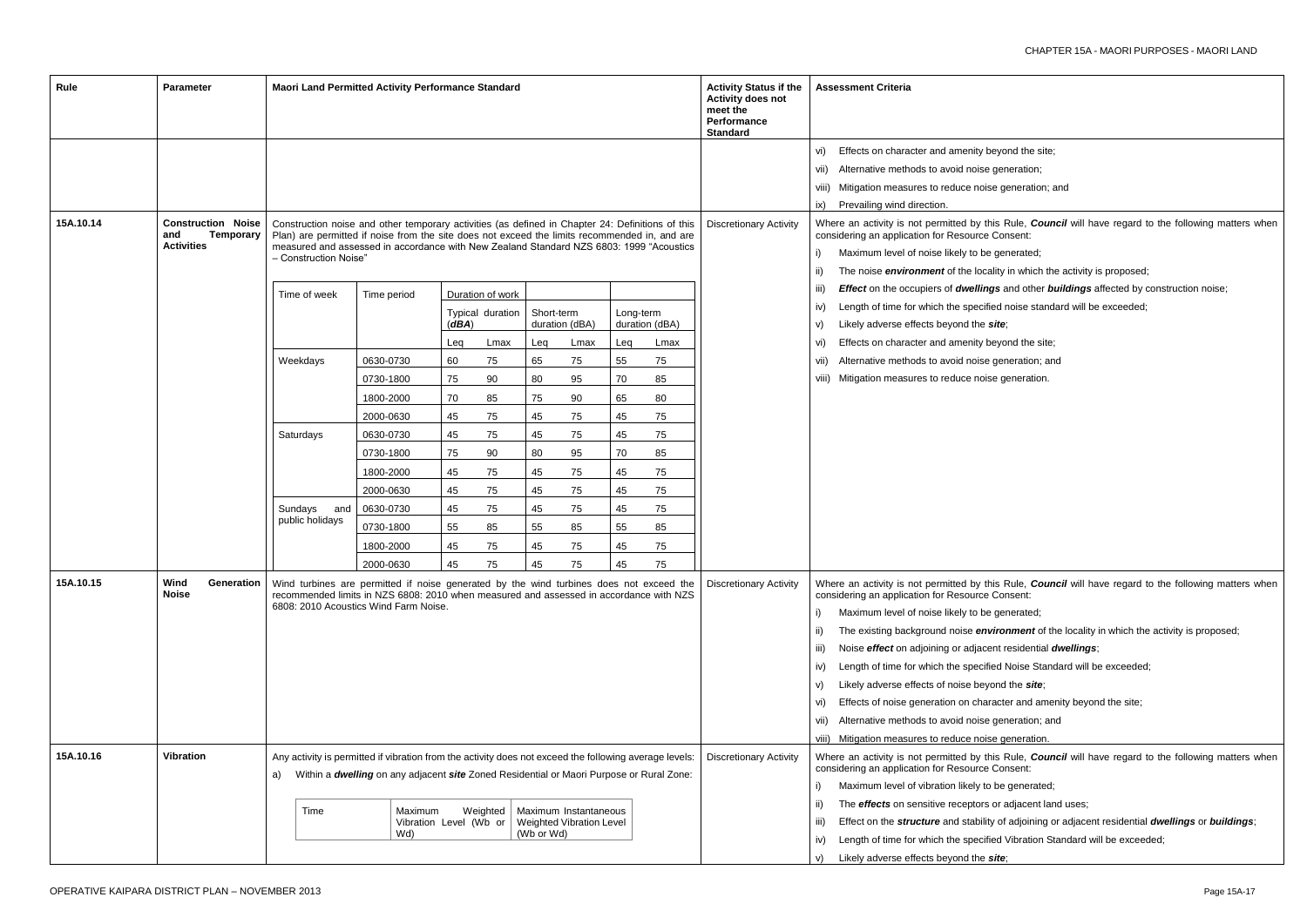beyond the site; ation generation; and

bration generation.

this Rule, *Council* has restricted its discretion over the following ining an application for Resource Consent:

vehicle movements will occur;

in of vehicle movements and adjacent properties;

ad to be able to cope safely with vehicle movements;

ity and character of the surrounding area;

on the amenity and character (including natural character) of the

I or otherwise) on the adjoining road network;

o be generated from the *site* and its effects on adjoining properties

cle access onto the road;

on the roads affected;

on roads affected;

expected to access the site;

pgrading;

**District Council Engineering Standards 2011**; and

development on the State Highway Network.

his Rule, a land use consent must be obtained under the Resource Standard for Assessing and Managing Contaminants in Soil to

| Rule      | <b>Parameter</b>                                                                                                                                                                           | Maori Land Permitted Activity Performance Standard                                                                                                                                                                                                                                                                                                                                                                                                                                                                                                                                                                                                                                                                                                                                                                                                                                                                                                                                                                                                                                                                                                                                                                                                                                                                                                                                                                                                      | <b>Activity Status if the</b><br><b>Activity does not</b><br>meet the<br><b>Performance</b><br><b>Standard</b> | <b>Assessment Criteria</b>                                                                                                                                                                                                                                                                                                                                                                                                                                                                                                                                                                                                                                                                                                                                                                                                                                                                                                                 |
|-----------|--------------------------------------------------------------------------------------------------------------------------------------------------------------------------------------------|---------------------------------------------------------------------------------------------------------------------------------------------------------------------------------------------------------------------------------------------------------------------------------------------------------------------------------------------------------------------------------------------------------------------------------------------------------------------------------------------------------------------------------------------------------------------------------------------------------------------------------------------------------------------------------------------------------------------------------------------------------------------------------------------------------------------------------------------------------------------------------------------------------------------------------------------------------------------------------------------------------------------------------------------------------------------------------------------------------------------------------------------------------------------------------------------------------------------------------------------------------------------------------------------------------------------------------------------------------------------------------------------------------------------------------------------------------|----------------------------------------------------------------------------------------------------------------|--------------------------------------------------------------------------------------------------------------------------------------------------------------------------------------------------------------------------------------------------------------------------------------------------------------------------------------------------------------------------------------------------------------------------------------------------------------------------------------------------------------------------------------------------------------------------------------------------------------------------------------------------------------------------------------------------------------------------------------------------------------------------------------------------------------------------------------------------------------------------------------------------------------------------------------------|
|           |                                                                                                                                                                                            | 1.0 $m/s^2$<br>0.045m/s <sup>2</sup><br>Monday<br>to<br>Saturday<br>7:00am - 6:00pm<br>$0.015$ m/s <sup>2</sup><br>$0.05 \text{ m/s}^2$<br>All other times<br>Within a <b>building</b> on any adjacent site Zoned Business:<br>Time<br>Maximum<br>Weighted<br>Maximum Instantaneous<br>Vibration Level (Wb or Wd)<br>Weighted<br>Vibration<br>Level (Wb or Wd)<br>$0.06$ m/s <sup>2</sup><br>$2.0 \text{ m/s}^2$<br>At All times<br>Note 1: Vibration levels shall be measured and assessed according to British Standard<br>BS6841:1987. The average vibration shall be measured over a time period not less than 60<br>seconds and not longer than 30 minutes. The vibration shall be measured at any point where it is<br>likely to affect the comfort or amenity of persons occupying a building on an adjacent site.                                                                                                                                                                                                                                                                                                                                                                                                                                                                                                                                                                                                                               |                                                                                                                | Effects on character and amenity be<br>Vi)<br>Alternative methods to avoid vibratio<br>Vii)<br>Mitigation measures to reduce vibrat<br>viii)                                                                                                                                                                                                                                                                                                                                                                                                                                                                                                                                                                                                                                                                                                                                                                                               |
| 15A.10.17 | <b>Traffic Intensity</b>                                                                                                                                                                   | Any activity is permitted if the cumulative traffic generated on any road does not exceed:<br>60 daily one way movements based on the Traffic Intensity Factor Guidelines in Appendix<br>a)<br>25F. Except that single dwellings, temporary military activities and construction traffic<br>(associated with the establishment of an activity) are exempt from this standard.<br>Note 1: Traffic Intensity factor guidelines are included in Appendix 25F of this Plan and can be<br>used to calculate the likely traffic generation of particular activities. The traffic Intensity Factor is<br>based on the average daily one way traffic movements for a particular activity (and therefore allows<br>for seasonal variations). Applicants may be required to apply to the <b>Council</b> for a Certificate of<br>Compliance where an activity has the potential to generate 50 or more daily one way movements.<br>Note 2: As part of an application for Certificate of Compliance or Resource Consent under this<br>Rule Council may request that a Traffic Impact Assessment prepared by a suitably qualified Traffic<br>Engineer be provided.<br>Note 3: This calculation only applies when establishing a new activity on a site. However, the<br>Traffic Intensity Factor for the existing uses on site (apart from those exempted below) will be<br>taken into account when assessing new activities in order to address cumulative effects. | Restricted<br><b>Discretionary Activity</b>                                                                    | Where an activity is not permitted by thi<br>matters when considering and determining<br>The time of day when any extra vehi<br>i)<br>The distance between the location of<br>ii)<br>The width and capacity of any road<br>$\parallel$ III)<br>The <i>effect</i> of traffic on the amenity a<br>iv)<br>The effect of changing capacity on<br>V)<br>adjoining Rural Zone;<br>The nature of the surface (sealed or<br>Vi)<br>vii) The potential for dust nuisance to be<br>and prevailing wind direction;<br>The safety and efficiency of vehicle a<br>Viii)<br>The volume and speed of traffic on<br>IX)<br>The hierarchy of the roads affected;<br>X)<br>Any congestion or safety issues on r<br>xi)<br>The type and number of vehicles exp<br>XII)<br>The vehicle crossing layout;<br>Xiii)<br>xiv) Financial contributions for road upgra<br>The requirements of the Kaipara Dis<br>XV)<br>The effects of any new activity or de<br>XVI) |
| 15A.10.18 | <b>Potentially</b><br><b>Contaminated Land</b><br>Removing<br>or<br>replacing<br>fuel<br>a<br>storage<br>system,<br>sampling the soil,<br>disturbing the soil<br>and Change of land<br>use | Removing or replacing a fuel storage system, sampling the soil, disturbing the soil and changing<br>the use of land where an activity or industry listed in the Ministry for the Environment's Hazardous<br>Activities and Industries List (HAIL) is being or has been undertaken on it, or where it is more likely<br>than not that a HAIL activity is being or has been undertaken on it, is a Permitted Activity if:<br>The activity meets the relevant requirements of Regulation 8 of the Resource Management<br>b)<br>(National Environmental Standard for Assessing and Managing Contaminants in Soil to<br>Protect Human Health) Regulations 2001.<br>Note 1: Refer to Appendix 25E for further information concerning the HAIL.<br>Note 2: This rule does not apply to activities or land not covered by the Resource Management<br>(National Environmental Standard for Assessing and Managing Contaminants in Soil to Protect<br>Human Health) Regulations 2011.                                                                                                                                                                                                                                                                                                                                                                                                                                                                             | Controlled Activity /<br>Restricted<br><b>Discretionary Activity</b><br>/ Discretionary<br>Activity            | Where an activity is not permitted by this<br>Management (National Environmental S<br>Protect Human Health) Regulations 2011.                                                                                                                                                                                                                                                                                                                                                                                                                                                                                                                                                                                                                                                                                                                                                                                                              |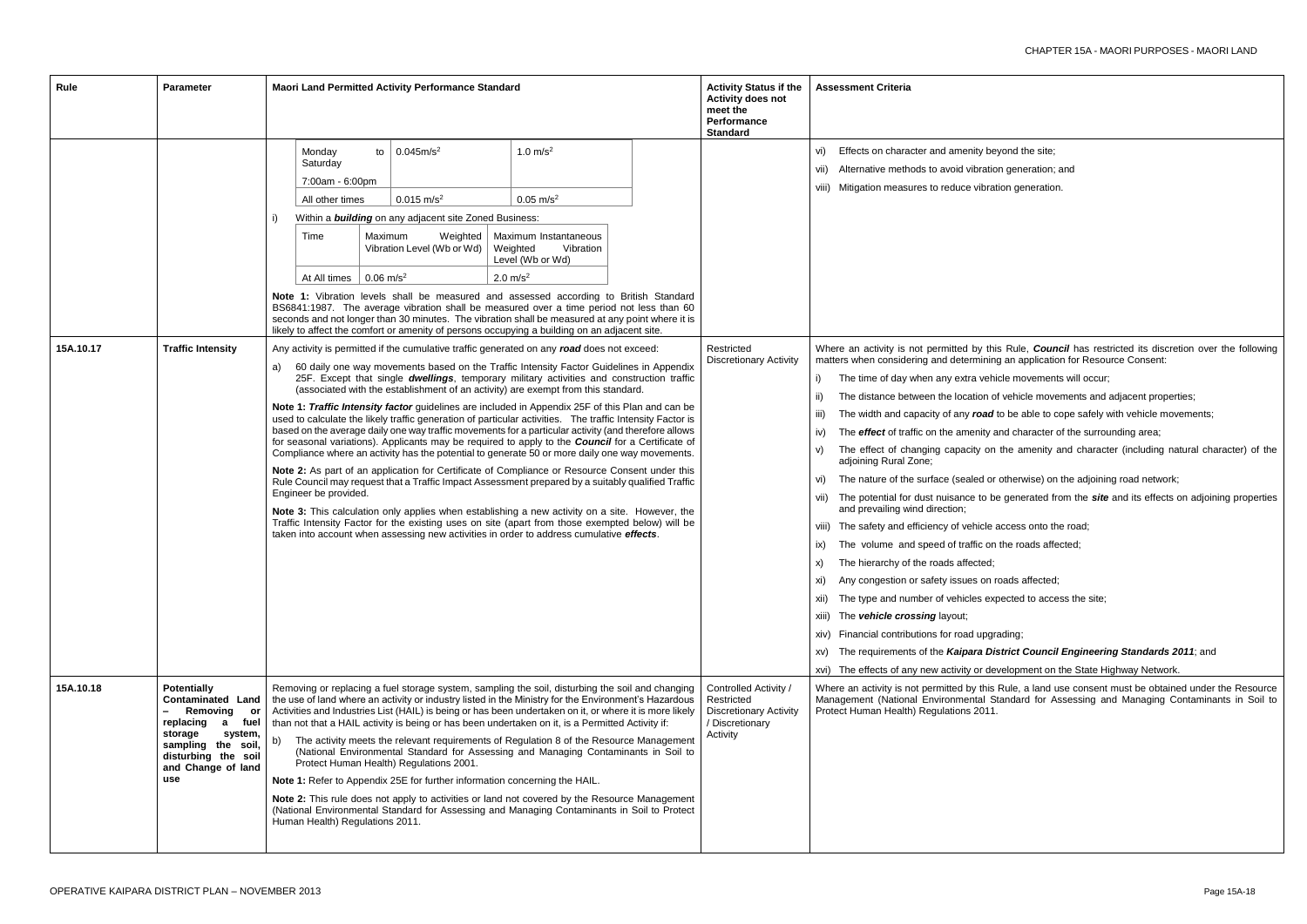- this Rule, *Council* will have regard to the following matters when Consent:
- ntamination of land or ground water and the potential sources of
- g or removal will be undertaken, including any methods to control the *environment* (e.g. sediment control, *site* covering and dust
- ally contaminated soil or ground water will be able to be treated or
- If be employed to avoid remedy or mitigate any adverse *effects* on *ironment*;
- intended end use;
- ich the land will be remediated will avoid, adverse effects on the after the remediation process, giving special consideration to the ng environment including marine protected areas;
- remediation are acceptable; and
- be taken to ensure the safe operation of the proposal on the land.
- the Environment's **Contaminated Land** Management Guidelines ing compliance with the criteria set out above.
- this Rule, *Council* will have regard to the following matters when Consent:
- h a description of the nature and scale of the proposed facility and
- **azardous substances** involved;
- **ucture** (e.g. drainage type and capacity);
- failure modes and exposure pathways from the proposed facility *ironment* potentially affected;
- es on and off the site, mode and route selection;
- numan, natural and physical environment, and proposed measures habitats and water bodies);
- odies, *coastal water*, neighbouring activities and people potentially ility, including consideration of the proximity to people-oriented on facilities, rest homes, *hospitals*);
- effects, within the site and the locality;
- **iral hazards** which could adversely influence the inherent risks from ment;
- cations and methods have been considered;
- hazardous substances;
- and emergency plans;
- **zance** schedules; and
- esponses received from the New Zealand Fire Service.

| Rule      | <b>Parameter</b>                               | <b>Maori Land Permitted Activity Performance Standard</b>                                                                                                                                                                                                                                                                                                                                                                                                                                                                                                                                                                                                                                                                                                                                                                                                                                                                                                                                                                                                                                                                                                                                                                                                                                                                                                                                                                                                                                                                                    | <b>Activity Status if the</b><br><b>Activity does not</b><br>meet the<br><b>Performance</b><br><b>Standard</b>                                                                                                                                                                                                                                                                                                                                                                                                                                                                                                                                                                                                                   | <b>Assessment Criteria</b>                                                                                                                                                                                                                                                                                                                                                                                                                                                                                                                                                                                                                                                                                                                                                                                                                                                                                                                                                                                                 |
|-----------|------------------------------------------------|----------------------------------------------------------------------------------------------------------------------------------------------------------------------------------------------------------------------------------------------------------------------------------------------------------------------------------------------------------------------------------------------------------------------------------------------------------------------------------------------------------------------------------------------------------------------------------------------------------------------------------------------------------------------------------------------------------------------------------------------------------------------------------------------------------------------------------------------------------------------------------------------------------------------------------------------------------------------------------------------------------------------------------------------------------------------------------------------------------------------------------------------------------------------------------------------------------------------------------------------------------------------------------------------------------------------------------------------------------------------------------------------------------------------------------------------------------------------------------------------------------------------------------------------|----------------------------------------------------------------------------------------------------------------------------------------------------------------------------------------------------------------------------------------------------------------------------------------------------------------------------------------------------------------------------------------------------------------------------------------------------------------------------------------------------------------------------------------------------------------------------------------------------------------------------------------------------------------------------------------------------------------------------------|----------------------------------------------------------------------------------------------------------------------------------------------------------------------------------------------------------------------------------------------------------------------------------------------------------------------------------------------------------------------------------------------------------------------------------------------------------------------------------------------------------------------------------------------------------------------------------------------------------------------------------------------------------------------------------------------------------------------------------------------------------------------------------------------------------------------------------------------------------------------------------------------------------------------------------------------------------------------------------------------------------------------------|
| 15A.10.19 | <b>Contaminated Land</b><br><b>Remediation</b> | Any activity is a Permitted Activity if Remediation of contaminated land:<br>a) Does not cause a greater risk to the <i>environment</i> than if the work was not done; and<br>Disposes of removed material in a location approved for the receipt of such material; and<br>b)<br>Is reported to the <b>Council</b> by the landowner at the completion of the work detailing:<br>C)<br>The work done and the results obtained; and<br>$\qquad \qquad -$<br>The nature and location of remaining contaminated material on-site; and<br>$\qquad \qquad -$<br>As-built plans and specifications of any permanent containment structure.<br>$\qquad \qquad -$<br>The Resource Management (National Environmental Standard for Assessing and Managing<br>d)<br>Contaminants in Soil to Protect Human Health) Regulations 2011 do not apply to the activity.<br>Note 1: For the avoidance of doubt, this rule does not address the actual or potential adverse<br>effects of contaminants in soil on human health, which is covered by the Resource Management<br>(National Environmental Standard for Assessing and Managing Contaminants in Soil to Protect<br>Human Health) Regulations 2011. Remediation activities relating to land that is contaminated or<br>potentially contaminated, because of its past, present or likely use of that land for an activity or<br>industry described in the Ministry for the Environment's Hazardous Activities and Industries List<br>(HAIL) may require a land use consent under the Regulations.       | Where an activity is not permitted by tl<br>considering an application for Resource<br>The extent and nature of any cor<br>contamination;<br>The degree to which earth moving<br>the release of contaminants into<br>control);<br>Whether contaminated or potentia<br>TH)<br>disposed of;<br>The degree to which measures wil<br>iv)<br>water quality or the receiving env<br>Whether the land is suitable for its<br>V)<br>Whether the methodology by whic<br>vi)<br>natural environment, during and a<br>nature of the downstream receiving<br>The extent to which the effects of r<br>Vii)<br>viii) Whether adequate measures will b<br>Note 1: Reference to the Ministry for t<br>No.'s 1-5 will assist applicants in achiev |                                                                                                                                                                                                                                                                                                                                                                                                                                                                                                                                                                                                                                                                                                                                                                                                                                                                                                                                                                                                                            |
| 15A.10.20 | <b>Hazardous</b><br><b>Substances</b>          | Any activity is a <i>Permitted Activity</i> if:<br>a) The aggregate quantity of <i>hazardous substances</i> of any hazard classification managed as<br>part of the activity is less than the quantity specified in Appendix 25D (Hazardous Substances<br>- Permitted Quantities Table 1); or<br>b) The hazardous substances stored or used on the site are:<br><b>Trade waste</b> in a wastewater or waste treatment facility; or<br><b>Road</b> materials within a road reserve; or<br>iii. Domestic storage and use of consumer products for domestic purposes; or<br>iv. Consumer products, held for resale to the public and stored in the<br>manufacturers' packaging; or<br>Gas or oil pipelines and ancillary equipment; or<br>v.<br>vi. Fuel or safety equipment in motor vehicles, aircraft, ships, boats or small<br>engines; or<br>vii. Small fireworks subject to the Hazardous Substances (Fireworks) Regulations<br>2001, or safety ammunition, in domestic quantities; or<br>viii. Fire-fighting substances on emergency vehicles; or<br>ix. Electricity transformers, capacitators and switches up to 600 litres; or<br>The activity is a service station with a maximum storage for retail sale of any or all of:100,000<br>C)<br>litres of petrol in underground storage tanks; 50,000 litres of diesel in underground storage<br>tanks; 6 tonnes of LPG (single vessel storage); and<br>Storage or use of hazardous substances complies with Appendix 25D (Hazardous<br>d)<br>Substances - Permitted Conditions Table 2). | <b>Discretionary Activity</b>                                                                                                                                                                                                                                                                                                                                                                                                                                                                                                                                                                                                                                                                                                    | Where an activity is not permitted by tl<br>considering an application for Resource<br>The proposed site and layout, with<br>associated operations;<br>Location, type and quantities of ha<br>ii)<br>Site drainage and off-site <i>infrastru</i><br>iii)<br>Identification of on-site hazards, f<br>IV)<br>including a description of the <i>envir</i><br>Transport of hazardous substance<br>V)<br>The sensitivity of the surrounding h<br>VI)<br>to protect them (including wildlife h<br>Separation distances from water bo<br>VII)<br>at risk from the hazardous faci<br>activities (e.g. child care, education<br>viii) Potential cumulative or synergistic<br>The presence or otherwise of natu.<br>IX)<br>a hazardous facility to the environr<br>The extent to which alternative loct<br>X)<br>Hazard and risk analysis;<br>XI)<br>Management of wastes containing<br>XII)<br>Proposed contingency measures a<br>XIII)<br>xiv) Proposed monitoring and <i>mainten</i><br>Any consultation, assessment or re<br>XV) |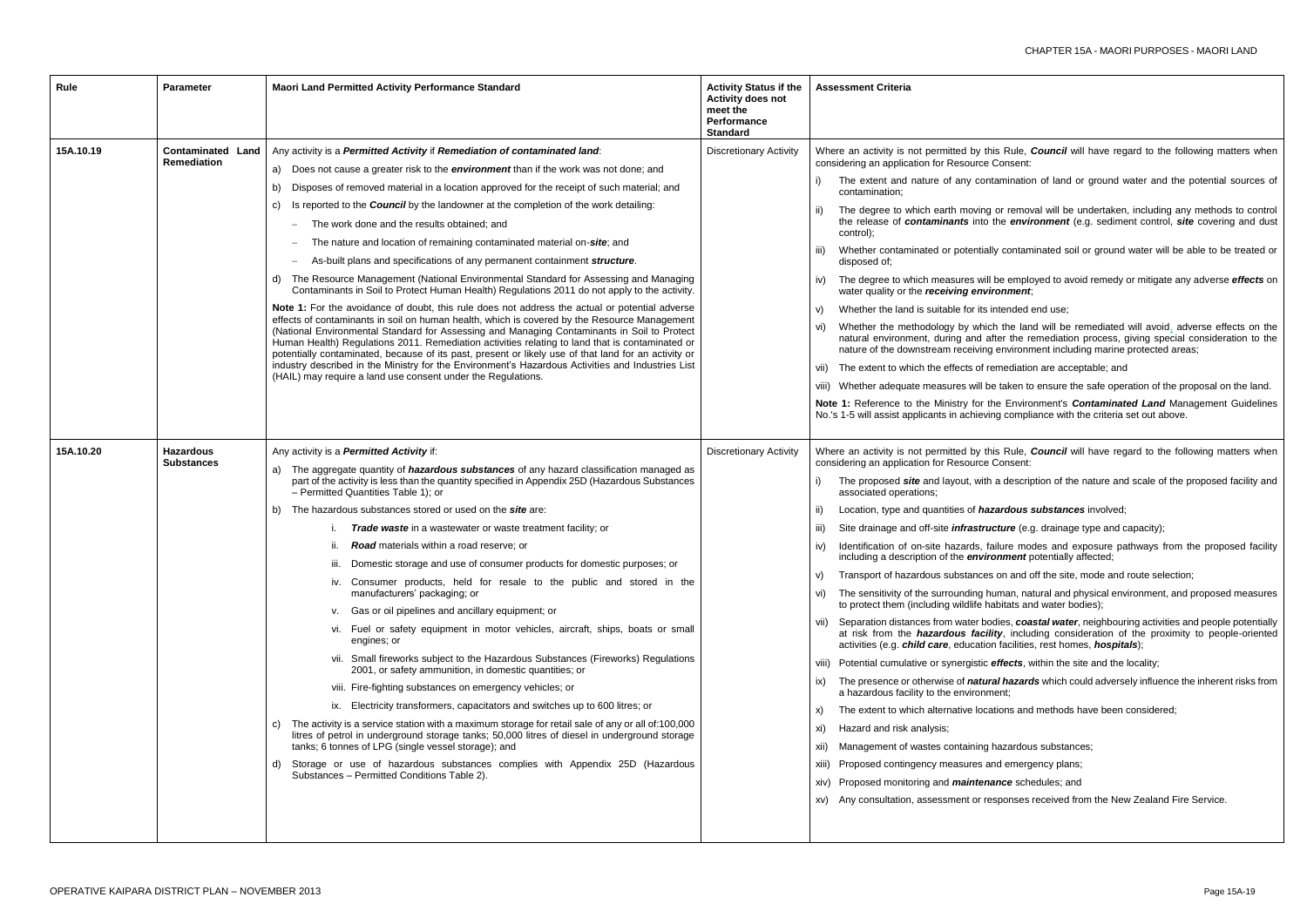this Rule, the following are the matters over which the **Council** 

th a description of the nature and scale of the proposed facility and

**azardous substances** involved;

**indefact drainage type and capacity);** 

failure modes and exposure pathways from the proposed facility *ironment* potentially affected;

es on and off the site, mode and route selection;

human, natural and physical environment, and proposed measures habitats and water bodies);

odies, **coastal water**, neighbouring activities and people potentially ility, including consideration of the proximity to people-oriented on facilities, rest homes, *hospitals*);

effects, within the site and the locality;

hazardous substances;

and emergency plans;

*nance* schedules; and

responses received from the New Zealand Fire Service.

this Rule, **Council** has restricted its discretion over the following ning an application for Resource Consent:

, colour, or frequency of flashing of the light;

safety;

heighbouring activities and people, including consideration of the ties (e.g. rest homes or *hospitals*);

of the surrounding area; and

**nance** schedules.

this Rule, *Council* has restricted its discretion over the following ning an application for Resource Consent:

nd the *effect* on the amenity of the locality and surrounding area sed lighting / illumination of the sign);

signs in the local vicinity;

ely to unduly distract or restrict motorists vision or interfere with the sign;

likely to unduly effect pedestrian safety;

of allowing the sign to be erected;

the State Highway, and if so that approval from the NZ Transport

des information on facilities and services of public interest;

levant to activities occurring on the subject *site*;

iy adverse effects on traffic safety can be mitigated through the ent of the sign on a site; and

| Rule      | <b>Parameter</b>                                                                      | <b>Maori Land Permitted Activity Performance Standard</b>                                                                                                                                                                                                                                                                                                                                                                                                                                                                                                                                                                                                                                                                                                                                                                                                                                                                                                                                                                                                                                                                                                                                                                                                                                                                                                                                                                                                             | <b>Activity Status if the</b><br><b>Activity does not</b><br>meet the<br>Performance<br><b>Standard</b>                                                                                  | <b>Assessment Criteria</b>                                                                                                                                                                                                                                                                                                                                                                                                                                                                                                                                                                                                                                                                                                                                                                                                                                     |
|-----------|---------------------------------------------------------------------------------------|-----------------------------------------------------------------------------------------------------------------------------------------------------------------------------------------------------------------------------------------------------------------------------------------------------------------------------------------------------------------------------------------------------------------------------------------------------------------------------------------------------------------------------------------------------------------------------------------------------------------------------------------------------------------------------------------------------------------------------------------------------------------------------------------------------------------------------------------------------------------------------------------------------------------------------------------------------------------------------------------------------------------------------------------------------------------------------------------------------------------------------------------------------------------------------------------------------------------------------------------------------------------------------------------------------------------------------------------------------------------------------------------------------------------------------------------------------------------------|------------------------------------------------------------------------------------------------------------------------------------------------------------------------------------------|----------------------------------------------------------------------------------------------------------------------------------------------------------------------------------------------------------------------------------------------------------------------------------------------------------------------------------------------------------------------------------------------------------------------------------------------------------------------------------------------------------------------------------------------------------------------------------------------------------------------------------------------------------------------------------------------------------------------------------------------------------------------------------------------------------------------------------------------------------------|
| 15A.10.21 | <b>Radioactive</b><br>materials                                                       | Any activity is a <b>Permitted Activity</b> if:<br>Radioactivity is below that specified as an exempt activity in the Radiation Protection<br>a)<br>Regulations 1982; or<br>Radioactive materials are confined to domestic appliances.<br>b)                                                                                                                                                                                                                                                                                                                                                                                                                                                                                                                                                                                                                                                                                                                                                                                                                                                                                                                                                                                                                                                                                                                                                                                                                          | Controlled Activity if:<br>Radioactivity<br>a)<br>does not exceed<br>100<br>terabecquerels.<br>Discretionary Activity<br>lf:<br>Radioactivity<br>b)<br>exceeds<br>100<br>terabecquerels. | Where an activity is not permitted by<br>reserves its control:<br>The proposed site and layout, wit<br>i)<br>associated operations;<br>Location, type and quantities of ha<br>ii)<br>Site drainage and off-site <i>infrastre</i><br>iii)<br>Identification of on-site hazards,<br>iv)<br>including a description of the envi<br>Transport of hazardous substance<br>V)<br>The sensitivity of the surrounding<br>VI)<br>to protect them (including wildlife I<br>vii) Separation distances from water b<br>at risk from the <i>hazardous faci</i><br>activities (e.g. child care, education<br>viii) Potential cumulative or synergistic<br>Hazard and risk analysis;<br>ix)<br>Management of wastes containing<br>X)<br>Proposed contingency measures a<br>xi)<br>Proposed monitoring and <i>mainter</i><br>XII)<br>Any consultation, assessment or r<br>xiii) |
| 15A.10.22 | <b>Lighting and Glare</b>                                                             | Any activity is permitted if between the hours of 22:00 and 07:00 any artificial lighting does not<br>exceed 10 lux, measured at any point on boundary of any Residential Zoned site or at the<br>notional boundary of any Rural or Maori Purpose Zoned site.                                                                                                                                                                                                                                                                                                                                                                                                                                                                                                                                                                                                                                                                                                                                                                                                                                                                                                                                                                                                                                                                                                                                                                                                         | Restricted<br><b>Discretionary Activity</b>                                                                                                                                              | Where an activity is not permitted by<br>matters when considering and determin<br>The orientation, strength, intensity<br>i)<br><b>Effects</b> on traffic and pedestrian s<br>ii)<br>The separation distances from n<br>proximity of people-oriented activit<br>Effects on amenity and character<br>iv)<br>Proposed monitoring and <i>mainter</i><br>V)                                                                                                                                                                                                                                                                                                                                                                                                                                                                                                        |
| 15A.10.23 | Signage<br>(including<br>signs<br>on<br>and<br>adjacent to roads<br>and on buildings) | The following signs are Permitted:<br>Any business sign not exceeding 3m <sup>2</sup> that is not within an Outstanding Natural Landscape<br>C)<br>(identified on Map Series 2), advertising or providing information on the owner or occupier of<br>the site, or facilities, goods or services available from it, provided that no more than two such<br>signs shall be erected on any site; and<br>Any public sign providing information on facilities and services of public interest erected by,<br>C)<br>or with the written approval of, any heritage protection authority, local authority, Minister of<br>the Crown or <i>requiring authority</i> , or any sign created by or with the written approval of the<br>abovementioned authorities for the purposes of carrying out its statutory functions; and<br>Any temporary sign not exceeding 3m <sup>2</sup> , advertising or providing information on any central or<br>d)<br>local government elections, cultural, social or sporting events, sites for <b>development</b> , sale or<br>auction, provided that any such sign shall only be erected for a period of up to two months<br>and shall be removed within seven days of the election, event, sale or auction taking place.<br>Provided the following conditions are met:<br>No sign, other than a public sign or verandah sign, shall be displayed or erected on or over<br>e)<br>any road reserve unless the consent of Council is obtained; or | Restricted<br><b>Discretionary Activity</b>                                                                                                                                              | Where an activity is not permitted by<br>matters when considering and determin<br>i)<br>The visual impact of the sign an<br>(including consideration of propos<br>The number and location of other<br>ii)<br>The extent to which the sign is like<br>iii)<br>effective functioning of any traffic :<br>The extent to the which the sign is<br>IV)<br>The likely cumulative visual effect<br>V)<br>Whether the sign is visible from t<br>VI)<br>Agency has been obtained;<br>The extent to which the sign provi-<br>VII)<br>The extent to which the sign is rele<br>Viii)<br>Whether and extent to which an<br>ix)<br>appropriate positioning or placeme                                                                                                                                                                                                        |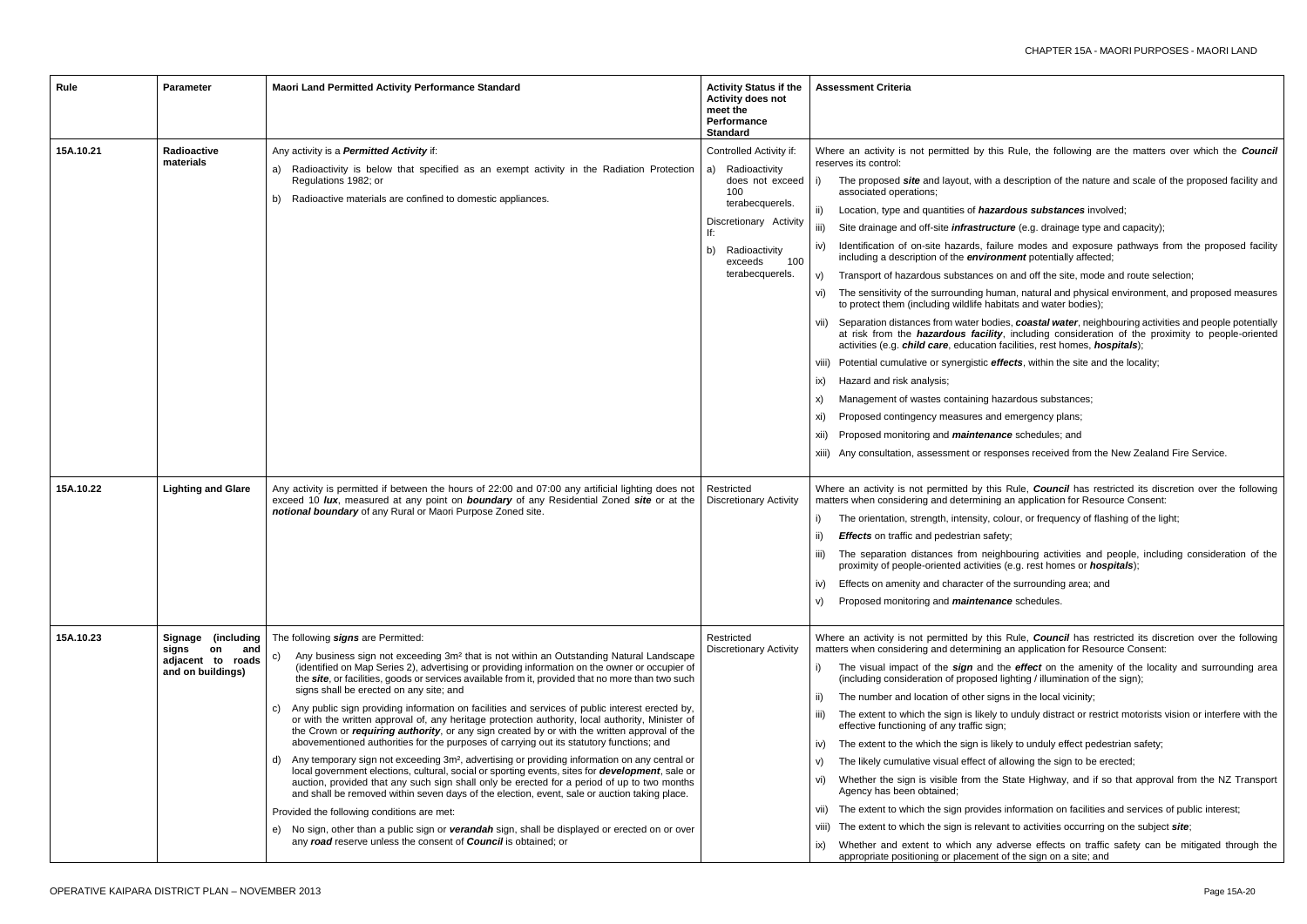ill affect the values of any Outstanding Natural Landscape identified the extent to which the subdivision, use or development meets the itained in Appendix 18B.

features is provided in Appendix 18A. The values associated with are described in the Kaipara District Landscape Technical Report

this Rule, *Council* has restricted its discretion over the following hing an application for Resource Consent:

he road, private way or property access complies with the **Kaipara andards 2011** or has been confirmed as appropriate by Council's

cess for all persons and vehicles likely to need access to the *site*, ed, vehicular;

beeds and methods of controlling vehicle speeds;

and within, the site;

vehicle crossing and along the access;

on vehicle movements in and out of the access;

**infrastructure** or adjoining properties;

effects of stormwater runoff, and any impact of roading and access age patterns or the amenities on adjoining properties;

bilems in the area;

traffic patterns in the area;

or modification of an existing access onto a State Highway, or on vay line, whether the consent of the NZ Transport Agency or New zer<br>Deptained;

ich the design of vehicle accesses and driveways meets the Code acceptable solutions C/AS1 Part 8.1 (Fire Service Vehicular

ill affect the values of any Outstanding Natural Landscape identified the extent to which the subdivision, use or development meets the tained in Appendix 18B.

para District Council Engineering Standards 2011 is undertaken as ivision resource consent application and conditions relating to may be applied to the consent as part of the Engineering Approval.

features is provided in Appendix 18A. The values associated with are described in the Kaipara District Landscape Technical Report

| Rule      | <b>Parameter</b>                       | Maori Land Permitted Activity Performance Standard                                                                                                                                                                                                                                                                                                                                                                                                                                                                                                                                                                                                                                                                                                                                                                                                                                                                                                                                                                                                                                                                                                                                                                                                                                                                                                                                                                                                                                                                                                                                                                                                                                                                                                                                                                                                                                                                                                                                                                                                                                                                                                                                                                                                                                                                                                                                                                                                                                                                                                                                                                                                                                                                                                                                                                                                                                                                                                                                                                                                                                                                                                                                                                                                                                                                                                                     | <b>Activity Status if the</b><br>Activity does not<br>meet the<br><b>Performance</b><br><b>Standard</b> | <b>Assessment Criteria</b>                                                                                                                                                                                                                                                                                                                                                                                                                                                                                                                                                                                                                                                                                                                                                                                                                                                                                                                                                                                                                                                                                                                                                                                                                                                 |
|-----------|----------------------------------------|------------------------------------------------------------------------------------------------------------------------------------------------------------------------------------------------------------------------------------------------------------------------------------------------------------------------------------------------------------------------------------------------------------------------------------------------------------------------------------------------------------------------------------------------------------------------------------------------------------------------------------------------------------------------------------------------------------------------------------------------------------------------------------------------------------------------------------------------------------------------------------------------------------------------------------------------------------------------------------------------------------------------------------------------------------------------------------------------------------------------------------------------------------------------------------------------------------------------------------------------------------------------------------------------------------------------------------------------------------------------------------------------------------------------------------------------------------------------------------------------------------------------------------------------------------------------------------------------------------------------------------------------------------------------------------------------------------------------------------------------------------------------------------------------------------------------------------------------------------------------------------------------------------------------------------------------------------------------------------------------------------------------------------------------------------------------------------------------------------------------------------------------------------------------------------------------------------------------------------------------------------------------------------------------------------------------------------------------------------------------------------------------------------------------------------------------------------------------------------------------------------------------------------------------------------------------------------------------------------------------------------------------------------------------------------------------------------------------------------------------------------------------------------------------------------------------------------------------------------------------------------------------------------------------------------------------------------------------------------------------------------------------------------------------------------------------------------------------------------------------------------------------------------------------------------------------------------------------------------------------------------------------------------------------------------------------------------------------------------------------|---------------------------------------------------------------------------------------------------------|----------------------------------------------------------------------------------------------------------------------------------------------------------------------------------------------------------------------------------------------------------------------------------------------------------------------------------------------------------------------------------------------------------------------------------------------------------------------------------------------------------------------------------------------------------------------------------------------------------------------------------------------------------------------------------------------------------------------------------------------------------------------------------------------------------------------------------------------------------------------------------------------------------------------------------------------------------------------------------------------------------------------------------------------------------------------------------------------------------------------------------------------------------------------------------------------------------------------------------------------------------------------------|
|           |                                        | Where a sign is proposed to be located in a road reserve adjoining the State Highway network<br>or is visible from the State Highway the approval of the NZ Transport Agency is also required.<br>Note 1: For Network Utilities, the Rule 10.11.15 for Signs will take precedence over the standards<br>in this Rule if relevant.                                                                                                                                                                                                                                                                                                                                                                                                                                                                                                                                                                                                                                                                                                                                                                                                                                                                                                                                                                                                                                                                                                                                                                                                                                                                                                                                                                                                                                                                                                                                                                                                                                                                                                                                                                                                                                                                                                                                                                                                                                                                                                                                                                                                                                                                                                                                                                                                                                                                                                                                                                                                                                                                                                                                                                                                                                                                                                                                                                                                                                      |                                                                                                         | The extent to which the proposal wi<br>X)<br>in Map Series 2 and if applicable t<br>additional assessment criteria cont<br>Note 1: A description of the landscape<br>the Outstanding Natural Landscapes a<br>(2010).                                                                                                                                                                                                                                                                                                                                                                                                                                                                                                                                                                                                                                                                                                                                                                                                                                                                                                                                                                                                                                                       |
| 15A.10.24 | Vehicle Access and<br><b>Driveways</b> | Any activity is permitted if:<br>The owner or occupier of each <b>site</b> shall provide and maintain at all times adequate access<br>a)<br>for emergency vehicles and vehicles generally associated with activities on site;<br>For new vehicle crossings on to State Highways, all NZ Transport Agency engineering<br>b)<br>requirements have been satisfied; or for vehicle crossings on to roads controlled by Kaipara<br>District Council, all council engineering requirements have been satisfied (e.g. Kaipara<br>District Council Engineering Standards 2011);<br>Where a loading ramp is required it shall not be located within 25m of the edge of a traffic<br>C)<br>lane;<br>Each site shall be provided with an maintain a <i>driveway</i> to the following Standard: Formed<br>d)<br>with an all-weather surface;<br>For driveways of greater than 100m, a passing bay shall be provided no further apart<br>$\overline{\phantom{m}}$<br>than 1 per 100m;<br>For a driveway servicing up to 6 dwellings, the minimum width of 3.0m and for between<br>7 and 30 dwellings a minimum width of 5.5m and for more than 30 dwellings a width of<br>6m;<br>The maximum gradient shall be 1:5 for sealed and 1:8 for gravel driveway;<br>$\overline{\phantom{m}}$<br>Shall include internal manoeuvring area sufficient that vehicles using the driveway do not<br>need to reverse onto a road or shared driveway (in accordance with 90th percentile<br>vehicle manoeuvring figures in Appendix 25C: Parking, Loading and Manoeuvring<br>Standards);<br>Access and manoeuvring areas shall comply with the New Zealand Building Code<br>acceptable solutions C/AS1 Part 8.1 (Fire Service Vehicular Access 2010).;<br>Where a private driveway is gated, the gates shall be located at least 13m from the edge<br>of the public road corridor (with an 80 or 100km/h speed limit) where the gate opens into<br>the site or 13m plus the gate width where it opens towards to road; unless onto a State<br>Highway (where gate setbacks may be higher and are required to be complied with);<br>All gated accesses shall be provided with turning provisions, such that a 90th percentile<br>car may enter the driveway and turn around, without passing the gates or affecting<br>through traffic on the public road; and<br>Stormwater drainage for at least a 10% AEP rainfall event sufficient that surface ponding<br>does not occur and discharge from the driveway does not result in adverse effects to<br>adjoining properties or roads.<br>The site is not within an Outstanding Natural Landscape, as identified in Map Series 2, unless<br>e)<br>the work is necessary for the maintenance of existing accesses or firebreaks.<br>Note 1: Where land adjoins a limited access road under the Government Roading Powers Act<br>1989 access to and from that road is subject to restrictions and controlled by the NZ Transport<br>Agency.<br>Note 2: Any changes in land use on sites that have access over a railway line require approval<br>from the New Zealand Railways Corporation under the New Zealand Railways Corporation Act<br>1981.<br>Note 3: Council will confirm engineering approval for Council controlled roads, as per clause (b)<br>above, of the vehicle access and driveways by compliance with the Kaipara District Council | Restricted<br><b>Discretionary Activity</b>                                                             | Where an activity is not permitted by t<br>matters when considering and determin<br>Whether and the extent to which th<br>i)<br><b>District Council Engineering Sta</b><br>engineer;<br>The provision of safe, practical ac<br>ii)<br>including pedestrian, cycle, disable<br>The expected vehicle operating sp<br>iii)<br>The ease of access to and from, a<br>iv)<br>Adequacy of sight distances at the<br>V)<br>Possible measures or restrictions<br>vi)<br>Possible adverse <b>effects</b> on Coun<br>vii)<br>The provision made to mitigate the<br>Viii)<br>on waterways, ecosystems, draina<br>Any traffic safety or congestion pro<br>ix)<br>Any foreseeable future changes in<br>X)<br>If a new access is being provided<br>xi)<br>sites that have access over a railv<br>Zealand Railways Corporation is o<br>Whether and the extent to whic<br>xii)<br>requirements of the NZ Building C<br>Access 2010); and<br>xiii) The extent to which the proposal wi<br>in Map Series 2 and if applicable t<br>additional assessment criteria cont<br>Note 1: General assessment of the Kaip<br>part of the assessment of the subdi<br>compliance with any of these standards<br>Note 2: A description of the landscape<br>the Outstanding Natural Landscapes a<br>(2010). |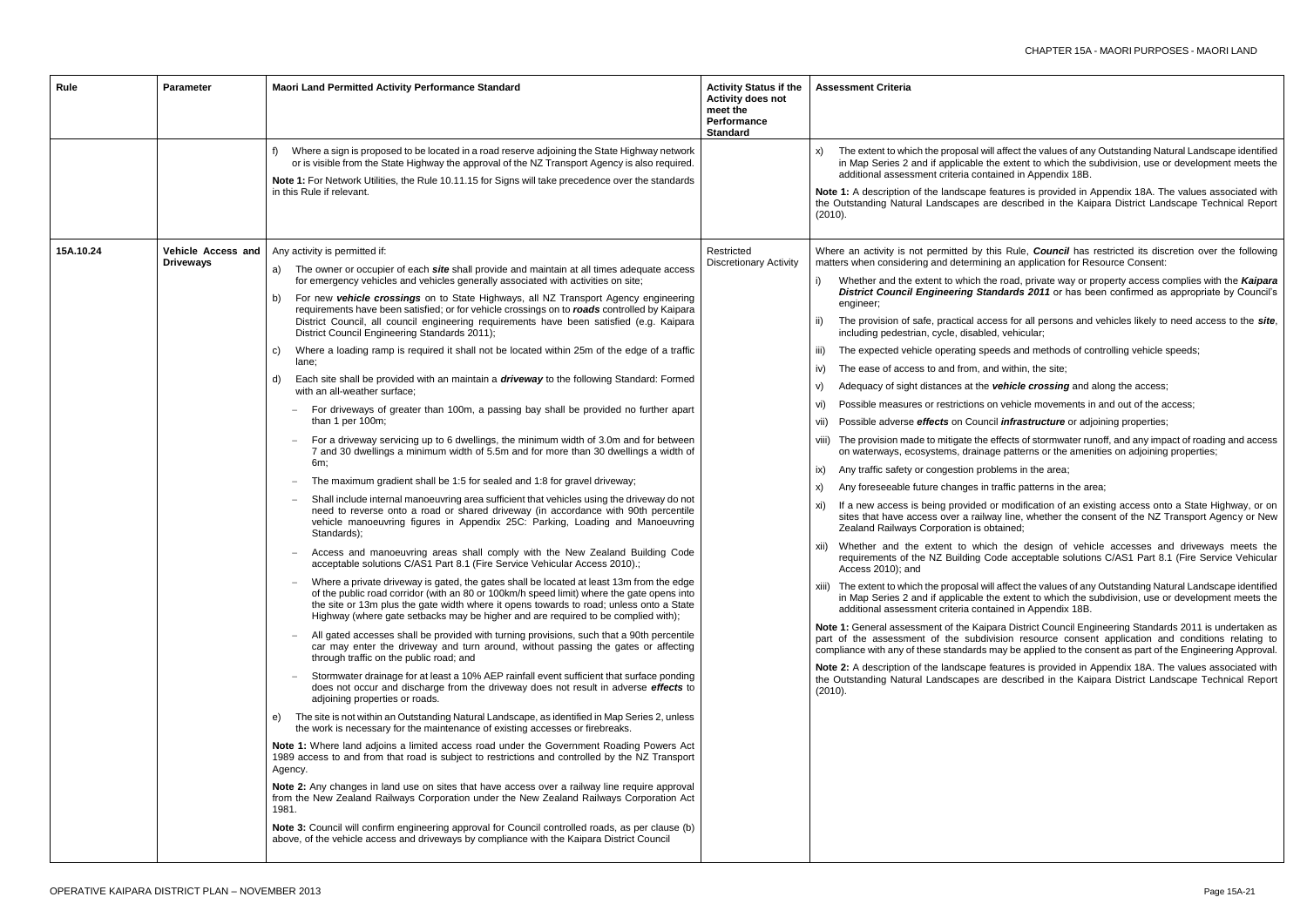this Rule, *Council* has restricted its discretion over the following ing an application for Resource Consent:

ehicles, taking into account a risk-based assessment.

this Rule, *Council* has restricted its discretion over the following ing an application for Resource Consent:

e access available to the proposed parking and/or loading facilities;

for parking and/or loading facilities for the proposed land use on an

nd/or loading facilities in the immediate vicinity of the site;

ping or pedestrian design features to be developed on the site;

osed use and number of staff employees on shift work;

expected to use the site;

ne proposed *parking area* is designed, constructed and adequately erformance Standards in Rule 15A.10.26 or the *Kaipara District Council Engineering Standards 2011*; and

vill affect the values of any Outstanding Natural Landscape identified the extent to which the subdivision, use or development meets the itained in Appendix 18B.

may require as a Condition of Consent either that:

es required be provided on other available sites in the immediate

Council for the purchase of land and/or the construction of suitable

by the Council shall not exceed the value of a sufficient part of the rehicles for which provision is required, and the associated cost of

features is provided in Appendix 18A. The values associated with are described in the Kaipara District Landscape Technical Report

| Rule      | <b>Parameter</b>   | <b>Maori Land Permitted Activity Performance Standard</b>                                                                                                                                                                                                                                                                                                                                                                                                                                                                                                                                                                                                                                                                                                                                                                                                                                                                                                                                                                                                                                                                                                                                                                                                                                                                                                                                                                                                                                                                                                                                                                                                                                                                                                                                                                                                                                                                                                                                                                                                                                                                                                                                                                                                                                                                                                                                                                                                                                                                                                                                                                                                                                                                                                                                                                                                                                                                                                                    | <b>Activity Status if the</b><br><b>Activity does not</b><br>meet the<br><b>Performance</b><br><b>Standard</b> | <b>Assessment Criteria</b>                                                                                                                                                                                                                                                                                                                                                                                                                                                                                                                                                                                                                                                                                                                                                                                                                                                                                                                                                                                |
|-----------|--------------------|------------------------------------------------------------------------------------------------------------------------------------------------------------------------------------------------------------------------------------------------------------------------------------------------------------------------------------------------------------------------------------------------------------------------------------------------------------------------------------------------------------------------------------------------------------------------------------------------------------------------------------------------------------------------------------------------------------------------------------------------------------------------------------------------------------------------------------------------------------------------------------------------------------------------------------------------------------------------------------------------------------------------------------------------------------------------------------------------------------------------------------------------------------------------------------------------------------------------------------------------------------------------------------------------------------------------------------------------------------------------------------------------------------------------------------------------------------------------------------------------------------------------------------------------------------------------------------------------------------------------------------------------------------------------------------------------------------------------------------------------------------------------------------------------------------------------------------------------------------------------------------------------------------------------------------------------------------------------------------------------------------------------------------------------------------------------------------------------------------------------------------------------------------------------------------------------------------------------------------------------------------------------------------------------------------------------------------------------------------------------------------------------------------------------------------------------------------------------------------------------------------------------------------------------------------------------------------------------------------------------------------------------------------------------------------------------------------------------------------------------------------------------------------------------------------------------------------------------------------------------------------------------------------------------------------------------------------------------------|----------------------------------------------------------------------------------------------------------------|-----------------------------------------------------------------------------------------------------------------------------------------------------------------------------------------------------------------------------------------------------------------------------------------------------------------------------------------------------------------------------------------------------------------------------------------------------------------------------------------------------------------------------------------------------------------------------------------------------------------------------------------------------------------------------------------------------------------------------------------------------------------------------------------------------------------------------------------------------------------------------------------------------------------------------------------------------------------------------------------------------------|
|           |                    | Engineering Standards 2011 or by review from an independent appropriately qualified engineer.                                                                                                                                                                                                                                                                                                                                                                                                                                                                                                                                                                                                                                                                                                                                                                                                                                                                                                                                                                                                                                                                                                                                                                                                                                                                                                                                                                                                                                                                                                                                                                                                                                                                                                                                                                                                                                                                                                                                                                                                                                                                                                                                                                                                                                                                                                                                                                                                                                                                                                                                                                                                                                                                                                                                                                                                                                                                                |                                                                                                                |                                                                                                                                                                                                                                                                                                                                                                                                                                                                                                                                                                                                                                                                                                                                                                                                                                                                                                                                                                                                           |
|           |                    | Note 4: For Permitted Activities, approvals required for this performance standard can be provided<br>at the time of Building Consent.                                                                                                                                                                                                                                                                                                                                                                                                                                                                                                                                                                                                                                                                                                                                                                                                                                                                                                                                                                                                                                                                                                                                                                                                                                                                                                                                                                                                                                                                                                                                                                                                                                                                                                                                                                                                                                                                                                                                                                                                                                                                                                                                                                                                                                                                                                                                                                                                                                                                                                                                                                                                                                                                                                                                                                                                                                       |                                                                                                                |                                                                                                                                                                                                                                                                                                                                                                                                                                                                                                                                                                                                                                                                                                                                                                                                                                                                                                                                                                                                           |
| 15A.10.25 | <b>Fire Safety</b> | Any <b>building</b> is permitted if:<br>a) It does not impede the movement of fire service vehicles or equipment or generally restrict<br>access for fire fighting purposes;<br>Note 1: For fire safety, the New Zealand Fire Service recommends:<br>The dwellings should be at least 20m away from scrub, woodlot or forestry; and<br>$\bullet$<br>That a fire sprinkler system is installed in accordance with either the;<br>$\bullet$<br>o NZS 4517:2010 (Fire Sprinkler Systems for Houses); or<br>o NZS 4541:2013 (Automatic Fire Sprinkler Systems); or<br>o NZS 4515:2009 (Fire Sprinkler Systems for Life Safety in Sleeping Occupancies up to<br>$2,000m2$ )<br>That a sufficient water supply is provided if a sprinkler system is not being installed.<br>$\bullet$<br>Emergency New Zealand can be contacted<br>Fire<br>for<br>further<br>advice<br>and<br>(www.fireandemergency.nz).<br>This note does not apply to plantation forestry, as this is regulated under the Resource<br>Management (National Environmental Standards for Plantation Forestry) Regulation 2017.                                                                                                                                                                                                                                                                                                                                                                                                                                                                                                                                                                                                                                                                                                                                                                                                                                                                                                                                                                                                                                                                                                                                                                                                                                                                                                                                                                                                                                                                                                                                                                                                                                                                                                                                                                                                                                                                                     | Restricted<br><b>Discretionary Activity</b>                                                                    | Where an activity is not permitted by t<br>matters when considering and determin<br>The accessibility for fire service ve                                                                                                                                                                                                                                                                                                                                                                                                                                                                                                                                                                                                                                                                                                                                                                                                                                                                                 |
| 15A.10.26 | Parking            | Any activity is permitted if:<br>a) The owner or occupier of each <i>site</i> provides and maintains at all times spaces for the off<br>street parking of cars and other vehicles generally associated with activities on the site.<br>b) The number of parking spaces to be provided shall meet the minimum requirements outlined<br>in Appendix 25C: Parking, Loading and Manoeuvring Standards.<br>Each parking space shall be formed and maintained so that the maximum gradient on any<br>C)<br>area used for parking and manoeuvring shall be 6%; and<br>Parking spaces may be situated within a <b>building</b> provided the <b>Council</b> is satisfied that the<br>d)<br>spaces can be clearly defined and made available for parking at all times. The area of any<br>parking spaces and associated access within a building shall be excluded from the gross<br>floor area of that building for the purposes of assessing the total number of spaces required.<br>e) Any parking spaces required under the provisions of the District Plan are to be sited at least<br>15m from the banks of any river or stream, whose bed has an average width of 3m or more,<br>any lake with an area greater than 8ha or the Coastal Marine Area or any mapped waterway<br>or wetland in the Valued Natural Environments of Mangawhai, except where appropriate<br>provision is made for the collection treatment and disposal of stormwater from the areas to a<br>Council stormwater system or other approved outlet.<br>Each parking space shall have adequate physical access to a road, street or service lane<br>and the buildings or uses to which it is intended to serve. It shall be provided with such access<br>drives and aisles as are necessary for safe and convenient movement of vehicles to and from<br>the street or service lane for the manoeuvring of vehicles within the site in accordance with<br>the Figures in Appendix 25C: Parking, Loading and Manoeuvring Standards.<br>Control of Access - Any parking area associated with a Commercial or Industrial activity<br>g)<br>which adjoins a street shall be provided with a fence, kerb, nib or similar non-mountable<br>barrier not less than 0.15m high along those parts of the site's frontage not used for access<br>purposes. The barrier shall be designed to prevent vehicles entering or leaving the parking<br>area other than by the access drives or aisles provided.<br>h) Control of Reversing - All parking areas shall be designed so that all vehicles can enter and<br>leave the site in a forward gear and do not have to reverse onto or off the adjacent road or<br>street.<br>Screening of Parking Areas - Any parking area which is adjacent to a Residential Zone shall<br>be screened from residential sites by landscaping, fencing or other suitable screening at least<br>1.8m in <i>height</i> . Any landscaping is to be provided and maintained in such a manner | Restricted<br><b>Discretionary Activity</b>                                                                    | Where an activity is not permitted by t<br>matters when considering and determin<br>The nature of street or service lane<br>The provision which can be made<br>adjacent site;<br>The adequacy of public parking ar<br>iii)<br>The nature of any special landsca<br>IV)<br>The hours of operation of the prop<br>V)<br>The size and number of vehicles e<br>vii) Whether and the extent to which th<br>drained in accordance with the P<br><b>Council Engineering Standards</b><br>viii) The extent to which the proposal w<br>in Map Series 2 and if applicable t<br>additional assessment criteria con<br>In granting any application the Council r<br>The parking and/or loading space<br>neighbourhood; or<br>A cash contribution is paid to the 0<br>parking and/or loading facilities.<br>Note 1: Any cash contribution required<br>site or <b>building</b> to accommodate the v<br>their construction.<br>Note 2: A description of the landscape<br>the Outstanding Natural Landscapes a<br>(2010). |